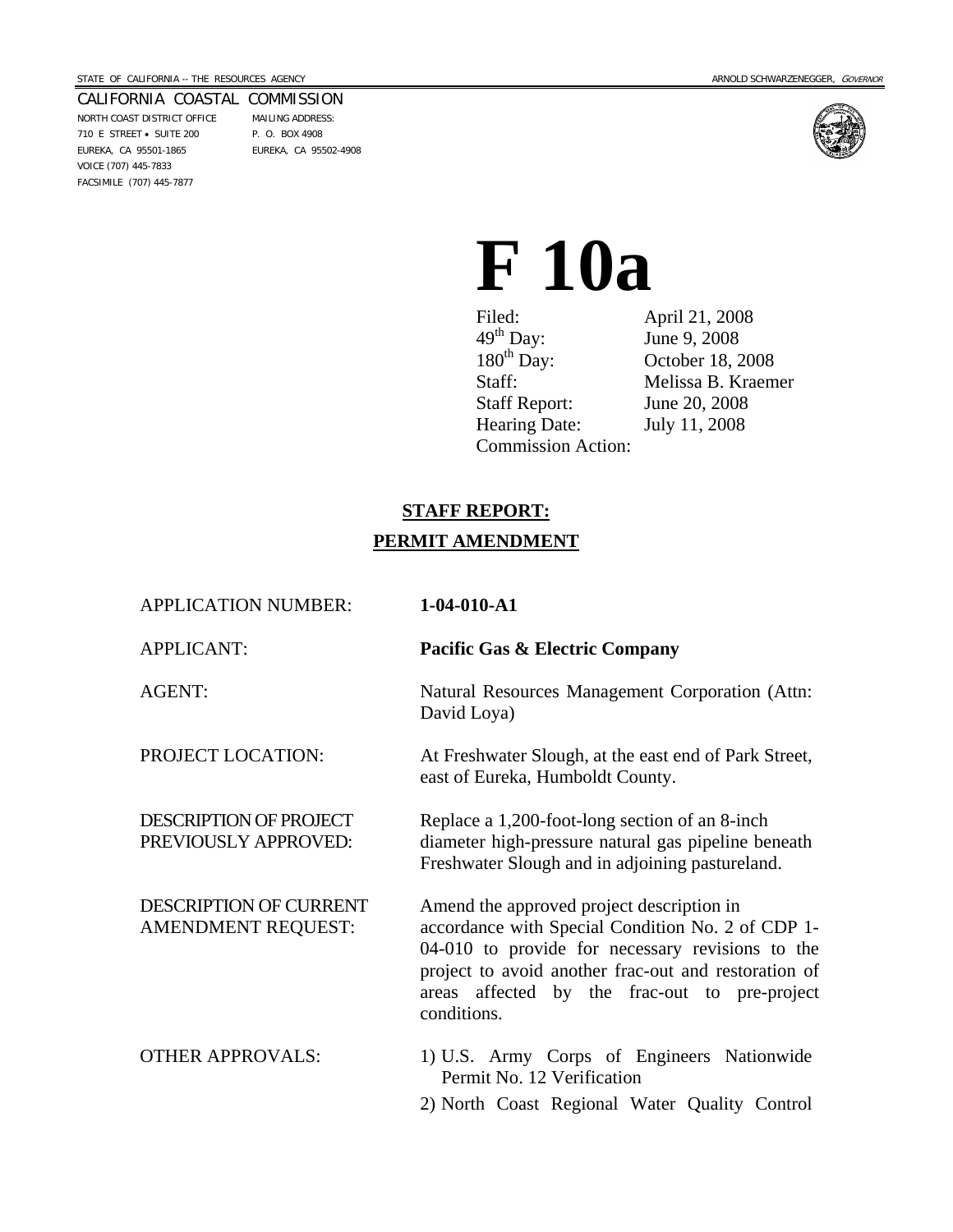Board CWA Sec.401 Water Quality Certification

3) California Department of Fish & Game Streambed Alteration Agreement

#### SUBSTANTIVE FILE DOCUMENTS:

- 1) Commission CDP File No. 1-04-010
- 2) Humboldt County Local Coastal Program

## **SUMMARY OF STAFF RECOMMENDATION**

On November 19, 2004 the Commission approved Pacific Gas and Electric Company's (PG&E) Coastal Development Permit Application No. 1-04-010 to replace 1,200 lineal feet of natural gas pipeline that extends under Freshwater Slough and adjoining pasturelands. The approved project, which to date remains incomplete, includes the installation of a new segment of pipeline under the slough using horizontal directional drilling (HDD) techniques.

On August 29, 2005 during drilling of the pilot hole of the HDD bore, a "frac-out" occurred on the south bank of the slough within coastal salt marsh habitat which contains populations of two sensitive plant species. Frac-out is an inadvertent release of drilling fluids (mostly bentonite) into terrestrial and/or aquatic surface environments as a result of the propagation of fractures from the drilling bore to the ground surface. Roughly half of the coastal salt marsh habitat was affected by the frac-out and subsequent clean-up activities. Impacts included direct spillage of drilling mud onto salt marsh vegetation (including the sensitive plant species Humboldt Bay owl's-clover and western sand spurrey) as well as heavy trampling of vegetation by foot traffic, sand bags, and other clean-up materials.

Special Condition No. 2 of CDP No. 1-04-010 requires, in part, that in the event of a fracout, all construction shall cease and shall not recommence until a revised project and restoration plan is submitted as a request to amend CDP No. 1-04-010 to provide for (1) necessary revisions to the proposed project to avoid further spill or accidental discharge of drilling fluids, and (2) restoration of the area(s) affected by the spill or accidental discharge to pre-project conditions.

Under the current amendment request, the applicant proposes project revisions and a restoration plan in accordance with Special Condition No. 2. The changes include drilling at least 30 feet deeper than the previous attempt to further reduce the chance of a frac-out and providing for better monitoring of conditions during drilling operations by (1) maintaining an experienced drilling engineer expert in the HDD process present on site, (2) using a down-hole pressure monitoring tool that will provide additional information regarding bottom hole pressure that can be compared against calculated maximum allowable drilling fluid pressure, and (3) installing two piezometers to regularly monitor drilling fluid excess pressures, and various other measures. This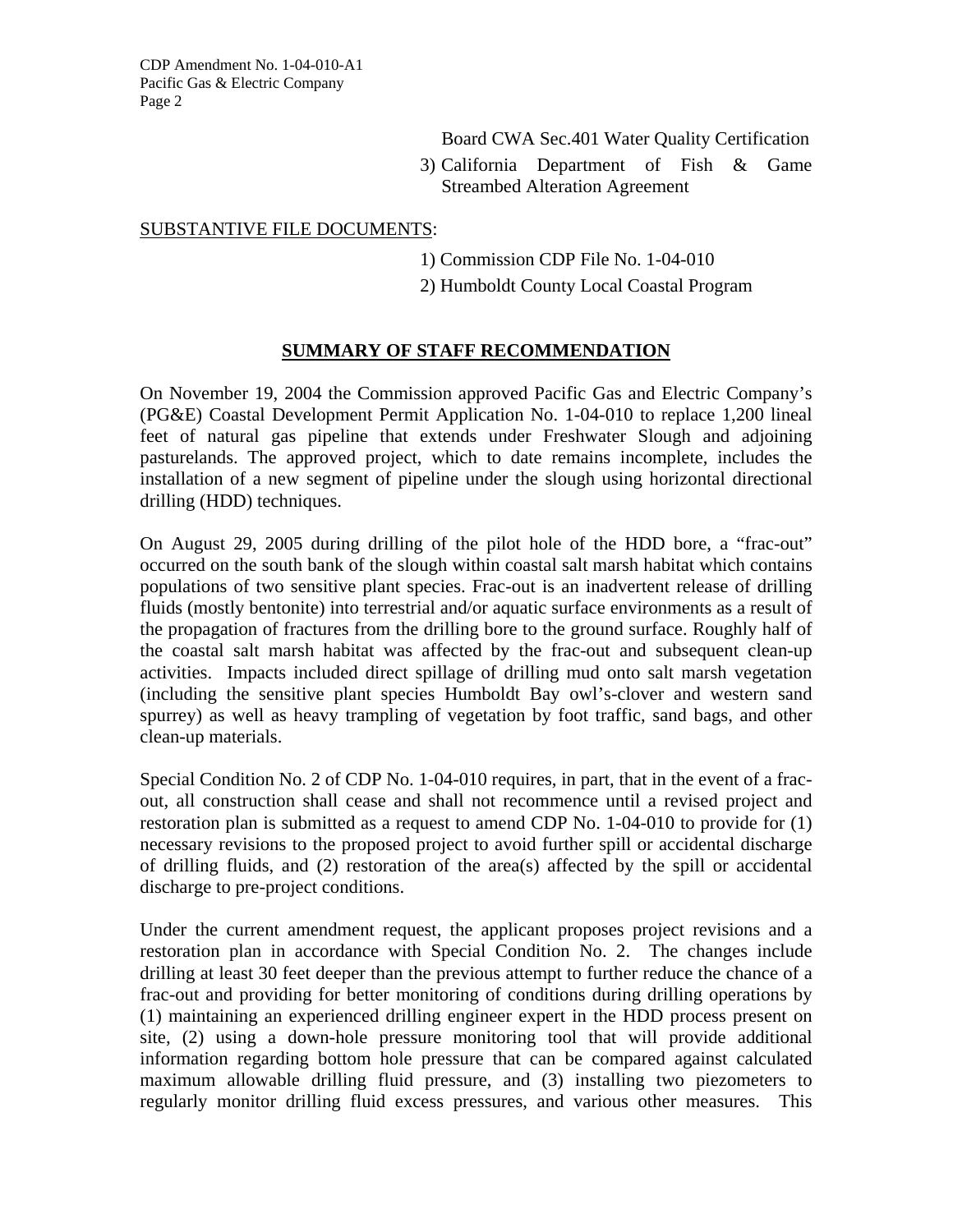monitoring information would enable drilling operators to better adjust drilling speed, pressure, and drilling fluid content to reduce the chances of a frac-out and the severity of any frac-out that does occur. The proposed project revisions would also provide for additional containment and cleanup measure to respond more readily to any frac-out that might occur. Staff believes that the proposed HDD boring remains the least environmentally damaging alternative for replacing the segment of pressurized gasline, which is hazardous, in danger of rupture, and if not replaced could result in a shut down of natural gas for a large portion of the region.

The submitted restoration plan for the area affected by the 2005 frac-out calls for up to five years of monitoring of the two sensitive plant species that occur in the marsh. The spilled drilling fluid had been cleaned up using containment devices such as silt fences and sand bags, and vacuuming up the drilling mud as much as possible. The restoration plan determined that that native marsh vegetation would likely re-grow on the site naturally, and that replanting of vegetation would not be necessary. The monitoring results to date indicate that the native salt marsh vegetation has recovered and that the "mixed marsh community" which contains the two sensitive plant species has apparently expanded its aerial cover in the salt marsh (into what had been *Spartina* marsh dominated by the nonnative, invasive dense-flowered cordgrass, *Spartina densiflora*). If the monitoring results indicate that the natural recolonization of the site is not successful, the restoration plan calls for remedial actions to be implemented including distributing seeds of the two sensitive plant species to the area to increase population numbers and hand removal of the invasive dense-flowered cordgrass to reduce competition and allow the native vegetation, including the two sensitive species, the opportunity to flourish.

Staff recommends modifying and reimposing various conditions of the original permit and replacing certain other conditions and adding new conditions to this permit amendment to ensure the consistency of the amended development with all Coastal Act Chapter 3 policies. Recommended special conditions include modifying and reimposing Special Condition No. 2 to require, in part, conformance with the approved drilling fluid spill contingency measures submitted by the applicant and reviewed and approved by the Commission's geologist; modifying and reimposing Special Condition No. 7 to require, in part, conformance with the recommended geotechnical specifications submitted by the applicant and reviewed and approved by the Commission's geologist; modifying and reimposing Special Condition No. 8 to require the permittee to notify Commission staff prior to HDD operations and to grant Commission staff permission to inspect the project area for purposes of determining compliance with the permit amendment; and, among others, adding Special Condition Nos. 13 through 16 to require the amended development to be carried out in accordance with the approved plans for wetland mitigation, erosion control, hazardous materials management, and debris disposal, respectively.

Staff believes that the amended development, as conditioned, is consistent with all Coastal Act Chapter 3 policies.

## **The Motion to adopt the Staff Recommendation of Approval with Conditions is on Pages 7-8.**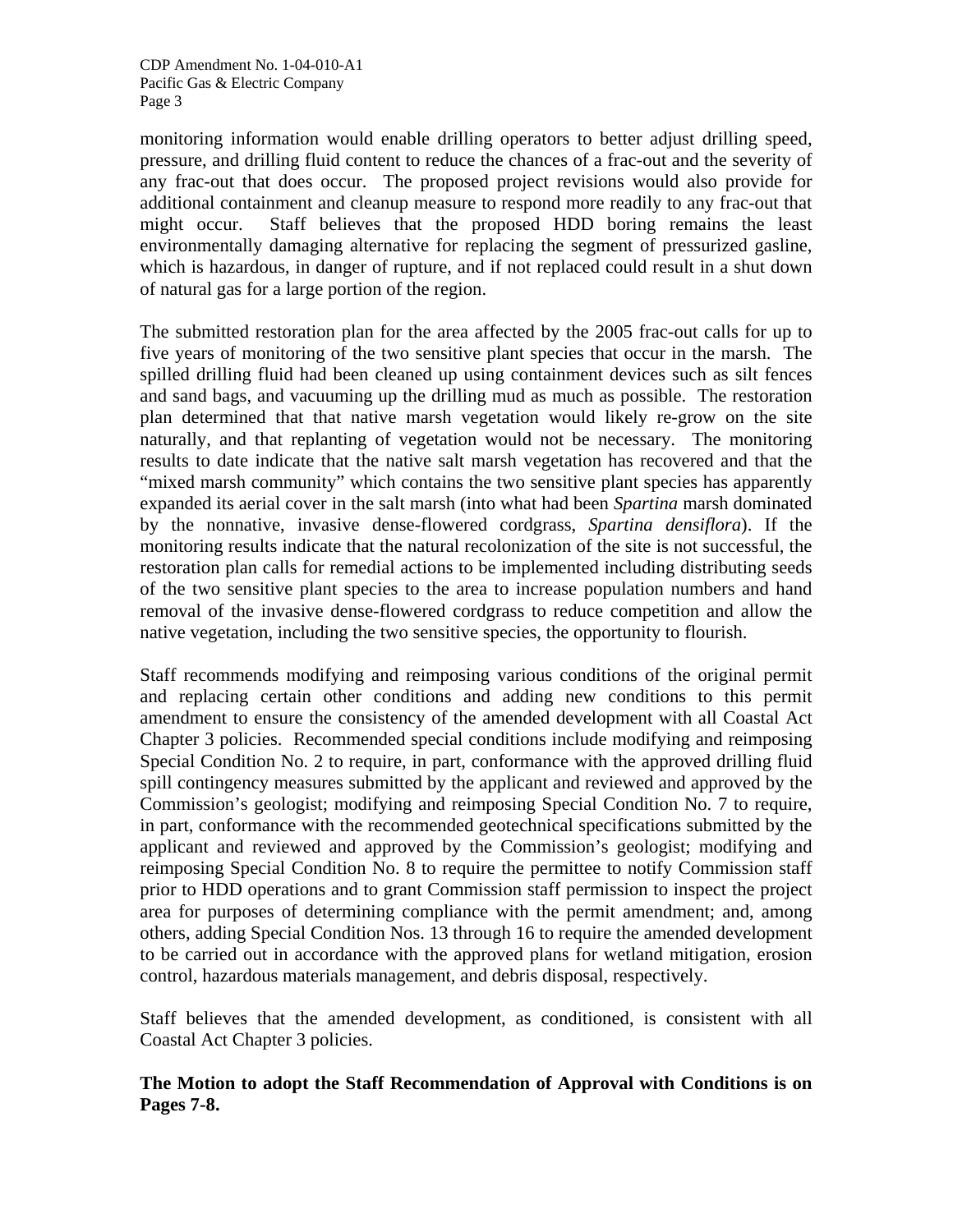# **STAFF NOTES:**

\_\_\_\_\_\_\_\_\_\_\_\_\_\_\_\_\_\_\_\_\_\_\_\_\_\_\_\_\_\_\_\_\_\_\_\_\_\_\_\_\_\_\_\_\_\_\_\_\_\_\_\_\_\_\_\_\_\_\_\_\_\_\_\_\_\_\_\_\_\_\_\_

## **1. Procedural Note**

Section 13166 of the California Code of Regulations states that the Executive Director shall reject an amendment request if: (a) it lessens or avoids the intent of the approved permit; unless (b) the applicant presents newly discovered material information, which he or she could not, with reasonable diligence, have discovered and produced before the permit was granted.

On November 19, 2004 the Commission approved Pacific Gas and Electric Company's (PG&E) Coastal Development Permit Application No. 1-04-010 to replace 1,200 lineal feet of natural gas pipeline that extends under Freshwater Slough and adjoining pasturelands. The approved project, which to date remains incomplete, includes the installation of a new segment of pipeline under the slough using horizontal directional drilling (HDD) techniques.

On August 29, 2005 during drilling of the pilot hole of the HDD bore, a "frac-out" occurred on the south bank of the slough within sensitive coastal salt marsh habitat. Frac-out is an inadvertent release of drilling fluids (mostly bentonite) into terrestrial and/or aquatic surface environments as a result of the propagation of fractures from the drilling bore to the ground surface. Frac-out results from drilling through brittle, fractured and/or poorly consolidated rocks or sediments, the maintenance of too-high fluid pressures in the bore during drilling, and drilling at too shallow a depth below the ground. As soon as the frac-out was witnessed by the biological monitor, the contractor halted drilling and circulating activities, implemented spill contingency measures, and contacted the appropriate regulatory agencies.

Special Condition No. 2 of CDP No. 1-04-010 requires, in part, that in the event of a fracout, all construction shall cease and shall not recommence until a revised project and restoration plan is submitted to the Executive Director and approved by the Commission as an amendment to CDP No. 1-04-010. The revised project and restoration plan shall be prepared by qualified professionals and shall provide, in part, for the following: (1) necessary revisions to the proposed project to avoid further spill or accidental discharge of drilling fluids, and (2) restoration of the area(s) affected by the spill or accidental discharge to pre-project conditions.

Under the current amendment request, the applicant proposes to implement essentially the same project that was originally approved under CDP No. 1-04-010. However, the applicant has prepared a revised project and restoration plan in accordance with Special Condition No. 2. Some revisions to the project, which are designed to reduce the likelihood of another frac-out, include the following:

(1) The HDD will bore at least 30 feet deeper (to a depth of approximately 85 feet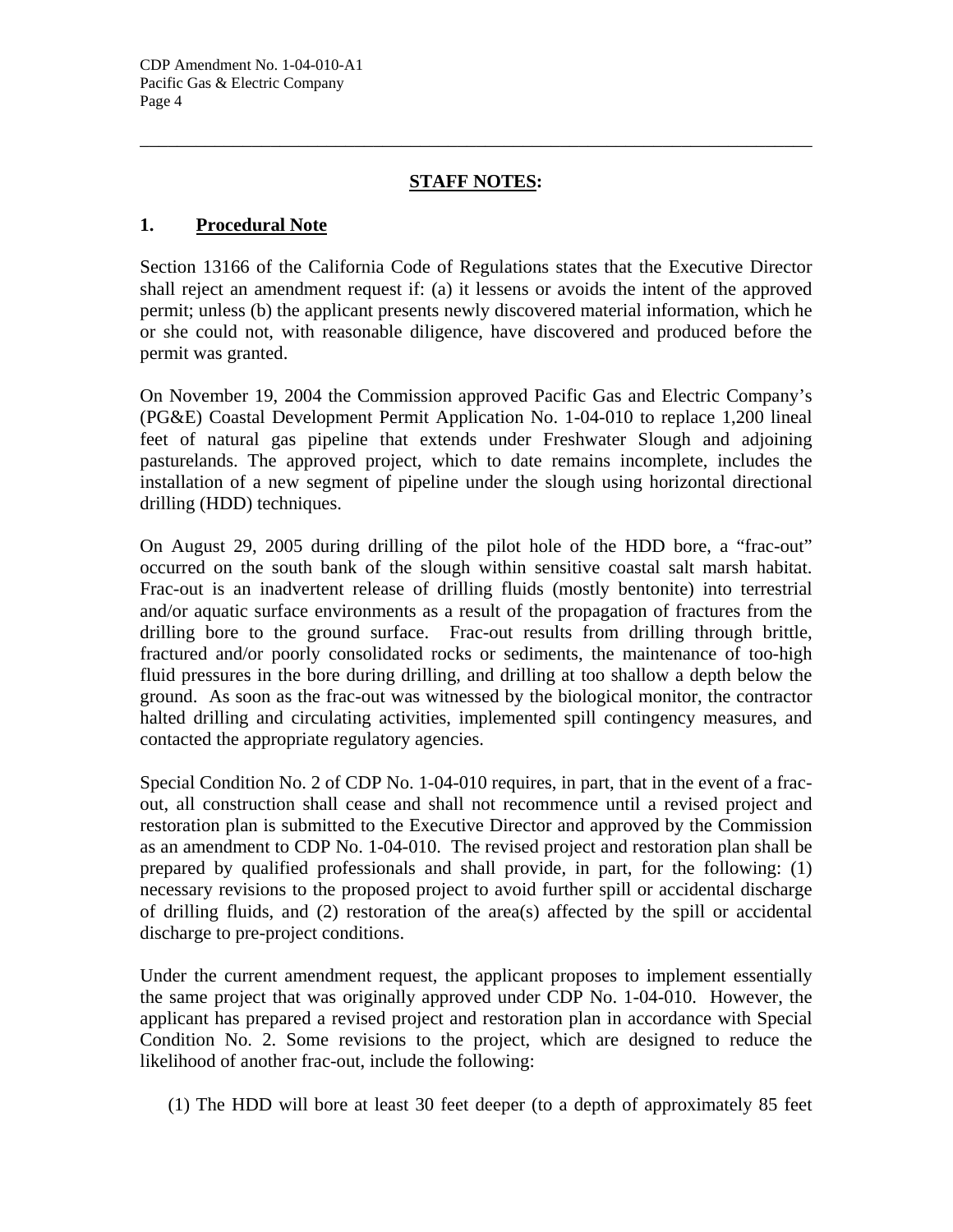beneath the slough channel) than the previous attempt to avoid possible soil disturbances caused by the prior bore and thereby decrease the likelihood of another frac-out. Entry and exit angles will be increased, and setback distances will be increased to allow the HDD bore to be deepened. A deeper bore will increase the overburden so that the confining pressure on the borehole is higher. Due to these changes, the length of the section of gas pipeline to be rerouted will increase from the approved 1,200 feet to approximately 1,350 feet.

- (2) An experienced drilling engineer expert in the HDD process will be present on site at all times during the drilling process from mobilization through demobilization and site restoration, including pilot bore, pre-reaming, reaming, and pullback to ensure appropriate drilling methodology techniques are used.
- (3) The drilling contractor will use a down-hole pressure monitoring tool that will provide additional information regarding bottom hole pressure that can be compared against calculated maximum allowable drilling fluid pressure. The on site drilling engineer will compare the measured down-hole pressures to the maximum allowable pressures and minimum required pressures calculated from a hydrofracture risk evaluation prior to commencement of the bore. If actual downhole pressures approach maximum allowable values, the drilling engineer will advise the contractor. The contractor may use this information to modify drilling practices and therefore further minimize chances of a frac-out.
- (4) Two piezometers, which will be monitored regularly when the drill head is within 50 feet of piezometer locations, will be installed between the entry and Freshwater Slough to enable evaluation of drilling fluid excess pressures. The piezometer tips will be set 10- to 15-feet above the HDD bore, offset 5 feet from the centerline. If the piezometers indicate increasing pressures, the drilling engineer will advise the HDD contractor, who will then adjust drilling speed, drilling fluid properties, or other drilling operations as necessary to reduce excess pressures.
- (5) The HDD contractor will have on-site tools, equipment, and personnel that are trained and experienced for rapid containment, clean-up, and removal of any drilling fluid surface spills or frac-outs to reduce the consequences of any incident.
- (6) The HDD contractor selected for the project will be selected from a list of prequalified HDD contractors. The prequalification criterion will focus on successful bores in wetland areas and will have demonstrated good practices that avoided adverse impacts to sensitive river or wetland habitats.

Although these proposed measures will minimize the chances that a damaging frac-out would result from the amended development, because of the uncertainties about the exact soil conditions existing at each drilling location and the potential for human error in the directional drilling process, it cannot be guaranteed that no damaging frac-out will occur. Therefore, the applicant has prepared a revised and updated frac-out contingency plan detailing precautions and cleanup methods that would be employed in the event of a fracout. The applicant also has prepared a hazardous materials management plan, which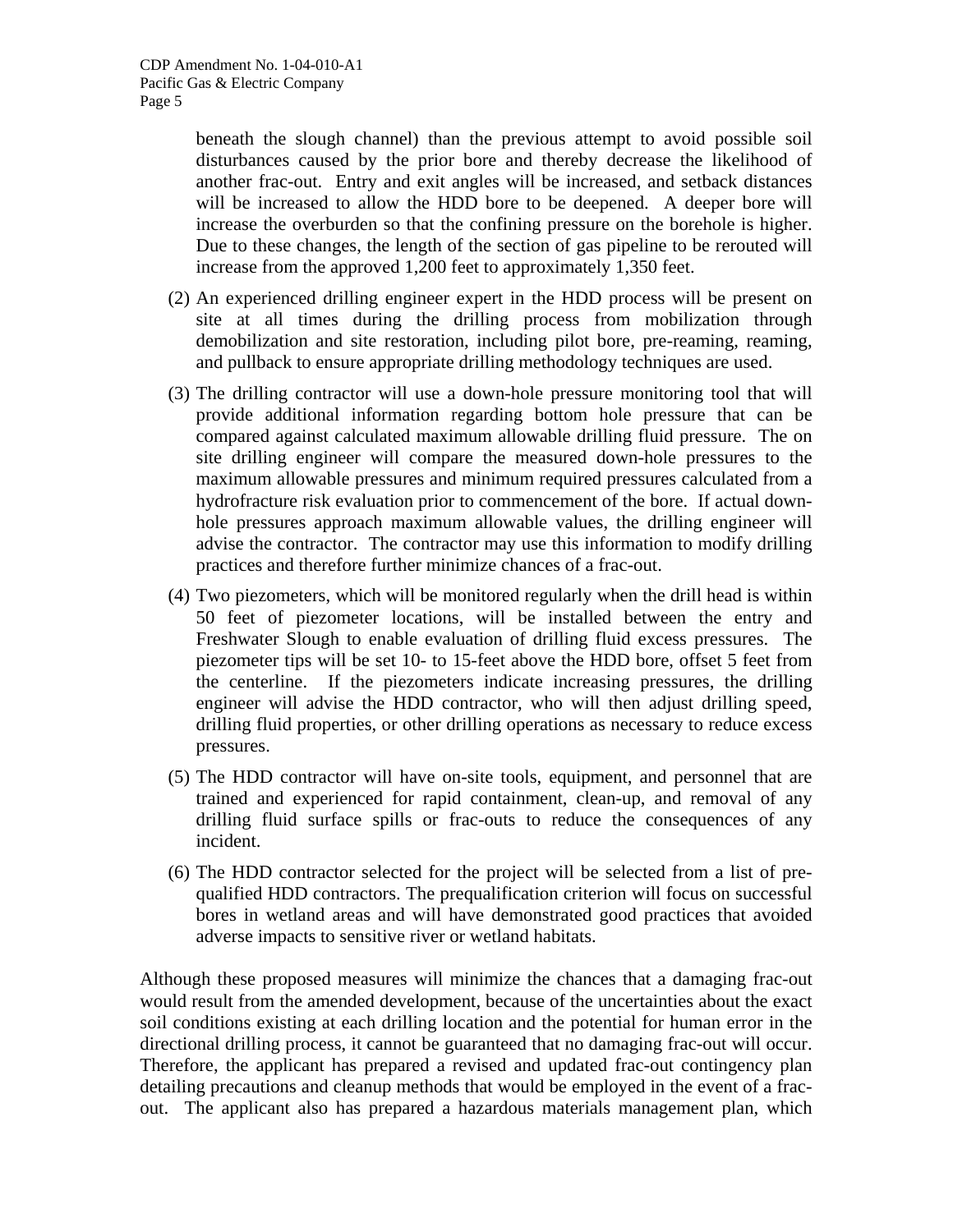addresses the management of all hazardous materials on site such as fuels, fluids, drilling mud, concrete, pipe coating, etc. Furthermore, additional frac-out contingency measures have been included in the applicant's revised erosion control plan, which include "staged and ready" measures necessary to contain and clean up an accidental spill in the terrestrial or aquatic environment. Finally, the applicant's consultant, Bennett Trenchless Engineers, has prepared a list of technical procedures to be followed by the drilling contractor not only to reduce the risks of frac-out, but also appropriate procedures to be followed in the event that another unexpected frac-out does occur.

The current amendment request necessitates changes to the original permit conditions that relate to the gasline replacement project. In particular, staff recommends a change to the requirement of Special Condition No. 2 that in the event of a frac-out, all operations shall cease and shall not recommence until after the Commission approves an amendment to CDP No. 1-04-010. The applicant has demonstrated, and the Commission's geologist concurs, that HDD boring as proposed remains the least environmentally damaging alternative for replacing the segment of pressurized gasline, which is hazardous, in danger of rupture, and if not replaced could result in a shut down of natural gas for a large portion of the region.

Staff believes that with the attachment of the modified or new conditions described below, the development authorized by the amended permit would be consistent with the Commission's intent in granting the original permit with conditions to avoid significant adverse impacts to wetland and other ESHA resources by minimizing the chances for a frac-out and providing for effective contingencies to minimize the damage to wetland resources from any frac-out that does occur:

- Modify and reimpose Special Condition No. 2 to require, in part, conformance with the approved drilling fluid spill contingency measures submitted by the applicant and reviewed and approved by the Commission's geologist;
- Modify and reimpose Special Condition No. 7 to require, in part, conformance with the recommended geotechnical specifications submitted by the applicant and reviewed and approved by the Commission's geologist;
- Modify and reimpose Special Condition No. 8 to require the permittee to notify Commission staff prior to horizontal direction drilling operations and to grant Commission staff permission to inspect the project area for purposes of determining compliance with CDP Amendment No. 1-04-010-A1.
- Add Special Condition No. 14 to require conformance with the approved erosion control plan, which includes additional frac-out contingency measures; and
- Add Special Condition No. 15 to require conformance with the approved hazardous materials management plan, which addresses all hazardous materials to be used on site.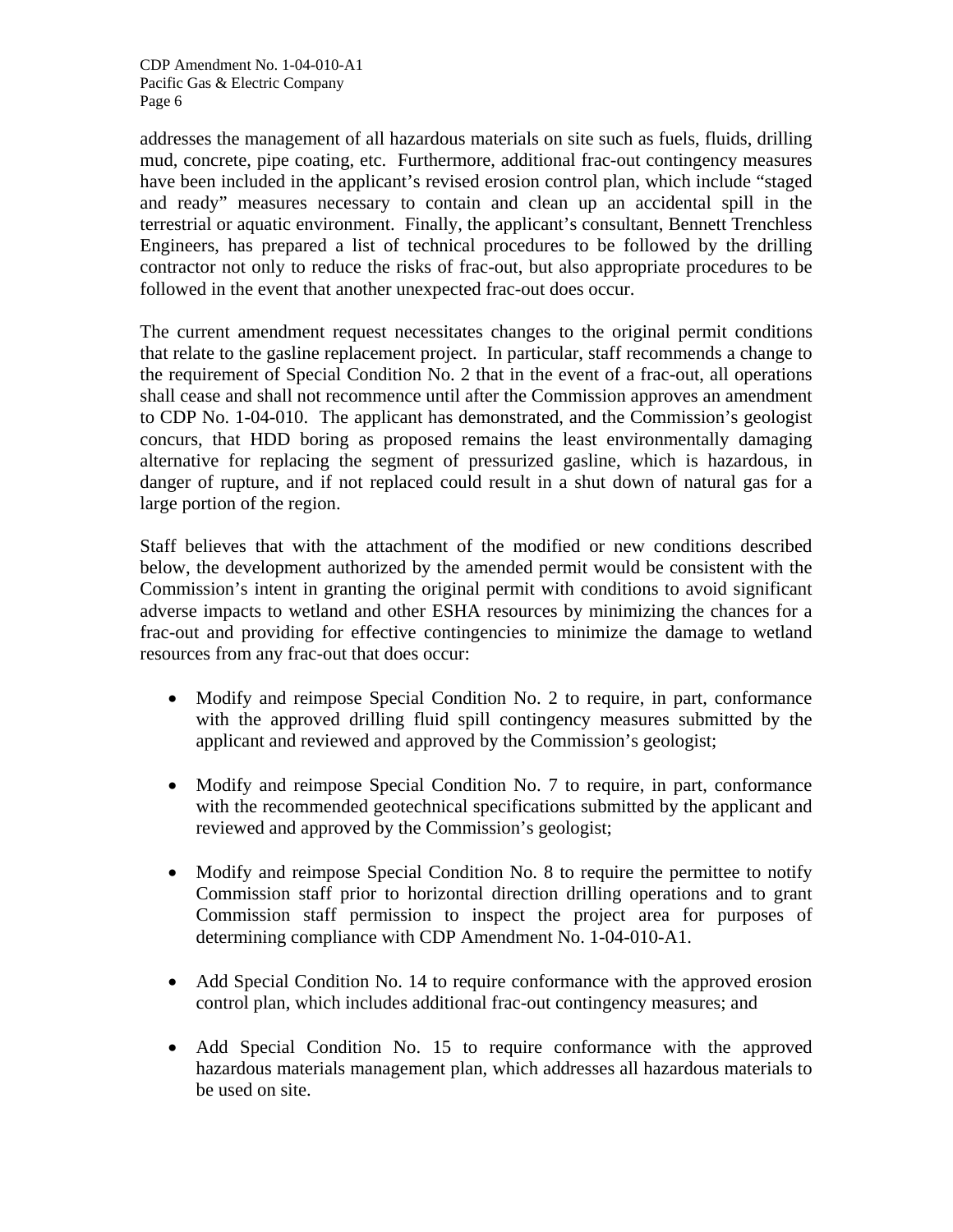The Executive Director has determined that the proposed amendment as conditioned would not lessen or avoid the intent of the approved permit. Therefore, the Executive Director has accepted the amendment request for processing.

# **2. Commission Jurisdiction and Standard of Review**

The amended development will be conducted within an area over which the state retains a public trust interest. Pursuant to Section 30519 of the Coastal Act, the Coastal Commission retains jurisdiction over the review and issuance of coastal development permits in these areas even though the County of Humboldt has a certified Local Coastal Program. The standard of review for projects located in the Commission's original jurisdiction is Chapter 3 of the Coastal Act.

# **3. Scope**

This staff report addresses only the coastal resource issues affected by the proposed permit amendment, provides recommended special conditions to reduce and mitigate significant impacts to coastal resources caused by the development as amended in order to achieve consistency with the Coastal Act, and provides findings for conditional approval of the amended development. All other analyses, findings, and conditions related to the originally permitted development, except as specifically affected by the current permit amendment request and addressed herein, remain as stated within the original permit approval adopted by the Commission on November 19, 2004 attached as Exhibit No. 13.

\_\_\_\_\_\_\_\_\_\_\_\_\_\_\_\_\_\_\_\_\_\_\_\_\_\_\_\_\_\_\_\_\_\_\_\_\_\_\_\_\_\_\_\_\_\_\_\_\_\_\_\_\_\_\_\_\_\_\_\_\_\_\_\_\_\_\_\_\_\_\_\_

# **I. MOTION, STAFF RECOMMENDATION, AND RESOLUTION:**

The staff recommends that the Commission adopt the following resolution:

# **Motion:**

*I move that the Commission approve the proposed amendment to Coastal Development Permit No. 1-04-010 pursuant to the staff recommendation.* 

## **Staff Recommendation of Approval:**

Staff recommends a **YES** vote. Passage of this motion will result in approval of the permit amendment as conditioned and adoption of the following resolution and findings. The motion passes only by affirmative vote of a majority of the Commissioners present.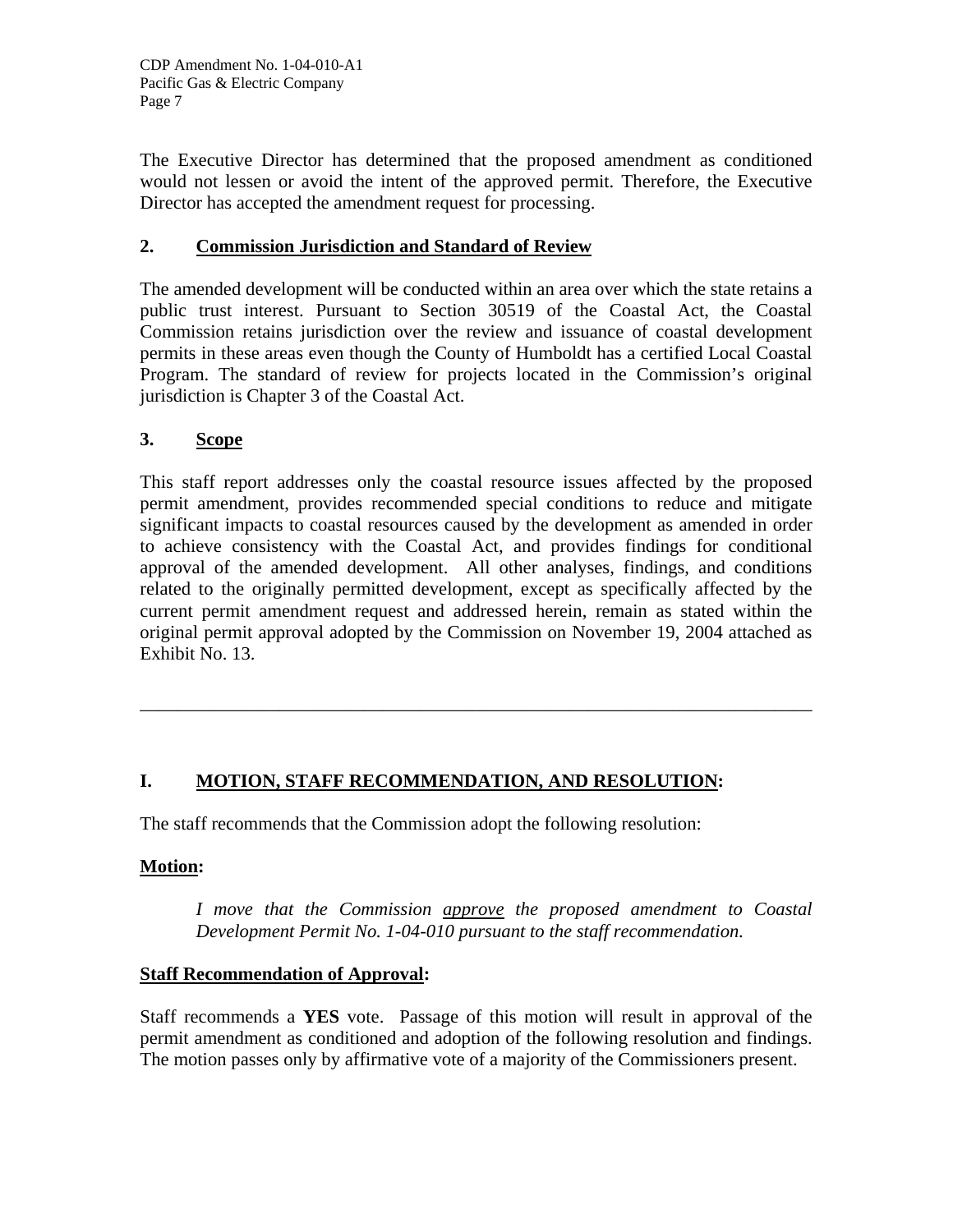#### **Resolution to Approve with Conditions:**

The Commission hereby approves the proposed permit amendment and adopts the findings set forth below, subject to the conditions below, on the grounds that the development with the proposed amendment, as conditioned, will be in conformity with the Chapter 3 policies of the Coastal Act. Approval of the permit complies with the California Environmental Quality Act because all feasible mitigation measures and alternatives have been incorporated to substantially lessen any significant adverse impacts of the development on the environment.

## **II.** STANDARD CONDITIONS: See Attachment A.

## **III. SPECIAL CONDITIONS:**

**Note**: The original permit (CDP No. 1-04-010) contains 12 special conditions. Special Condition No. 9 of the original permit is reimposed as a condition of CDP Amendment No. 1-04-010-A1 without any changes and remains in full force and effect. Special Condition Nos. 2, 7, 8, 10, 11, and 12 of the original permit are modified and reimposed as conditions of CDP Amendment No. 1-04-010-A1. Special Condition Nos. 1, 3, 4, 5, and 6 of the original permit are deleted and replaced by modified Special Condition No. 7 and new Special Condition Nos. 13, 14, 15, and 16 (respectively) in this permit amendment. Special Condition Nos. 13 through 17 are additional new special conditions attached to CDP Amendment No. 1-04-010-A1. For comparison, the text of the original permit conditions is included in Exhibit No. 13.

Special Condition Nos. 1, 3, 4, 5, and 6 of the original permit are deleted in their entirety and not shown below. Deleted wording within the modified special conditions is shown in strikethrough text, and new condition language appears as **bold double-underlined** text.

## **2. Drilling Fluid Spill Contingency Plan for the Amended Development Authorized by CDP Amendment No. 1-04-010-A1**

 A. **PRIOR TO ISSUANCE OF THE COASTAL DEVELOMENT PERMIT**, the applicant shall submit, for review and written approval of the Executive Director, a final revised horizontal directional drilling ("HDD") fluid monitoring and spill contingency plan that substantially conforms with the 23 July, 2004 HDD Fluid Release Contingency Plan prepared by Matrix Environmental Planning entitled *"HDD Fluid Release Contingency Plan G/L 137B Crossing of Freshwater Slough Project,"* except that Material Safety Data Sheets for all materials that will be used in the horizontal directional drilling operation shall be attached to the plan. **The permittee shall employ drilling fluid spill contingency measures in accordance with the following approved final plans:**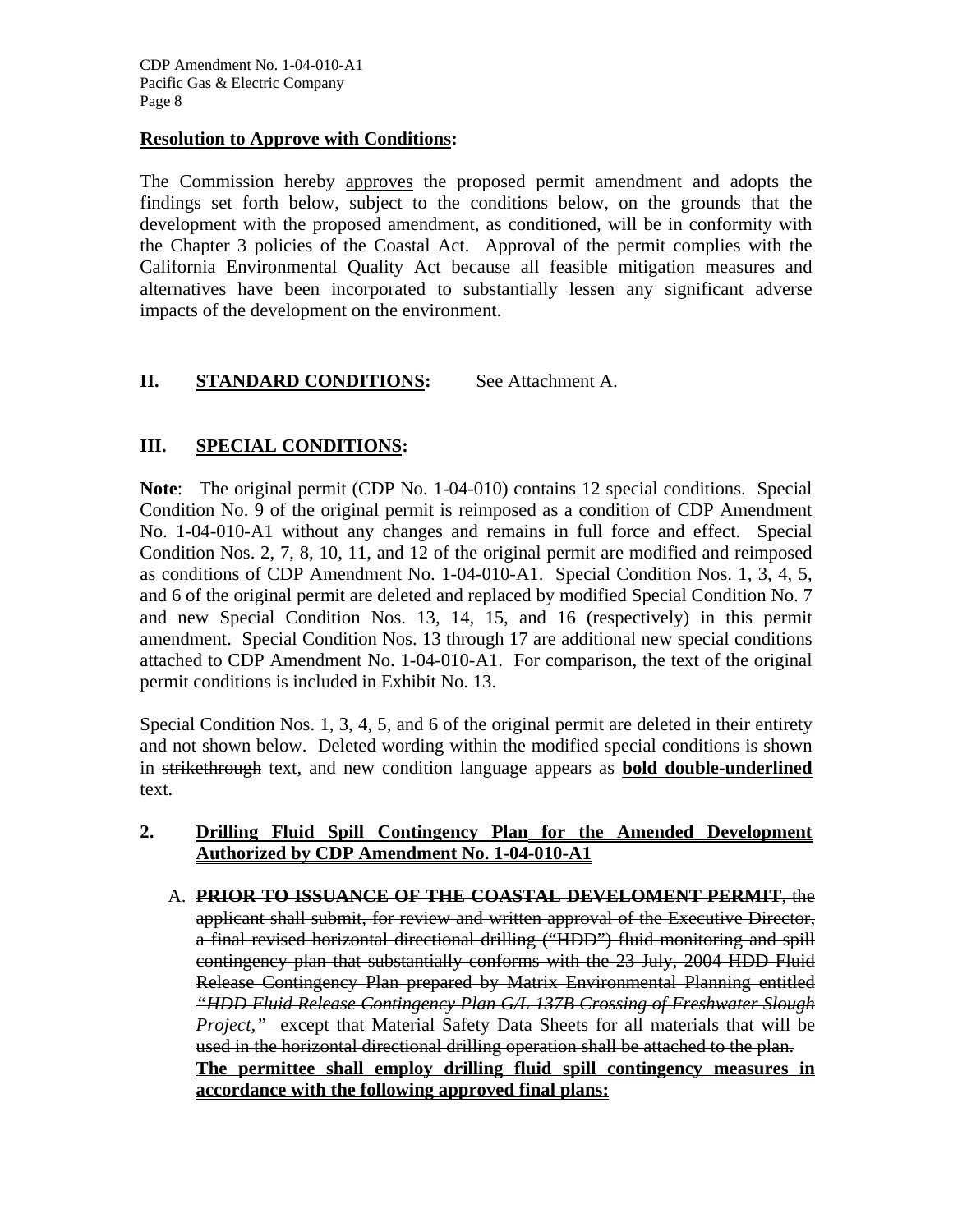**Pacific Gas and Electric Company's March 28, 2008 revised horizontal directional drilling ("HDD") fluid release contingency plan entitled "HDD Fluid Release Contingency Plan G/L 137B Freshwater Slough Project" (Exhibit No. 8);**

**Bennett Trenchless Engineers, Inc. April 3, 2008 letter to Mr. David Goldberg of Latham and Watkins, LLP regarding "PG&E Freshwater Slough Line 137B: Response to Questions by Bob Merrill, California Coastal Commission" and signed by David Bennett, Ph.D., P.E. (Exhibit No. 6);**

**Bennett Trenchless Engineers, Inc. June 12, 2008 letter to Ms. Patricia Sanchez of PG&E regarding "Addendum to Bennett Trenchless Engineers letter of April 3, 2008, describing measures that should be taken if inadvertent fluid return or hydrofracture occurs during Freshwater Slough HDD bore" and signed by David Bennett, Ph.D., P.E. (Exhibit No. 6); and**

**Frac-out contingency measures listed in PG&E's March 31, 2008 Erosion Control Plan entitled "Erosion Control Plan Line 137B HDD Freshwater Slough Crossing Project" (Exhibit No. 9).**

- B. The permittee shall undertake horizontal directional drilling activities in accordance with the approved final plan. Any proposed changes to the approved final plans shall be reported to the Executive Director. No changes to the approved final plan**s** shall occur without a Commission amendment to this coastal development permit unless the Executive Director determines that no amendment is required.
- C. In the event that a spill or accidental discharge of drilling fluids occurs during horizontal directional drilling operations, all construction shall cease and shall not recommence except as provided in subsection (D) hereof:
- D. Following discovery of the spill or accidental discharge of drilling fluids, the permittee shall submit to the Executive Director a revised project and restoration plan prepared by qualified professional(s) that provides for **implement frac-out contingency and spill clean-up measures according to the above-cited plans** (1) necessary revisions to the proposed project to avoid further spill or accidental discharge of drilling fluids, and (2) **to assure** restoration of the area(s) affected by the spill or accidental discharge to pre-project conditions The revised project and restoration plan shall be consistent with any applicable requirements of the State Water Resources Control Board and the California Department of Fish & Game. The revised project and restoration plan shall be processed as an amendment to the coastal development permit unless the Executive Director determines that no amendment is required. Construction **Development** may not recommence until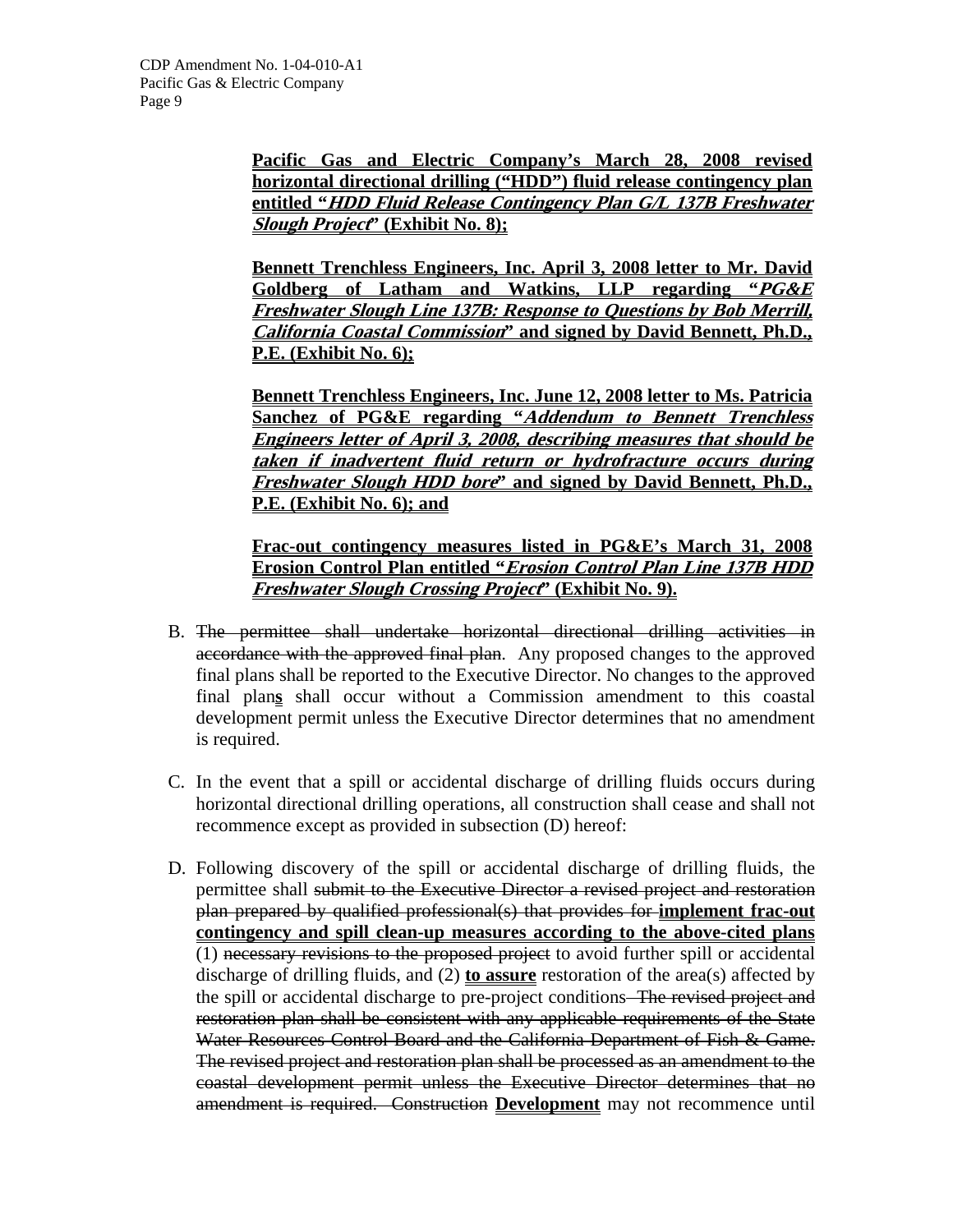any necessary amendment to this permit is approved by the Commission or the Executive Director has determined that no amendment is legally required. **after all contingency and spill clean-up measures have been implemented according to the above-cited plans and evidence is submitted for the Executive Director's review and approval demonstrating that the California Department of Fish and Game and NOAA-Fisheries have authorized recommencement of drilling activities.**

- **E. Within 120 days of discovery of a spill or accidental discharge of drilling fluids, the permittee shall submit to the Executive Director a restoration plan prepared by qualified professional(s) that provides for restoration of the area(s) affected by the spill or accidental discharge to pre-project conditions. The revised restoration plan shall be consistent with any applicable requirements of the State Water Resources Control Board and the California Department of Fish & Game. The restoration plan shall be processed as an amendment to the coastal development permit unless the Executive Director determines that no amendment is legally required.**
- **F. Restoration of the area affected by the frac-out that occurred on August 29, 2005 during horizontal directional drilling activities authorized under the original permit shall be implemented in accordance with the wetland restoration plan prepared by Natural Resources Management Corporation for PG&E entitled "Wetland Restoration Plan for Coastal Salt Marsh Habitat Affected by Pacific Gas and Electric Company's Freshwater Slough HDD G/L 137B Project" dated October 18, 2005 (Exhibit No. 7). No changes to the approved final plan shall occur without a further Commission amendment to this coastal development permit unless the Executive Director determines that no amendment is legally required.**
- **7. Conformance of Horizontal Directional Drilling Activities to Updated Geotechnical Report Specifications for the Amended Development Authorized by CDP Amendment No. 1-04-010-A1**
	- A. The permittee shall undertake the horizontal directional drilling activities for the proposed fiber optic cable **gasline** installation development in accordance with all recommendations **and geotechnical specifications** contained in the following Engineering Geologic Report **approved final plans**:

**Pacific Gas and Electric Company's revised project description entitled "PG&E Gas Line 137B Horizontal Directional Drill (HDD) Crossing of Freshwater Slough Revised Project Description February <sup>2008</sup>" (Exhibit No. 4) and associated plans (Exhibit No. 5);**

**Bennett Trenchless Engineers, Inc. February 12, 2008 letter to Mr. Rand Unverferth of PG&E regarding "Review of PG&E Line 137B,**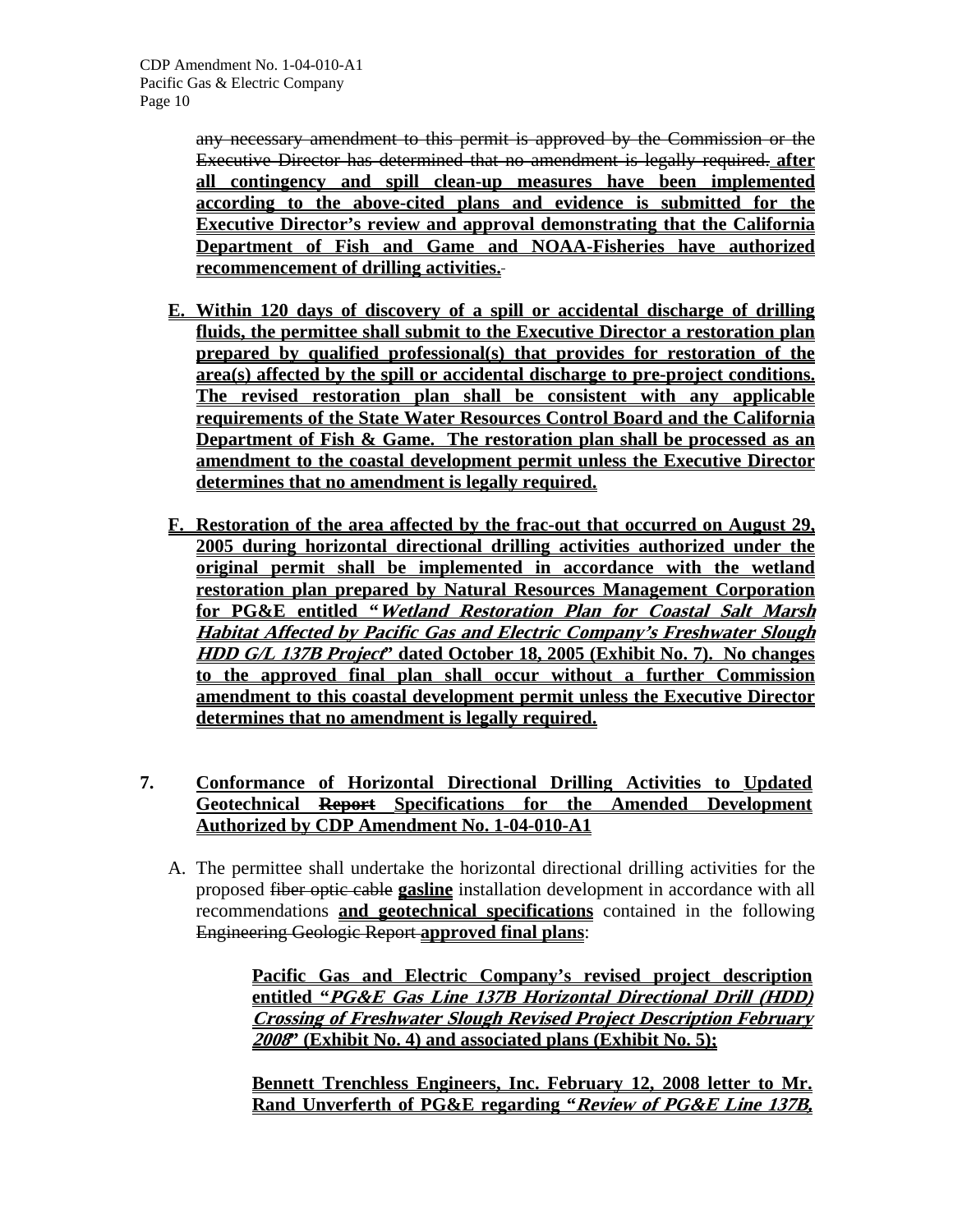**HDD Crossing of Freshwater Slough Revised Project Description and Plans, dated February 2008" and signed by David Bennett, Ph.D., P.E. (Exhibit No. 6);**

**Bennett Trenchless Engineers, Inc. April 3, 2008 letter to Mr. David Goldberg of Latham and Watkins, LLP regarding "PG&E Freshwater Slough Line 137B: Response to Questions by Bob Merrill, California Coastal Commission" and signed by David Bennett, Ph.D., P.E. (Exhibit No. 6);**

**Bennett Trenchless Engineers, Inc. June 12, 2008 letter to Mrs. Patricia Sanchez of PG&E regarding "Addendum to Bennett Trenchless Engineers letter of April 3, 2008, describing measures that should be taken if inadvertent fluid return or hydrofracture occurs during Freshwater Slough HDD bore" and signed by David Bennett, Ph.D., P.E. (Exhibit No. 6);**

except that the horizontal drilling shall be conducted as much as possible a depths greater than 35 feet.

 B. Any proposed changes to the horizontal directional drilling activities shall be reported to the Executive Director. No changes shall occur without a **further** Commission amendment to this coastal development permit unless the Executive Director determines that no amendment is legally required.

# **8. Notification of Work and Coastal Commission Staff Inspection**

At least one week prior to performing any horizontal directional drilling boring, the permittee shall submit written notice to the Eureka office of the California Coastal Commission of the specific dates when the horizontal directional drilling boring will be performed. The notice shall indicate which boring(s) are to be performed, the dates the work will occur, and a map indicating the precise locations where boring would be performed. The permittee shall promptly notify Commission staff of any changes to the schedule for performing horizontal directional drilling for which notice has previously been given. The permittee shall permit the Coastal Commission staff to enter and inspect the project area for purposes of determining compliance with Coastal Development Permit No. 1-04-010 **and Coastal Development Permit Amendment No. 1-04-010-A1**.

## **10. Construction Access, Materials, and Equipment Staging for the Amended Development Authorized by CDP Amendment No. 1-04-010-A1**

 A. All construction materials and equipment staging areas shall be limited to the locations and sizes specified in the permit **amendment** application **and shown on the March 2008 Site Plan prepared by Natural Resources Management**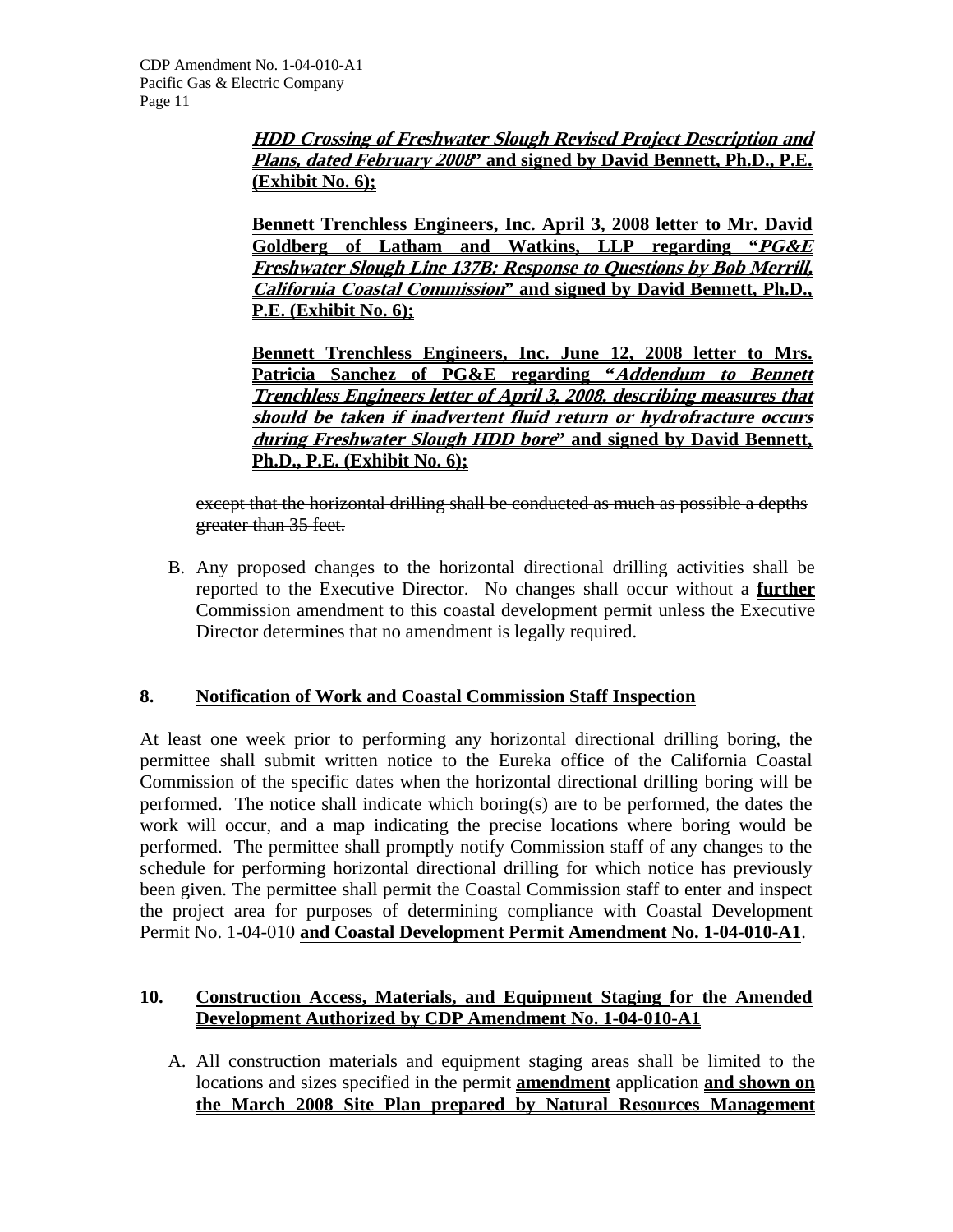## **Corporation (Exhibit No. 3)**.

 B. Access routes and the watercourse crossing shall be limited to the routes mapped and described in the permit **amendment** application **and shown on the March 2008 Site Plan prepared by Natural Resources Management Corporation (Exhibit No. 3)**. Portions of access routes within wetlands that are excessively wet or soft shall be covered with: (a) heavy synthetic mats or other acceptable non-toxic material that can be readily laid down along equipment access routes and immediately removed following construction and (b) shall be the minimum width and length necessary to allow movement of equipment to and from the project site.

## **11. Construction Methods for the Development Authorized by CDP Amendment No. 1-04-010-A1**

All pipeline construction shall be performed consistent with the following provisions:

- A. The top six to eight inches (6-8") of excavated material within grazed seasonal wetlands (which contains the root masses, rhizomes, seeds, and accumulated organic material of the vegetation that dominates these seasonal wetlands) shall be separately stockpiled by the contractor, and the contractor shall assure that this stockpiled soil material is kept moist and that the material is reintroduced as soon as possible to excavation as the top fill material.
- B. Prior to the commencement of construction **development authorized by CDP Amendment No. 1-04-010-A1**, the work area should be delineated, limiting the potential area affected by construction **development** and workers shall be educated about the limitations on construction **development**;
- C. A qualified biologist shall monitor the site during all ground disturbing activities to avoid impacts to sensitive species. All occurrences of special status plants will be delineated and entry to areas containing such plants shall be restricted;
- D. All vehicles and equipment shall be restricted to pre-established work areas and established or designated access routes;
- E. Soil compaction from heavy equipment travel in wetland areas will **shall** be alleviated through mechanical soil aeration where appropriate.
- F. All trash and waste items shall be contained;
- G. The contractor shall implement erosion control techniques around the temporarily stored spoil material.
- H. All construction activities in the vicinity of the south bank of Freshwater Slough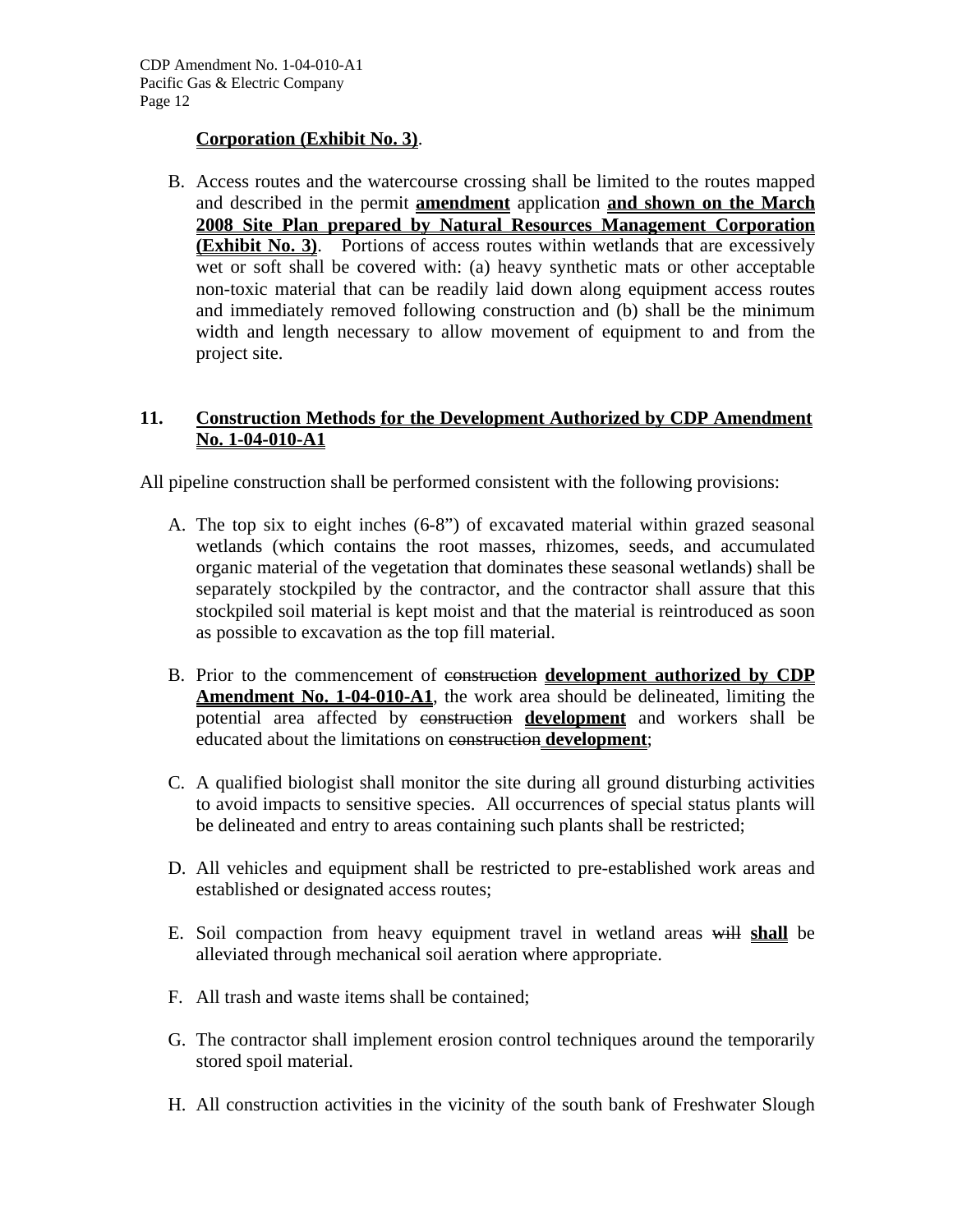shall be conducted after the Humboldt Bay owl's-clover and the western sand spurrey have set seed as verified by a qualified biologist.

## **12. Grazed Seasonal Wetland Vegetation Monitoring**

The permittee shall submit a vegetation monitoring report for the review and written approval of the Executive Director within 18 24 months after completion of construction of the replacement gasline approved under **of Commission approval of** CDP No. 1-04- 010 **Amendment No. 1-04-010-A1**. The monitoring report shall be prepared by a qualified biologist or botanist and shall evaluate whether the objective of reestablishing vegetation in all of the grazed seasonal wetland areas impacted by **development** project construction to a level of coverage and density equivalent to vegetation coverage and density of the surrounding undisturbed areas has been achieved**, including within those seasonal wetlands affected by development performed pursuant to the original permit and those additional seasonal wetlands affected by development performed pursuant to CDP Amendment No. 1-04-010-A1**. If the report indicates that the revegetation of any of the disturbed areas including the construction corridor and staging areas has not been successful, in part, or in whole, the permittee shall submit a revised revegetation program to achieve the objective. The revised revegetation program shall require a **further** amendment to this coastal development permit.

## **13. Conformance with the Approved Wetland Mitigation Plan for the Amended Development Authorized by CDP Amendment No. 1-04-010-A1**

- **A. The permittee shall undertake wetland mitigation and restoration of the approximately 3 acres of seasonal wetlands to be impacted by the development authorized by CDP Amendment No. 1-04-010-A1 in accordance with the wetland mitigation plan prepared by Natural Resources Management Corporation for PG&E entitled "***Wetland Mitigation for Pacific Gas and Electric Company's Freshwater Slough 137B Gas Pipeline Replacement Project***" dated March 26, 2008 (Exhibit No. 12).**
- **B. Any proposed changes to the approved final plans shall be reported to the Executive Director. No changes to the approved final plans shall occur without a further Commission amendment to this coastal development permit unless the Executive Director determines that no amendment is legally required.**
- **14. Conformance with the Approved Erosion Control Plan for the Amended Development Authorized by CDP Amendment No. 1-04-010-A1** 
	- **A. The permittee shall undertake erosion control measures for the amended development authorized by CDP Amendment No. 1-04-010-A1 in accordance**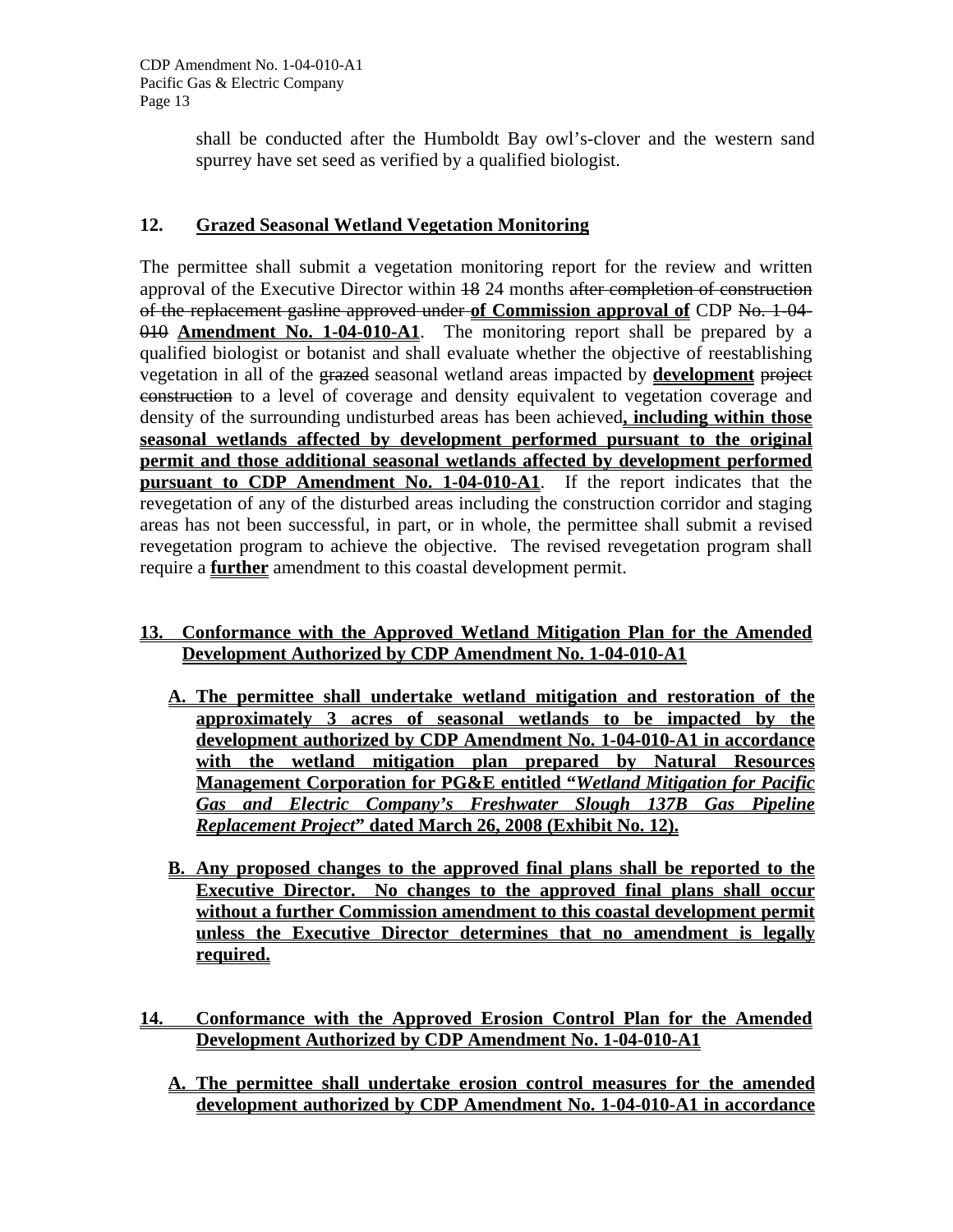**with the erosion control plan referenced in Special Condition No. 2 above (Exhibit No. 9).**

- **B. Any proposed changes to the approved final plan shall be reported to the Executive Director. No changes to the approved final plan shall occur without a further Commission amendment to this coastal development permit unless the Executive Director determines that no amendment is legally required.**
- **15. Conformance with the Approved Hazardous Materials Management Plan for the Amended Development Authorized by CDP Amendment No. 1-04-010-A1**
	- **A. The permittee shall undertake hazardous materials management for the amended development authorized by CDP Amendment No. 1-04-010-A1 in accordance with the hazmat plan prepared by PG&E Applied Technology Services entitled "***Wetland Humboldt County Gas Line 137B Horizontal Directional Drill Crossing of Freshwater Slough***" dated March 2008 (Exhibit No. 10) and with the supplemental hazardous materials management measures included in the HDD fluid release contingency plan referenced in Special Condition No. 2 above (Exhibit No. 8).**
	- **B. Any proposed changes to the approved final plan shall be reported to the Executive Director. No changes to the approved final plan shall occur without a further Commission amendment to this coastal development permit unless the Executive Director determines that no amendment is legally required.**
- **16. Conformance with the Approved Debris Disposal Plan for the Amended Development Authorized by CDP Amendment No. 1-04-010-A1** 
	- **A. The permittee shall undertake debris disposal for the amended development authorized by CDP Amendment No. 1-04-010-A1 in accordance with the debris disposal plan entitled "***Pacific Gas and Electric Company Line 137B Freshwater Slough Project Debris Disposal Plan***" (undated) (Exhibit No. 11).**
	- **B. Any proposed changes to the approved final plan shall be reported to the Executive Director. No changes to the approved final plan shall occur without a further Commission amendment to this coastal development permit unless the Executive Director determines that no amendment is legally required.**
- **17. Assumption of Risk, Waiver of Liability and Indemnity Agreement**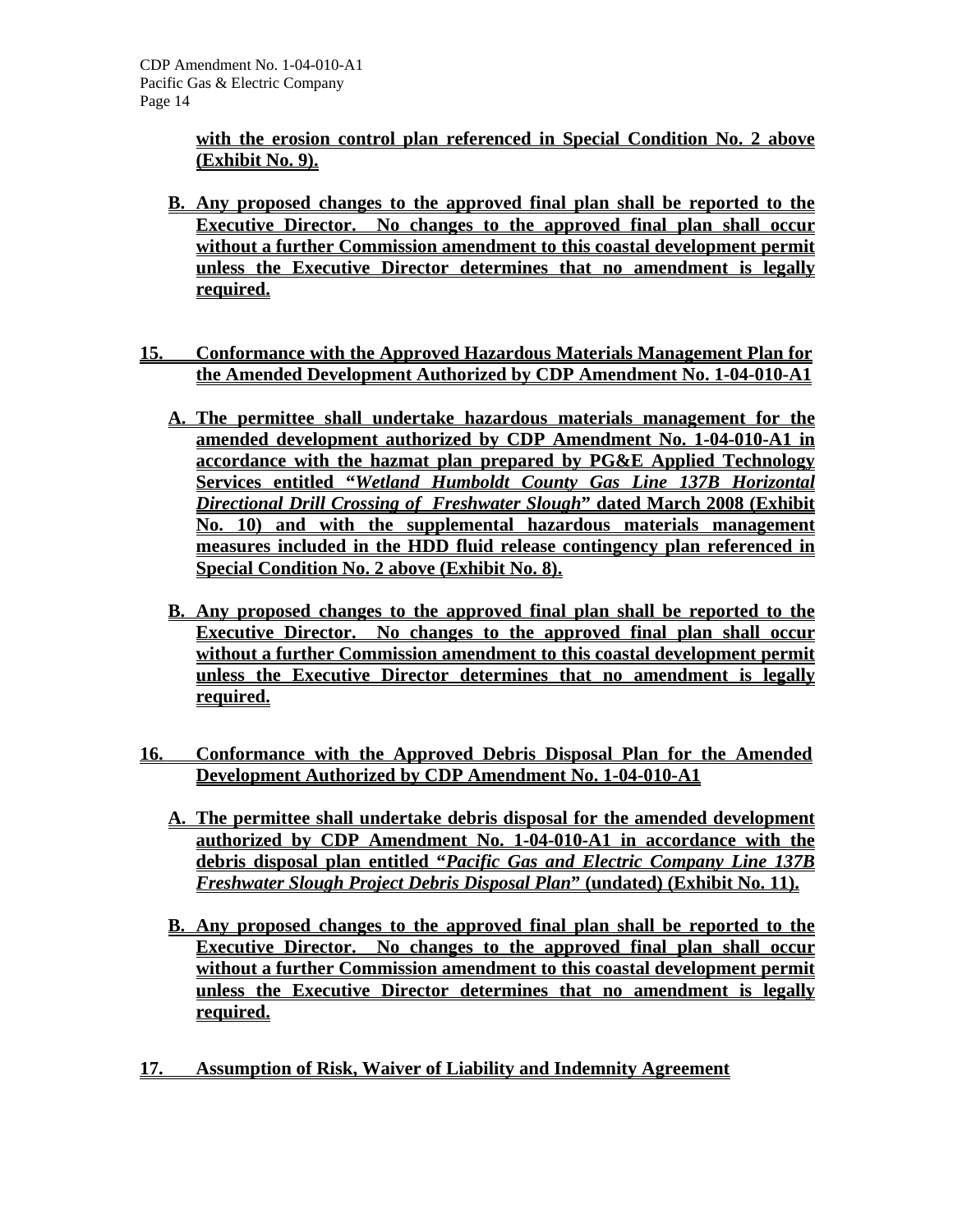**By acceptance of this permit amendment, the applicant, on behalf of (1) itself; (2) its successors and assigns and (3) any other holder of the possessory interest in the development authorized by this permit, acknowledges and agrees (i) that the directional drilling activities proposed by the applicant may subject the project area to hazards from accidental spills of drilling fluids; (ii) to assume the risks to the applicant and the property that is the subject of this permit amendment of injury and damage from such hazards in connection with this permitted development; (iii) to unconditionally waive any claim of damage or liability against the Commission, its officers, agents, and employees for injury or damage from such hazards; (iv) to indemnify and hold harmless the Commission, its officers, agents, and employees**  with respect to the Commission's approval of the project against any and all **liability, claims, demands, damages, costs (including costs and fees incurred in defense of such claims), expenses, and amounts paid in settlement arising from any injury or damage due to such hazards; and (v) to agree to include a provision in any assignment of the development authorized by this permit amendment requiring the sublessee or assignee to submit a written agreement to the Commission, for the review and approval of the Executive Director, incorporating all of the foregoing restrictions identified in (i) through (iv).**

# **IV. FINDINGS & DECLARATIONS**

The Commission finds and declares the following:

# **A. Project & Site Description**

# **1. Environmental Setting**

The project area encompasses approximately 4.5 acres and bisects Freshwater Slough, which is a tributary to Eureka Slough, which drains into Humboldt Bay at the northeastern edge of Eureka (see Exhibit Nos. 1-2). The existing gas pipeline crosses under the slough as shown in the site plan (Exhibit No. 3) but has become exposed along the northern slough bank and is at risk of rupture. Freshwater Slough is subject to tidal action at the project location, and the south (left) bank of the slough harbors a small (approximately 6,000 square feet) peninsula of coastal salt marsh vegetation. Two sensitive plant species, Humboldt Bay owl's-clover (*Castilleja ambigua* ssp. *humboldtiensis*) and western sand spurrey (*Spergularia canadensis* var*. occidentalis*), have been identified within this salt marsh habitat. Additionally, Lyngbye's sedge (*Carex lyngbyei*), also a sensitive plant species, occurs along the banks of Freshwater Slough in the project vicinity. Riparian and upland species such as coyote brush (*Baccharis pilularis*), scotch broom (*Cytisus scoparius*), blackberries (*Rubus* spp.), and an ornamental cypress tree (*Cupressus* sp.) occur on and behind (south of) the left bank of the slough above the salt marsh habitat.

The adjoining pastureland to the north of the slough where the approved trenching operations are to be conducted consists of grazed seasonal wetlands. These diked former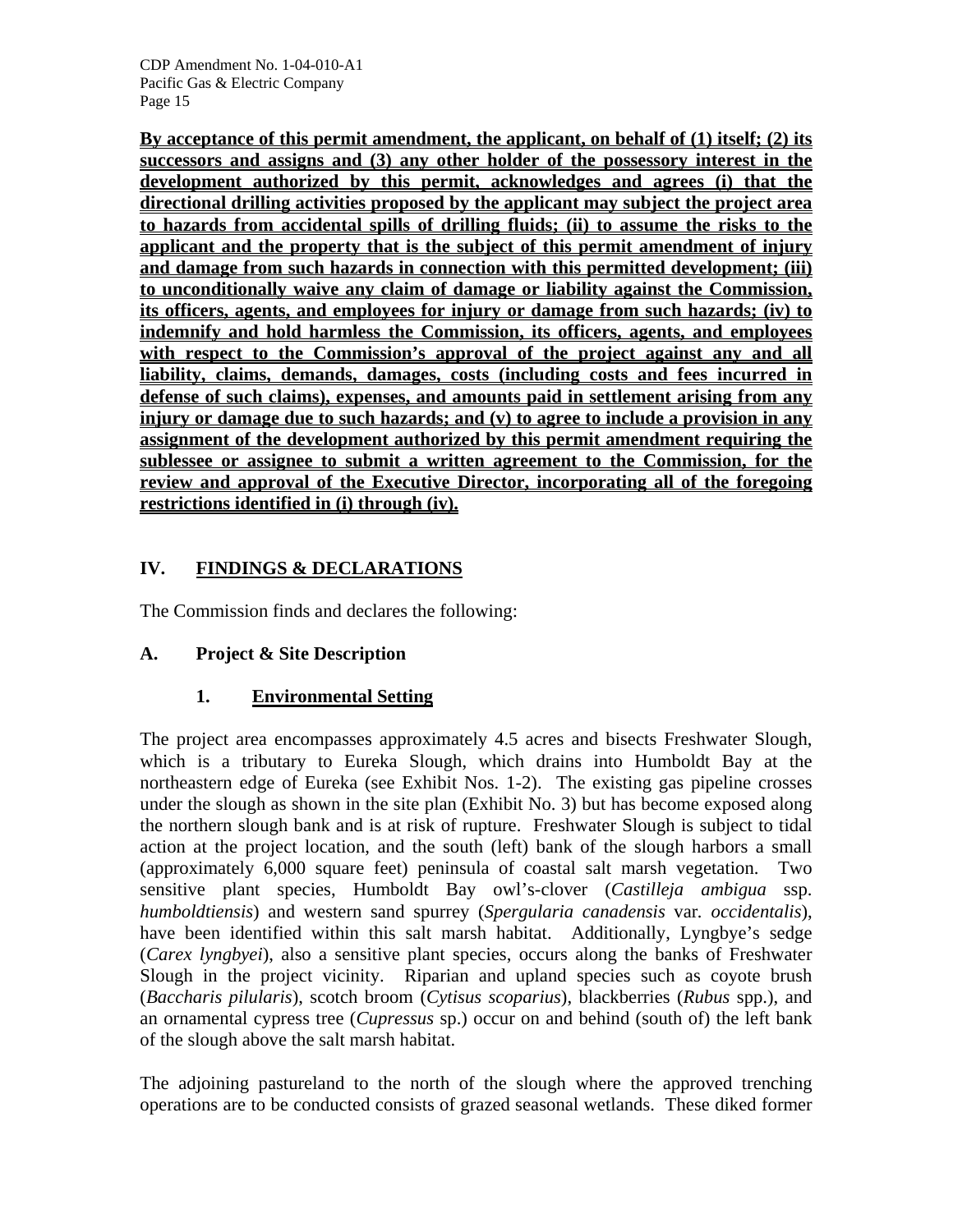tidelands are currently agricultural grasslands used primarily for livestock grazing. Vegetation in the grazed seasonal wetlands is dominated by various native and exotic grasses and herbs such as sweet vernal grass (*Anthoxanthum odoratum*), orchard grass (*Dactylis glomerata*), velvet grass (*Holcus lanatus*), tall fescue (*Festuca arundinacea*), perennial ryegrass (*Lolium perenne*), creeping buttercup (*Ranunculus repens*), curly dock (*Rumex crispus*), and others.

Ruderal vegetation, typical of roadsides and disturbed areas, makes up the sparse mostly forb cover within the proposed horizontal directional drilling entry pit staging area on the south bank of the slough. The drilling exit pit and associated staging area and construction corridor is located north of the slough within the grazed seasonal wetlands described above.

# **2. Background**

On November 19, 2004 the Commission approved Pacific Gas and Electric Company's (PG&E) Coastal Development Permit Application No. 1-04-010 to replace 1,200 lineal feet of natural gas pipeline that extends under Freshwater Slough and adjoining pasturelands. The approved project, which to date remains incomplete, includes the installation of a new segment of pipeline under the slough using horizontal directional drilling (HDD) techniques.

On August 29, 2005 during drilling of the pilot hole of the HDD bore, a "frac-out" occurred on the south bank of the slough within the coastal salt marsh habitat described above. Frac-out is an inadvertent release of drilling fluids (mostly bentonite) into terrestrial and/or aquatic surface environments as a result of the propagation of fractures from the drilling bore to the ground surface. Frac-out results from drilling through brittle, fractured and/or poorly consolidated rocks or sediments, the maintenance of too-high fluid pressures in the bore during drilling, and drilling at too shallow a depth below the ground. In this case, the drilling process had proceeded to approximately 350 feet and was 55 feet below the ground surface when the driller experienced a loss of returning fluids back to the drilling rig. The driller stopped drilling and pumping, pulled approximately 105 feet of drill pipe back out of the hole, and reestablished drilling fluid circulation back to the drill rig. The driller then began to add drill pipe to the drill string and push back into the previously drilled hole. During the push-back process, the fracout occurred. As soon as the frac-out was witnessed by the biological monitor, the contractor halted drilling and circulating activities, implemented spill contingency measures, and contacted the appropriate regulatory agencies (including CDFG, NOAA-Fisheries, and Commission staff).

Roughly half of the coastal salt marsh peninsula (see Environmental Setting above) was affected by the frac-out and subsequent clean-up activities. Impacts included direct spillage of drilling mud onto salt marsh vegetation (including Humboldt Bay owl'sclover and western sand spurrey) as well as heavy trampling of vegetation by foot traffic, sand bags, and other clean-up materials. Clean-up activities included using containment devices such as silt fences and sand bags, and vacuuming up the drilling mud as much as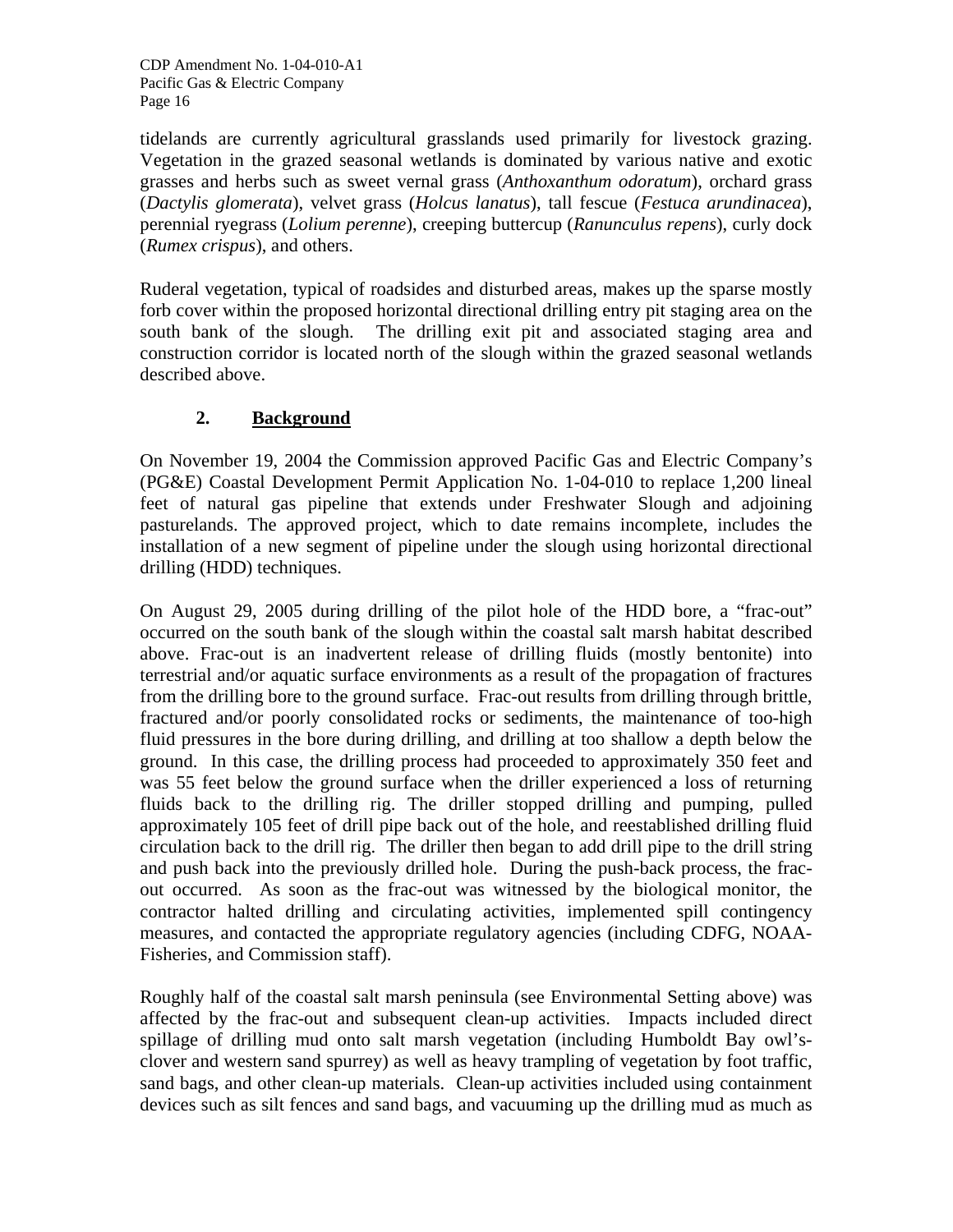possible. Photos of clean-up activities are attached in Exhibit No. 7.

Special Condition No. 2 of CDP No. 1-04-010 requires, in part, that in the event of a fracout, all construction shall cease and shall not recommence until a revised project and restoration plan is submitted to the Executive Director and approved by the Commission as an amendment to CDP No. 1-04-010. The revised project and restoration plan shall be prepared by qualified professionals and shall provide, in part, for the following: (1) necessary revisions to the proposed project to avoid further spill or accidental discharge of drilling fluids, and (2) restoration of the area(s) affected by the spill or accidental discharge to pre-project conditions.

After the frac-out occurred and the PG&E contractor ceased operations, PG&E opted to suspend the project indefinitely rather than to immediately pursue the permit amendment required by Special Condition No. 2, since it would have been impossible to gain Commission approval of the necessary amendment and resume operations that year within the narrow late summer construction window allotted by the resource agency permits.

# **3. Description of Originally Approved Project**

On November 19, 2004, the Coastal Commission approved, with conditions, the rerouting of a 1,200-foot-long section of exposed, existing, pressurized natural gasline that crosses beneath Freshwater Slough at the east end of Park Street east of Eureka (CDP No. 1-04-010; Exhibit No. 13). The existing section of line that crosses beneath the slough has become exposed and is at risk of rupture. As approved, the exposed section of line would be bypassed by the new crossing and abandoned in place (see Exhibit No. 3).

Beginning at the southern tie-in point, the approved project, which remains incomplete for the reasons described above (Background), includes the installation of 700 feet of new pipe under the slough using the horizontal directional drilling (HDD) method and the installation of approximately 500 feet of new pipe in the pasture on the north side of the slough up to the northern tie-in point by open cut trench. The approved new alignment would remove a dog-leg in the existing alignment and provide the correct configuration and position to string the pipe for pullback under the slough. Once the new pipe is tied in, the segment of the bypassed pipeline between the bank and the low tide level would be removed. The remaining sections of the bypassed line would be capped, filled with nitrogen, and retired in place.

Approved construction access to the south bank of the slough where an HDD set-up area and entrance pit would be installed is via Park Street. Access to the receiving pit and north tie-in point is through private property from Myrtle Avenue, north on Devoy Road, northwest along an abandoned railroad right-of-way, then southwest along farm roads and the pipeline easement strip to the work site.

Approved surface disturbance associated with the HDD process includes an entry pit and a receiving pit, with each pit measuring approximately 6-ft by 12-ft by 8-ft deep, with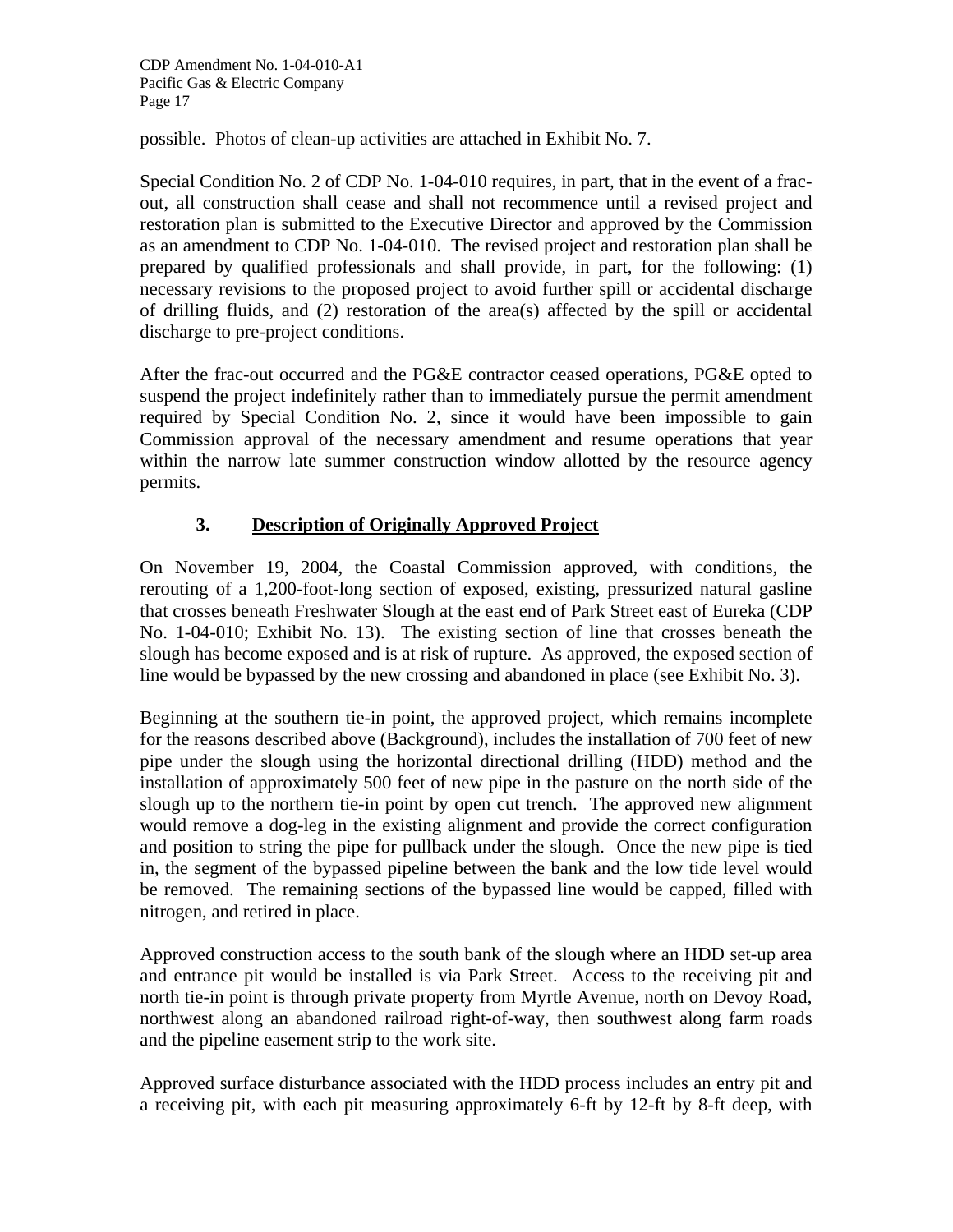associated tail ditches each measuring 3-ft by 20-ft by 6-ft deep. The approved HDD setup area would be approximately 100-feet by 100-feet to accommodate the drilling rig, mud tanks, pumps, and drill stem racks.

During drilling operations, the special armor-coated pipe sections to be pulled through the crossing corridor would be strung on pipe supports in the extra workspace along the edge of the 100-foot-wide temporary construction right-of-way, welded together, and the joints coated. Once the bore hole is the correct diameter, the pipe would then be pulled through the bore until it surfaces on the entry side. Bulldozers with side booms and slings would support the pipe as it is slowly pulled through the bore until it surfaces on the entry side. The completed bored crossing would then be connected to the section of pipeline to be installed in a trench within the pastureland, and the entry and receiving pits for the HDD would be backfilled.

Open cut trenching was approved within a right-of-way through the pastureland on the north side of the slough between the tie-in with the HDD bored segment of line and the northern tie-in with the existing line. The trenching would be conducted by tracked backhoes or ditchers. The trench would be a minimum of 12 inches wide and about 5 feet deep to ensure at least 4 feet of cover over the pipeline. Stringing of the pipe is completed by trucking pipe lengths to and along the right-of-way and unloading with a crane or bulldozer with a side boom onto wood skid supports. The pipe would be lowered into the trench from the skid supports using side booms. The excavated soil will be backfilled in layers into the trench after installation of the pipeline. The topsoil would be replaced last to re-establish the preconstruction soil profile.

Hydrostatic testing is completed prior to tie-in by filling the new pipeline with water, increasing the pressure to a minimum of 125 percent of the maximum operation pressure, and holding the pressure for a period of time. Following testing, the pipe would be flushed to remove dirt and other debris. An energy dissipation device would be utilized to control the water discharged from the pipeline following hydrostatic testing and flushing, and appropriate best management practices would be used to ensure no silt enters the slough from this discharge.

## **4. Description of Amended Development Proposed Under CDP Amendment No. 1-04-010-A1**

Under the current amendment request, the applicant proposes to implement essentially the same project that was originally approved under CDP No. 1-04-010. However, the applicant has amended the project in accordance with Special Condition No. 2 of the permit to provide for "necessary revisions to the project to avoid another frac-out and restoration of areas affected by the frac-out to pre-project conditions" (see Background above). To this end, the applicant has prepared a revised project and restoration plan in accordance with Special Condition No. 2 that includes (1) necessary revisions to the proposed project to avoid further spill or accidental discharge of drilling fluids, and (2) restoration of the area(s) affected by the spill or accidental discharge to pre-project conditions. The 2008 proposed project description is included in Exhibit No. 4.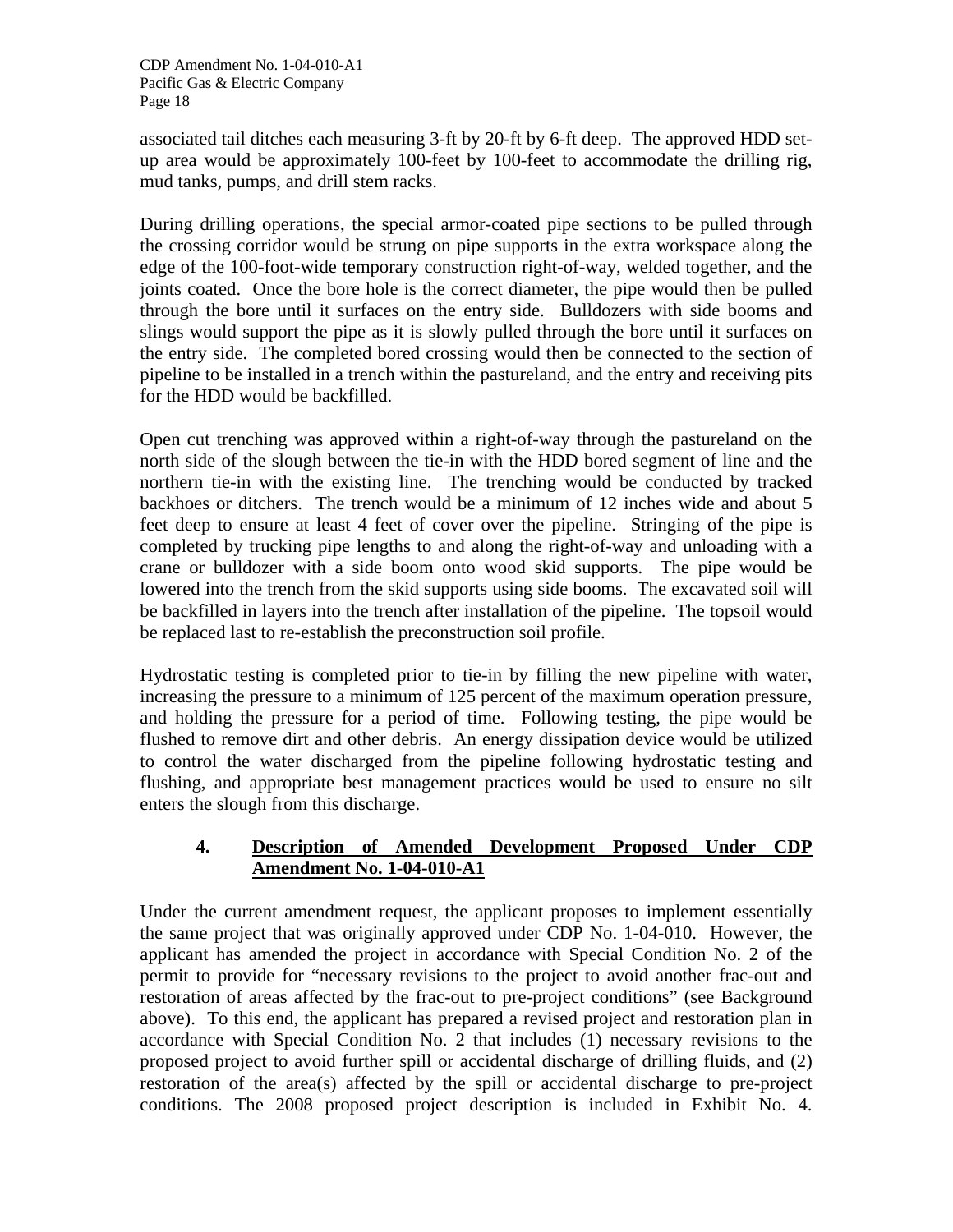Revisions to the project, which are designed to reduce the likelihood of another frac-out, include the following (see Exhibit Nos. 4, 5, and 6 for full details):

- (1) The HDD will bore at least 30 feet deeper (to a depth of approximately 85 feet beneath the slough channel) than the previous attempt to avoid possible soil disturbances caused by the prior bore and thereby decrease the likelihood of another frac-out. Entry and exit angles will be increased, and setback distances will be increased to allow the HDD bore to be deepened. A deeper bore will increase the overburden so that the confining pressure on the borehole is higher. Due to these changes, the length of the section of gas pipeline to be rerouted will increase from the approved 1,200 feet to approximately 1,350 feet.
- (2) An experienced drilling engineer expert in the HDD process will be present on site at all times during the drilling process from mobilization through demobilization and site restoration, including pilot bore, pre-reaming, reaming, and pullback to ensure appropriate drilling methodology techniques are used.
- (3) The drilling contractor will use a down-hole pressure monitoring tool that will provide additional information regarding bottom hole pressure that can be compared against calculated maximum allowable drilling fluid pressure. The on site drilling engineer will compare the measured down-hole pressures to the maximum allowable pressures and minimum required pressures calculated from a hydrofracture risk evaluation prior to commencement of the bore. If actual downhole pressures approach maximum allowable values, the drilling engineer will advise the contractor. The contractor may use this information to modify drilling practices and therefore further minimize chances of a frac-out.
- (4) Two piezometers, which will be monitored regularly when the drill head is within 50 feet of piezometer locations, will be installed between the entry and Freshwater Slough to enable evaluation of drilling fluid excess pressures. The piezometer tips will be set 10- to 15-feet above the HDD bore, offset 5 feet from the centerline. If the piezometers indicate increasing pressures, the drilling engineer will advise the HDD contractor, who will then adjust drilling speed, drilling fluid properties, or other drilling operations as necessary to reduce excess pressures.
- (5) The HDD contractor will have on-site tools, equipment, and personnel that are trained and experienced for rapid containment, clean-up, and removal of any drilling fluid surface spills or frac-outs to reduce the consequences of any incident.
- (6) The HDD contractor selected for the project will be selected from a list of prequalified HDD contractors. The prequalification criterion will focus on successful bores in wetland areas and will have demonstrated good practices that avoided adverse impacts to sensitive river or wetland habitats.

Additional measures that the applicant is proposing to address a further accidental release of drilling fluid into the environment are included in the following plans: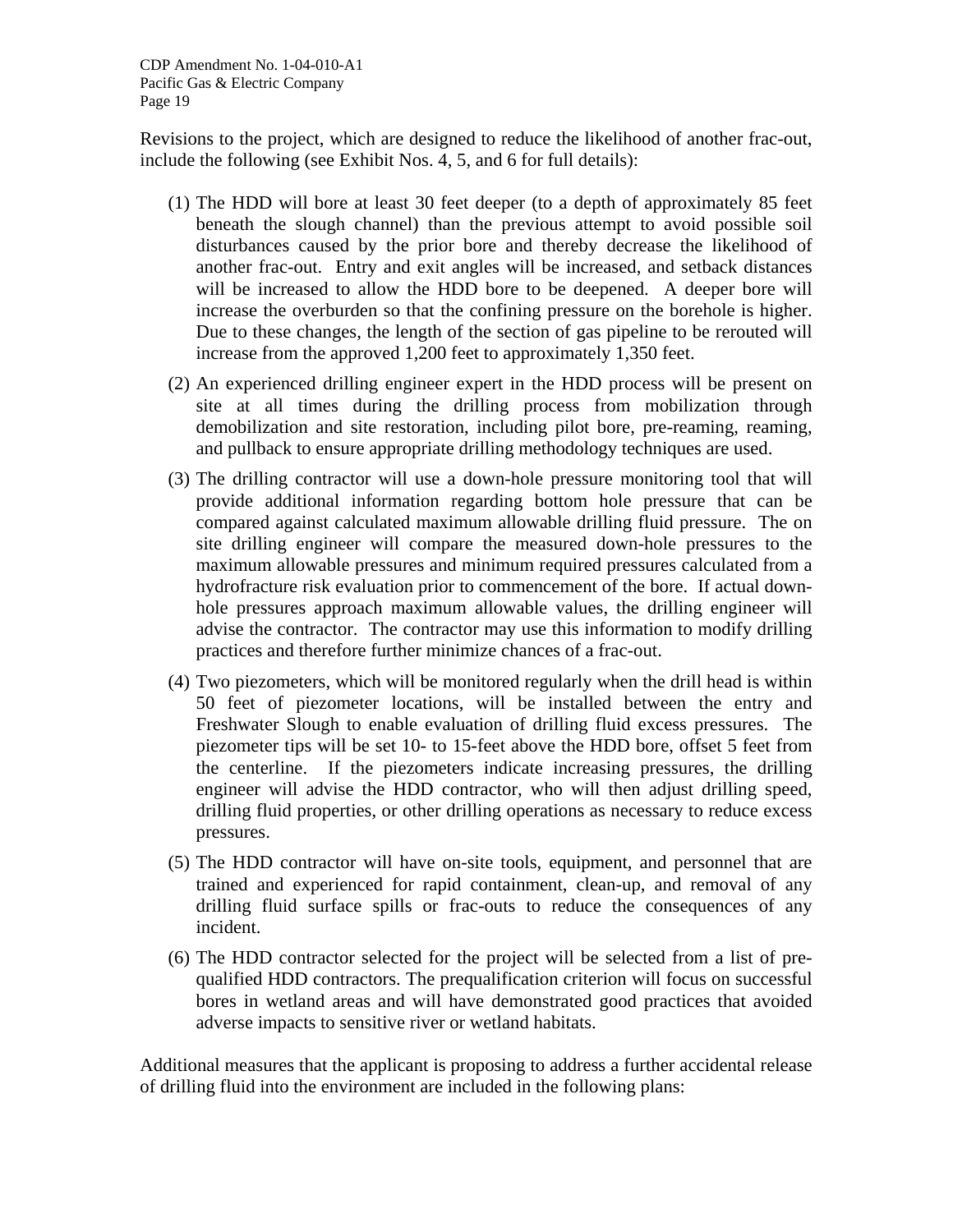- Erosion Control Plan (Exhibit No. 9), which includes, among other things, additional frac-out contingency measures to be implemented to ensure rapid and effective response in the event of a frac-out. These include the following:
	- (1) Staging a 50-ft-long silt curtain at the south end of the slough;
	- (2) Installing terrestrial silt fencing to enclose the site of the previous frac-out;
	- (3) Staging a boat on the south side of the slough at the base of the sit curtain to store remaining staged items, including a 50-gallon drum, five sand bags to weigh the drum down over a frac-out, shovels, rakes, and bags to contain shoveled soils;
	- (4) Staging a vacuum truck on an upland site with a hose staged and ready to be used at the water's edge on the south side of the slough.
	- (5) Staging four 4 by 8 by ¾ plywood sheets to protect marsh vegetation on the slope above the salt marsh
	- (6) Maintaining on site additional materials for use if needed including 100 sand bags, absorbent mats, 200 feet of fiber rolls, and 200 feet of terrestrial silt fencing;
- Revised HDD Fluid Release Contingency Plan (Exhibit No. 8), which addresses all inadvertent releases of drilling fluids into terrestrial and aquatic environments; and
- Hazardous Materials Management Plan (Exhibit No. 10), which defines hazardous materials control, containment, and spill removal procedures to reduce the risks associated with their use.

In addition to the plans listed above, the applicant has prepared various additional revised and updated plans for the proposed amended development, including the following:

Restoration Plan, prepared pursuant to Special Condition No. 2 of the original permit, which addresses restoration of the coastal salt marsh habitat affected by the frac-out to pre-project conditions (Exhibit No. 7). Restoration primarily involves annual monitoring of the site (including population monitoring for the two sensitive plant species that occur in the affected salt marsh habitat) and conferring with CDFG annually to assess the need for contingency measures. Included with the submitted restoration plan are the 2006 and 2007 monitoring results and recommendations for the area impacted by the frac-out. The submitted restoration plan for the area affected by the 2005 frac-out calls for up to five years of monitoring of the two sensitive plant species that occur in the marsh. The spilled drilling fluid had been cleaned up using containment devices such as silt fences and sand bags, and vacuuming up the drilling mud as much as possible. The restoration plan determined that that native marsh vegetation would likely re-grow on the site naturally, and that replanting of vegetation would not be necessary. The monitoring results to date indicate that the native salt marsh vegetation has recovered and that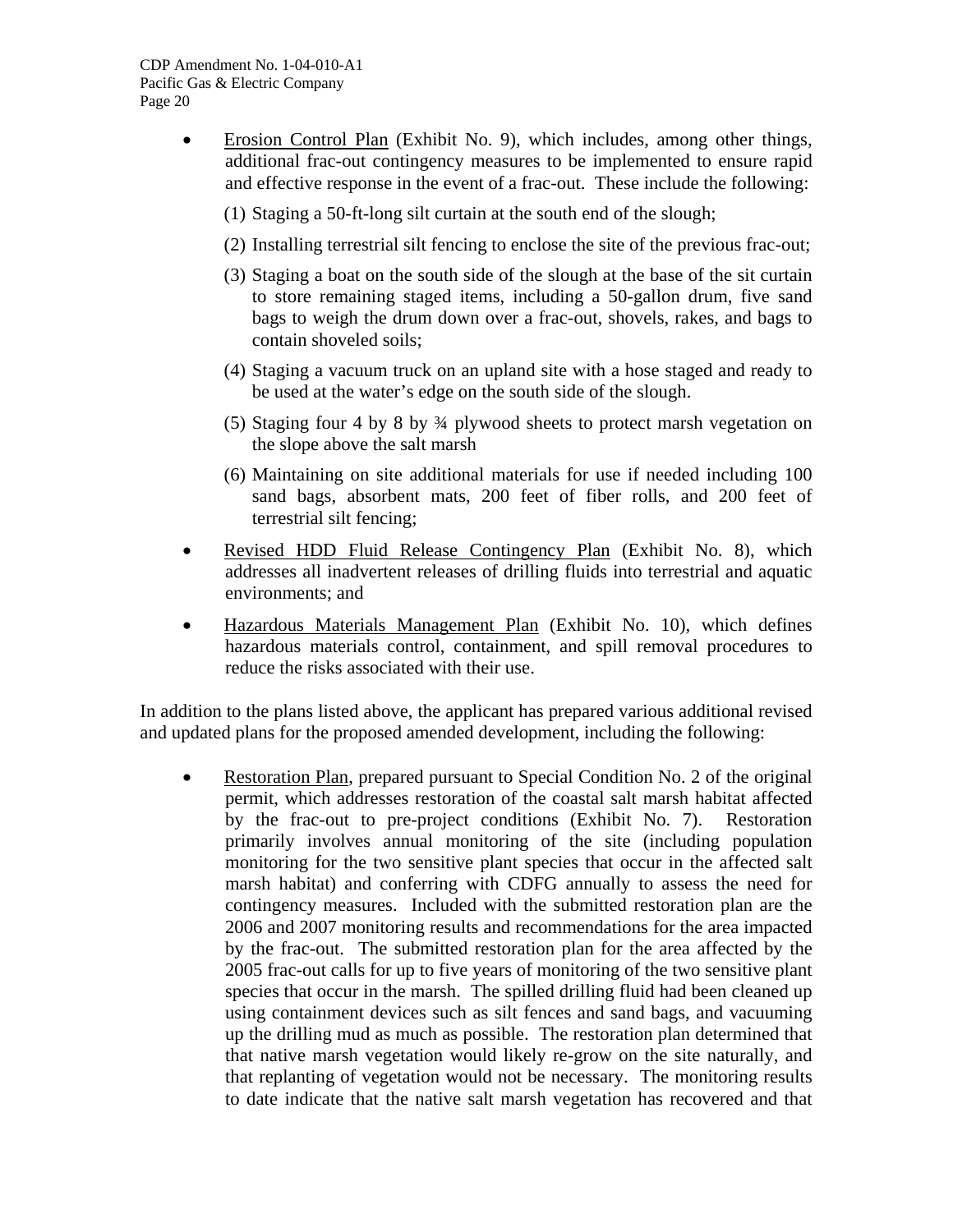the "mixed marsh community" which contains the two sensitive plant species has apparently expanded its aerial cover in the salt marsh (into what had been *Spartina* marsh dominated by the nonnative, invasive dense-flowered cordgrass, *Spartina densiflora*). If the monitoring results indicate that the natural recolonization of the site is not successful, the restoration plan calls for remedial actions to be implemented including distributing seeds of the two sensitive plant species to the area to increase population numbers and hand removal of the invasive dense-flowered cordgrass to reduce competition and allow the native vegetation, including the two sensitive species, the opportunity to flourish.

- Wetland Mitigation Plan (Exhibit No. 12), which addresses the "best" management practices" (BMPs) for construction work within grazed seasonal wetlands and the restoration of wetland areas temporarily impacted by the amended development to pre-project conditions;
- Biological Assessment, which includes additional recommendations for avoiding and minimizing impacts to sensitive habitats; and
- Debris Disposal Plan (Exhibit No. 11), which addresses the management and disposal of construction-related debris generated from the proposed amended development.

The Commission notes that the applicant has been issued several permits and associated authorizations for the project that contain terms and conditions for avoiding or minimizing impacts to coastal resources and the environment (see "other approvals" listed on Page 1).

## **B. Geologic Hazards**

Coastal Act Section 30253 states the following, in applicable part:

*New development shall:* 

- *(1) Minimize risks to life and property in areas of high geologic, flood, and fire hazard.*
- *(2) Assure stability and structural integrity, and neither create nor contribute significantly to erosion, geologic instability, or destruction of the site or surrounding area or in any way require the construction of protective devices that would substantially alter natural landforms along bluffs and cliffs…*

Consistency Analysis:

Section 30253 of the Coastal Act states that development shall neither create nor contribute significantly to erosion, geologic instability, or destruction of the site or surrounding areas. The principal geologic concern related to the amended development is that horizontal directional drilling (HDD) activities associated with the installation of

…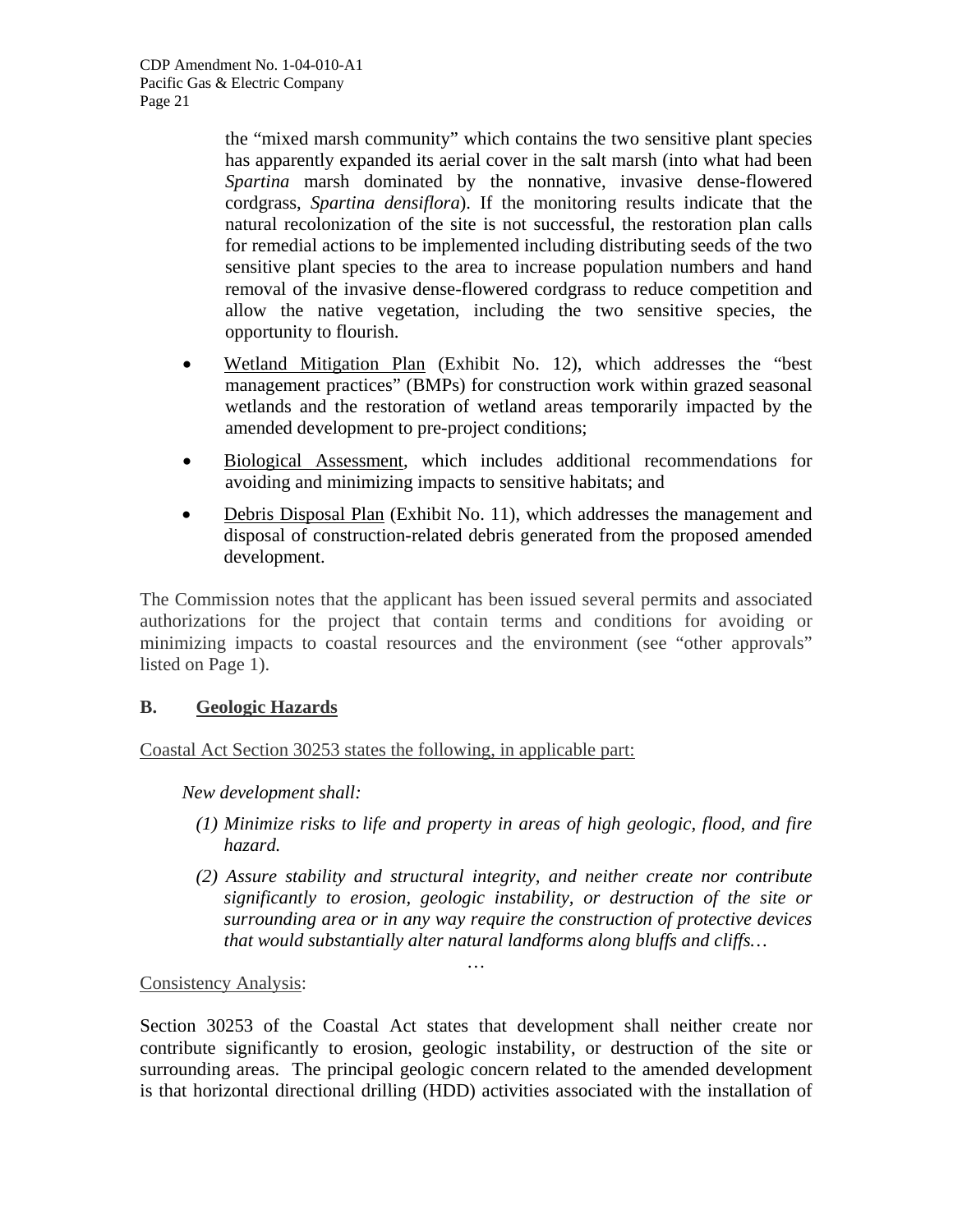the replacement gasline under Freshwater Slough could result in a further release of drilling fluids (mostly bentonite) into the waters of the slough. As discussed above in Section IV-A-2 (Background), the most likely cause of a release of bentonite would be as a result of a "frac-out," which is what occurred in 2005 during the initial attempt to implement the project.

The most effective way to guard against the release of drilling fluid into the environment through frac-out is to drill in geologic strata that are least susceptible to frac-out and to maintain moderate drilling fluid pressures during drilling. A site specific geotechnical analysis of the geology at the bore site is the most effective way of determining how to avoid boring through geologic strata that are susceptible to frac-out. The applicant's geotechnical engineering consultant, Kleinfelder, Inc, performed a geotechnical analysis for the HDD bore approved under the original permit in 2004 to determine, among other things, the appropriate bore depth. The geotechnical investigation included specific recommended drilling depths for the directional bore and included other recommendations for the directional boring contractors to follow. This information was reviewed by the Commission's geologist, who generally agreed with the report's conclusions and recommendations. Thus, the original permit contained Special Condition Nos. 1 and 7 to ensure that directional drilling would be implemented in a manner consistent with the geotechnical report recommendations, including drilling at depths greater than 35 feet.

As discussed above (see Background) however, despite precautionary measures taken to guard against a frac-out, on August 29, 2005 during drilling of the pilot hole of the HDD bore, a frac-out occurred on the south bank of the slough within the coastal salt marsh habitat described above (see Environmental Setting). Just before the frac-out, the drilling process had proceeded to approximately 350 feet and was 55 feet below the ground surface when the driller experienced a loss of returning fluids back to the drilling rig. The driller stopped drilling and pumping, pulled approximately 105 feet of drill pipe back out of the hole, and reestablished drilling fluid circulation back to the drill rig. The driller then began to add drill pipe to the drill string and push back into the previously drilled hole. During the push-back process, the frac-out occurred. As soon as the frac-out was witnessed by the biological monitor, the contractor halted drilling and circulating activities, implemented spill contingency measures, and contacted the appropriate regulatory agencies.

Since ceasing operations in 2005 following the frac-out, the applicant has reexamined alternatives for replacing the pipeline crossing of Freshwater Slough that would not involve the use of horizontal directional drilling. The alternative approaches that the applicant has examined and the conclusion reached by the applicant include the following:

• Install an Ercon mat system on the slough bottom to support and protect the pipeline: This approach is not feasible, as the soils in the slough are soft and do not offer a stable foundation for the mat. Furthermore, over time the mat would settle and require repair or replacement. As the work would take place in the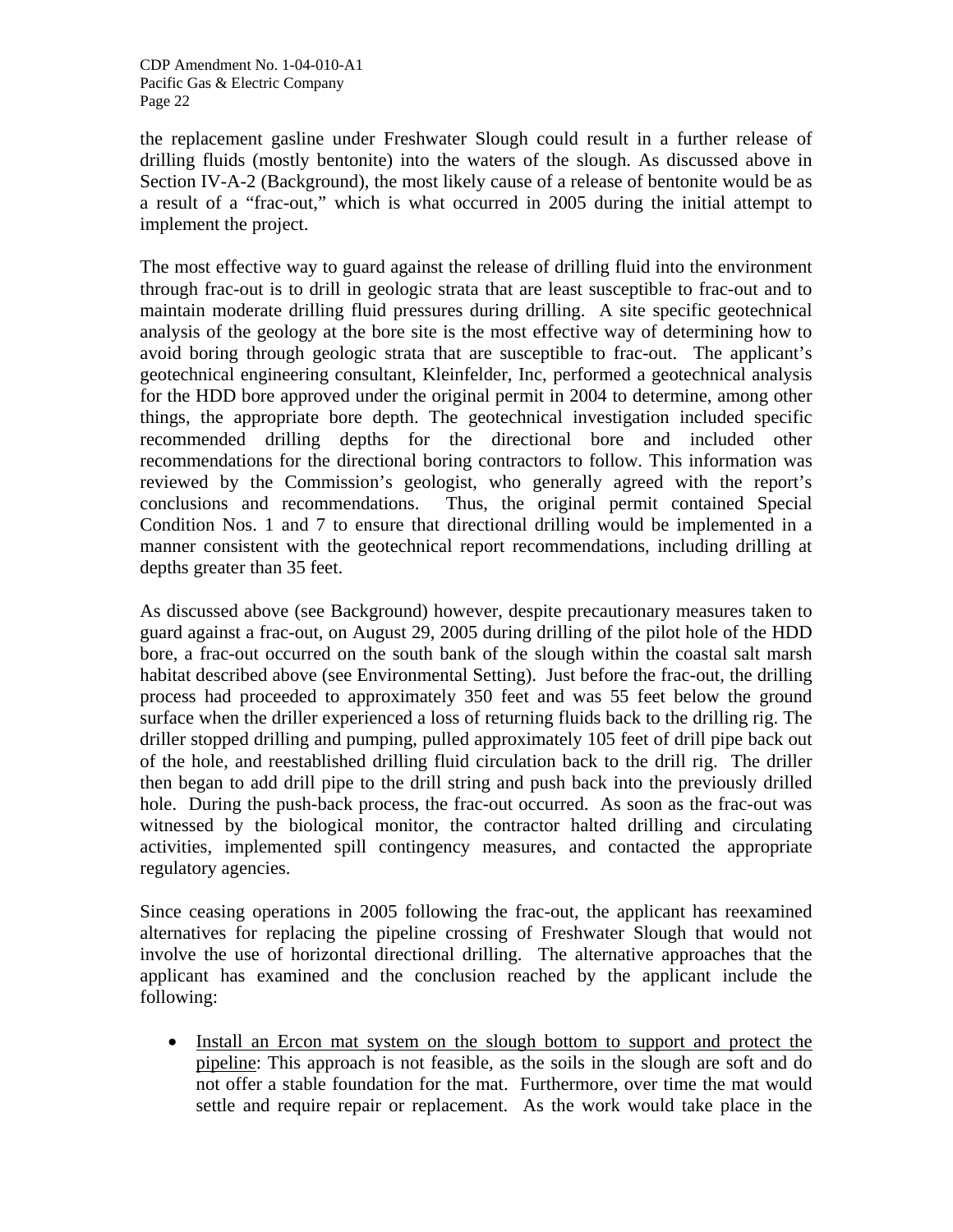slough and as it would be only a temporary fix that would likely have to be replaced every 5 to 10 years, this approach is not a less environmentally damaging feasible alternative to the proposed project.

- Replace the pipeline crossing using the direct burial method: This approach would involve extensive trenching through the slough to provide sufficient cover for the pipeline. The trench across the slough would be approximately 75 feet long, 15 to 20 feet wide, and 8 feet deep. Installation of the trench would require the slough to be dammed upstream and downstream of the site, with a number of large conduits installed in the slough bed and with a high potential for adverse impacts to migrating adult salmonids and/or rearing juvenile salmonids. Therefore, this approach is a less environmentally damaging feasible alternative to the proposed project.
- Build a pipeline suspension bridge: This approach raises visual impact and safety issues. Creation of a new suspension bridge for securing the pipeline would itself have environmental impacts (necessary wetland fill for bridge crossing supports) and would create a visually obtrusive structure in an otherwise rural setting. Furthermore, the safety of the high pressure gasline would be at risk, as the above-ground structure would be subject to vandalism that could cause an explosion. Therefore, this approach is a less environmentally damaging feasible alternative to the proposed project.

The Commission agrees with the applicant's analysis and conclusions, and based on this, and the concurrence of the Commission's geologist with the mitigation measures discussed below, finds that there is no less environmentally damaging feasible alternative for replacing the segment of pressurized gasline, which is hazardous, in danger of rupture, and if not replaced could result in a shut down of natural gas for a large portion of the region. This approach also provides a "long-term" solution (in terms of less maintenance since the pipeline would be below ground). The applicant has submitted revised project plans (Exhibit No. 5) showing the planned trajectory of the HDD bore to be at least 30 feet deeper (to approximately 85 feet beneath the slough channel) than the minimum bore depth required by the original permit. Furthermore, as discussed above in Section IV-A-4 (Project Description), the applicant has prepared a revised project and restoration plan in accordance with Special Condition No. 2 of the original permit that includes (1) necessary revisions to the proposed project to avoid further spill or accidental discharge of drilling fluids, and (2) restoration of the area(s) affected by the spill or accidental discharge to pre-project conditions. The 2008 proposed project description is included in Exhibit No. 4. Revisions to the project, which are designed to reduce the likelihood of another frac-out, include the following (see Exhibit Nos. 4, 5, and 6 for full details):

- (1) An experienced drilling engineer expert in the HDD process will be present on site at all times during the drilling process from mobilization through demobilization and site restoration, including pilot bore, pre-reaming, reaming, and pullback to ensure appropriate drilling methodology techniques are used.
- (2) The drilling contractor will use a down-hole pressure monitoring tool that will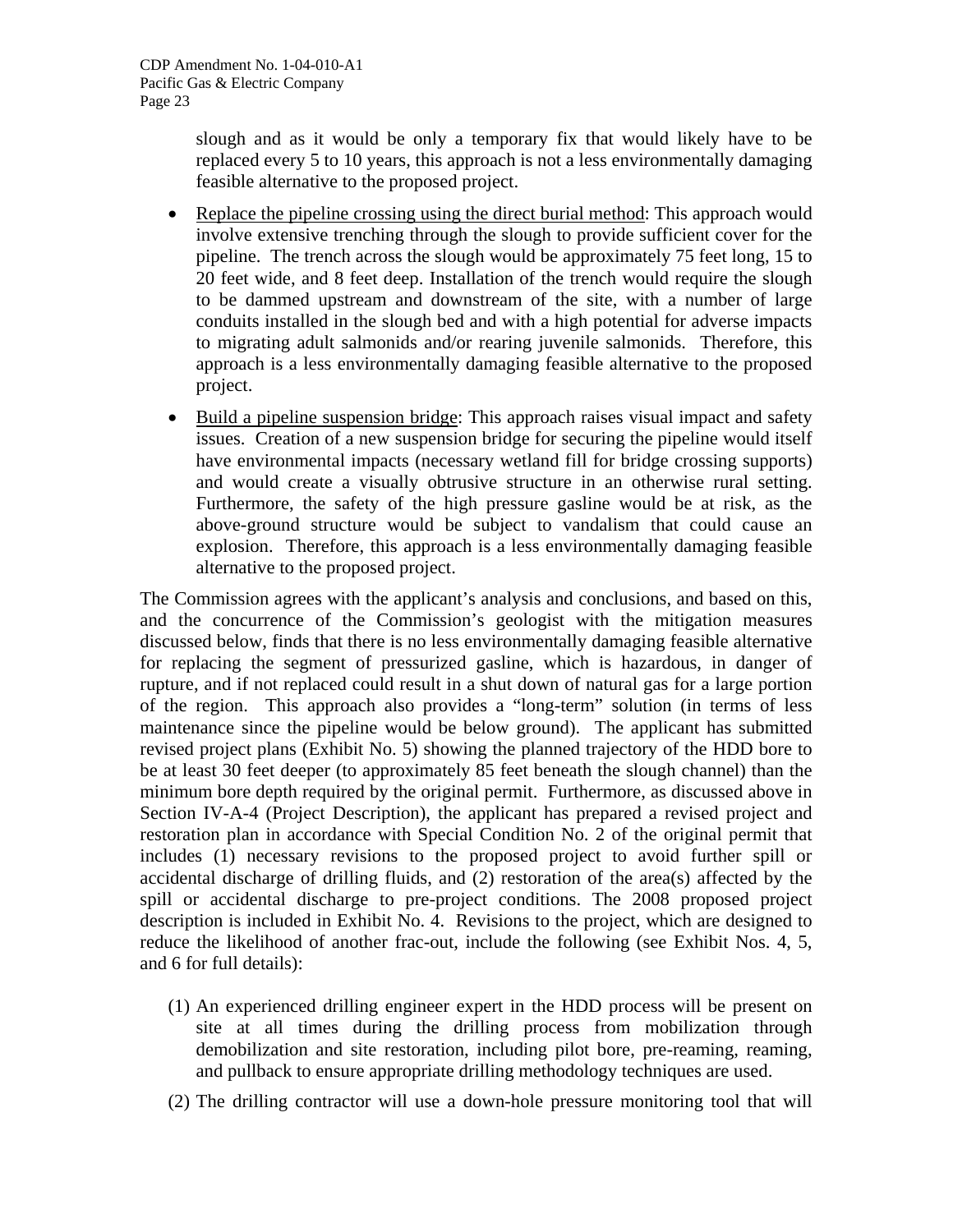provide additional information regarding bottom hole pressure that can be compared against calculated maximum allowable drilling fluid pressure. The on site drilling engineer will compare the measured down-hole pressures to the maximum allowable pressures and minimum required pressures calculated from a hydrofracture risk evaluation prior to commencement of the bore. If actual downhole pressures approach maximum allowable values, the drilling engineer will advise the contractor. The contractor may use this information to modify drilling practices and therefore further minimize chances of a frac-out.

- (3) Two piezometers, which will be monitored regularly when the drill head is within 50 feet of piezometer locations, will be installed between the entry and Freshwater Slough to enable evaluation of drilling fluid excess pressures. The piezometer tips will be set 10- to 15-feet above the HDD bore, offset 5 feet from the centerline. If the piezometers indicate increasing pressures, the drilling engineer will advise the HDD contractor, who will then adjust drilling speed, drilling fluid properties, or other drilling operations as necessary to reduce excess pressures.
- (4) The HDD will bore at least 30 feet deeper (to a depth of approximately 85 feet beneath the slough channel) than the previous attempt to avoid possible soil disturbances caused by the prior bore and thereby decrease the likelihood of another frac-out. Entry and exit angles will be increased, and setback distances will be increased to allow the HDD bore to be deepened. A deeper bore will increase the overburden so that the confining pressure on the borehole is higher. Due to these changes, the length of the section of gas pipeline to be rerouted will increase from the approved 1,200 feet to approximately 1,350 feet.
- (5) The HDD contractor will have on-site tools, equipment, and personnel that are trained and experienced for rapid containment, clean-up, and removal of any drilling fluid surface spills or frac-outs to reduce the consequences of any incident.
- (6) The HDD contractor selected for the project will be selected from a list of prequalified HDD contractors. The prequalification criterion will focus on successful bores in wetland areas and will have demonstrated good practices that avoided adverse impacts to sensitive river or wetland habitats.

The applicant's consultant, Dr. David Bennett of Bennett Trenchless Engineers, Inc., has reviewed the revised project description and plans and has visited the project site. He believes that the revised plans incorporate all feasible best management practices both for reducing risks of hydrofracture and minimizing potential impacts should it occur (see Exhibit No. 6). Furthermore, the Commission's geologist, Dr. Mark Johnsson, has reviewed the proposed amended development and also concurs with Dr. Bennett's recommendations and conclusions.

Therefore, the Commission modifies and reimposes Special Condition No. 7. This condition requires that the permittee undertake HDD activities in accordance with all recommendations and geotechnical specifications contained in the applicant's revised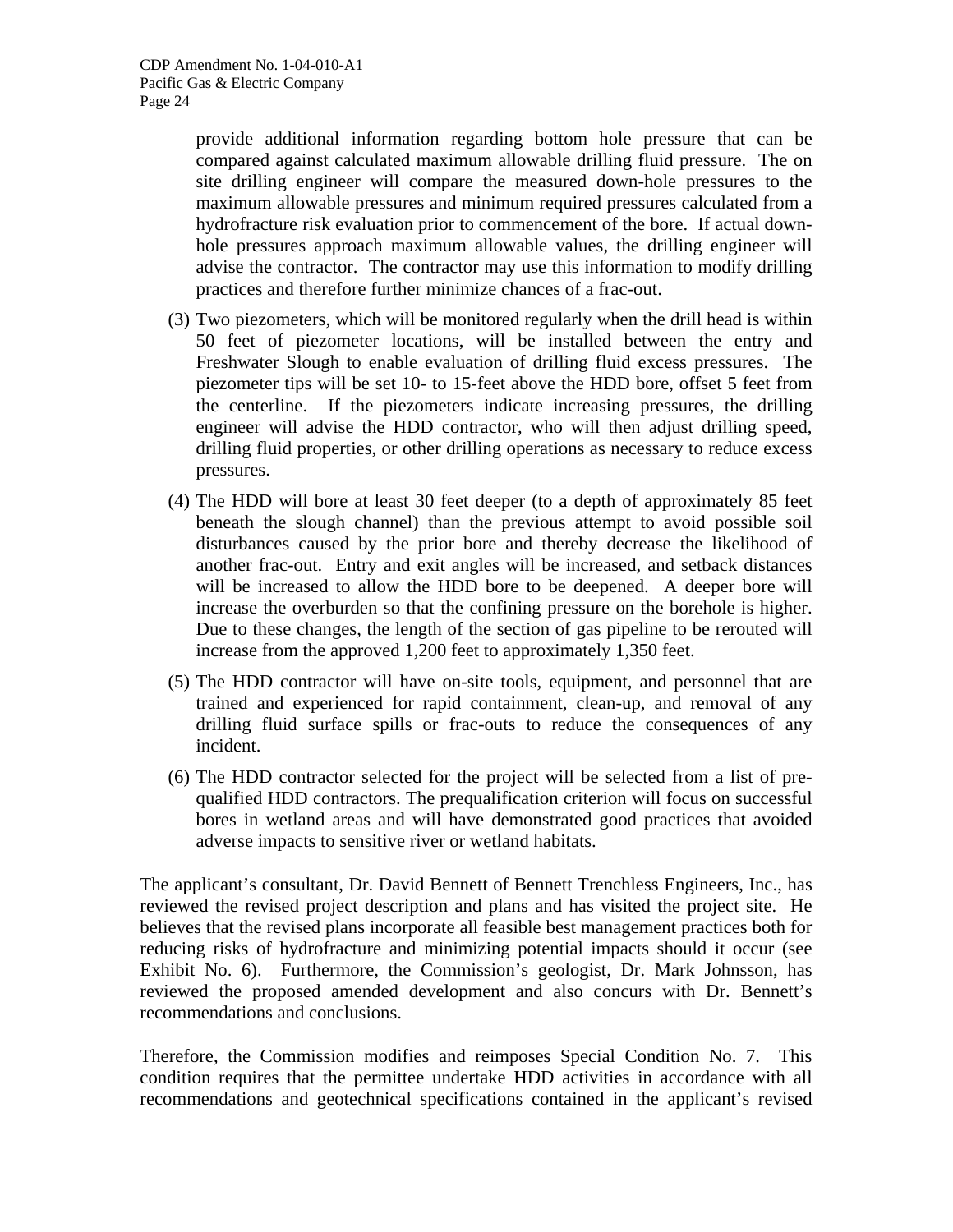project description (Exhibit Nos. 4-5) and the various correspondences from the applicant's consultant, Bennett Trenchless Engineers, which specify various technical protocols and procedures to be followed to reduce the likelihood of a frac-out occurring (Exhibit No. 6).

With the geotechnical analyses conducted by the applicant's geotechnical consultants and with the precautionary measures required by modified and reimposed Special Condition No. 7, the chances that a damaging frac-out would result from the proposed amended development have been minimized. However, because of the uncertainties about the exact soil conditions existing at each drilling location and the potential for human error in the directional drilling process, it cannot be guaranteed that no damaging frac-out will ever occur. Therefore, the applicant has prepared a revised and updated frac-out contingency plan detailing precautions and cleanup methods that would be employed in the event of a frac-out (see Exhibit No. 8). The plan includes an on-site materials checklist to manage and control drilling fluid surface releases, pre-construction protection measures, details on the proposed on-site biological monitoring program, a summary of the additional measures proposed to reduce the likelihood of a frac-out (as proposed in the revised project description, Exhibit No. 4), containment and control methods in case of a frac-out, notification processes and contacts, an evaluation plan/abandonment contingency plan, and supplemental details on hazardous materials management. A separate hazardous materials management plan also is included as Exhibit No. 10, which addresses the management of all hazardous materials on site such as fuels, fluids, drilling mud, concrete, pipe coating, etc. Furthermore, as summarized above under the Project Description (section IV-A-4), additional frac-out contingency measures have been included in the applicant's revised erosion control plan (Exhibit No. 9). These include the minimum amount of "staged and ready" measures necessary to contain and clean up an accidental spill in the terrestrial or aquatic environment. The measures will be installed prior to construction and will remain on-site for the duration of drilling activities. Finally, the applicant's consultant, Bennett Trenchless Engineers, has prepared a list of technical procedures to be followed by the drilling contractor not only to reduce the risks of frac-out, but also appropriate procedures to be followed in the event that another fracout does occur (Exhibit No. 6). These include, for instance, diluting drilling fluids with ground water, injecting circulation loss material (such as Poly Seal, Kem Pak ULV, Tru-Bore, etc.) into the bore, monitoring fluid levels and waiting an appropriate amount of time prior to re-drilling, adjusting drilling fluid properties as necessary by dilution or mixing new fluids to ensure that mud weights are less than 9.5 pounds per gallon and viscosity is satisfactory, using thinner fluid with a higher value of filtration control, drilling a relief hole to relieve excessive formation pressures, and various other measures to be used as appropriate by an experienced driller.

The Commission's geologist has reviewed Dr. Bennett's recommended procedures to be followed in the event that another frac-out occurs. Dr. Johnsson believes that the proposed contingency measures are appropriate.

Therefore, the Commission modifies and reimposes Special Condition No. 2 and adds Special Condition Nos. 14 and 15. Special Condition No. 14 requires that the permittee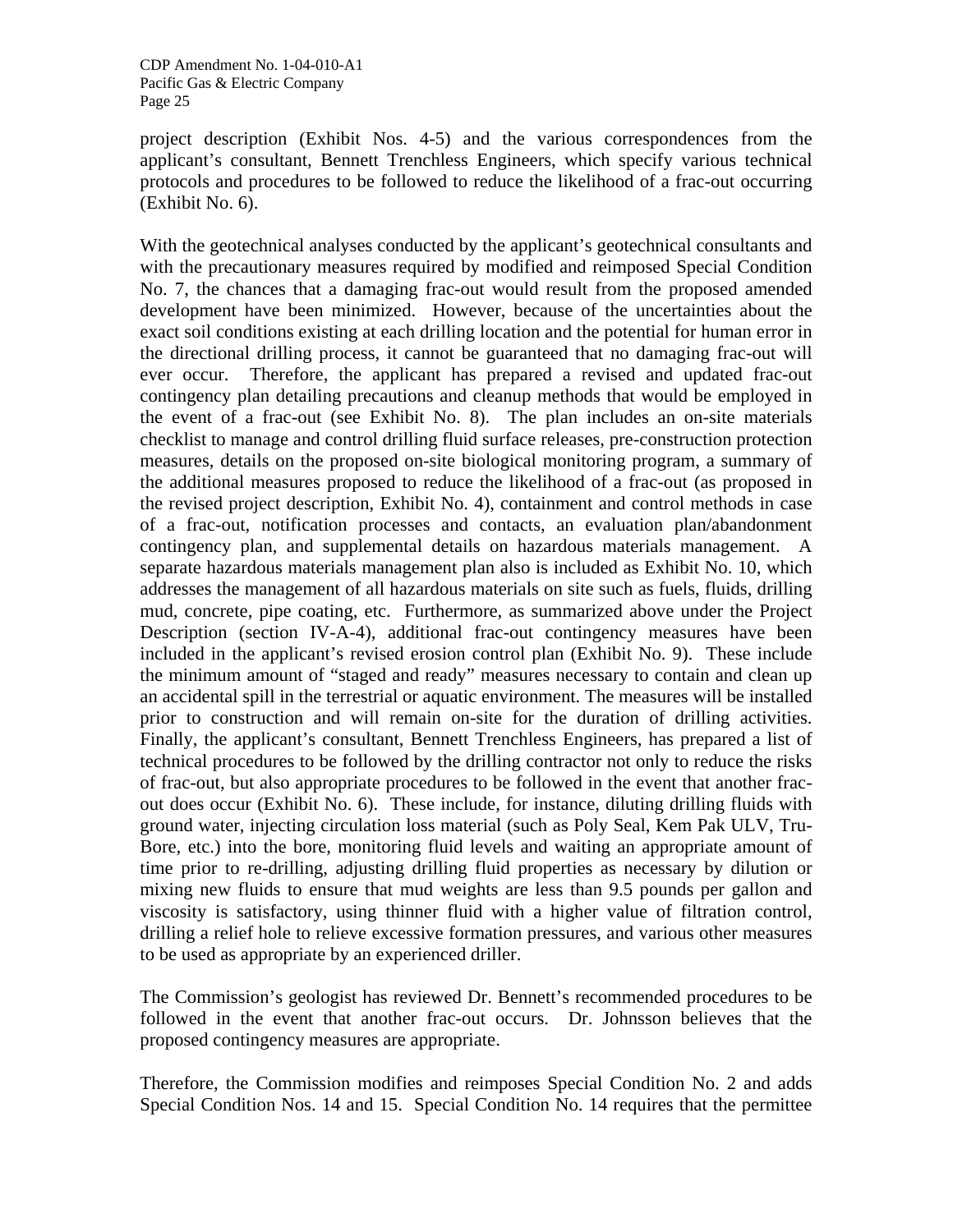undertake erosion control procedures, including implementing the frac-out contingency measures included in Appendix B of the erosion control plan, in conformance with the approved erosion control plan (Exhibit No. 9). Similarly, Special Condition No. 15 requires that the permittee undertake hazardous materials management procedures in conformance with the approved hazardous materials management plan (Exhibit No. 10). Modified and reimposed Special Condition No. 2 requires that the permittee undertake drilling fluid spill contingency measures in conformance with the revised fluid release contingency plan (Exhibit No. 8) and the technical procedures recommended by Bennett Trenchless Engineers (Exhibit No. 6). The condition further requires that in the event that a spill or accidental discharge of drilling fluids during HDD operations, all construction shall cease and shall not recommence until the permittee implements the frac-out contingency and spill clean-up measures listed in the approved plans cited above. Construction may not recommence until after all contingency and spill clean-up measures have been implemented according to the above-cited plans and evidence is submitted for the Executive Director's review and approval demonstrating that the California Department of Fish and Game and NOAA-Fisheries have authorized recommencement of drilling activities.

In addition, the Commission modifies and reimposes Special Condition No. 8, which requires the permittee to submit to Commission staff the specific dates when the HDD boring will occur at least one week prior to commencement of operations. The permittee is required to allow Commission staff to enter and inspect the project area for purposes of determining compliance with CDP Amendment No. 1-04-010.

Finally, the Commission attaches Special Condition No. 17, which requires the applicant to assume the risks of accidental spills of drilling fluids during the proposed directional drilling activities and waive any claim of liability on the part of the Commission. Given that the applicant has chosen to implement the project despite these risks, the applicant must assume the risks. In this way, the applicant is notified that the Commission is not liable for damage as a result of approving the permit amendment for development. The condition also requires the applicant to indemnify the Commission in the event that third parties bring an action against the Commission as a result of the failure of the development to withstand hazards. In addition, the condition ensures that any future assignees of the permit will be informed of the risks, the Commission's immunity from liability, and the indemnity afforded the Commission.

Therefore, the Commission finds that as conditioned the amended development is consistent with the requirements of Coastal Act Section 30253 that development shall neither create nor contribute significantly to geologic instability or destruction of the site or surrounding areas.

# **C. Filling & Dredging in Coastal Waters**

The proposed amended development includes various activities that are a form of filling and dredging in coastal wetlands. The main portion of the project that affects wetlands involves the trenching activity in the grazed seasonal wetlands on the north side of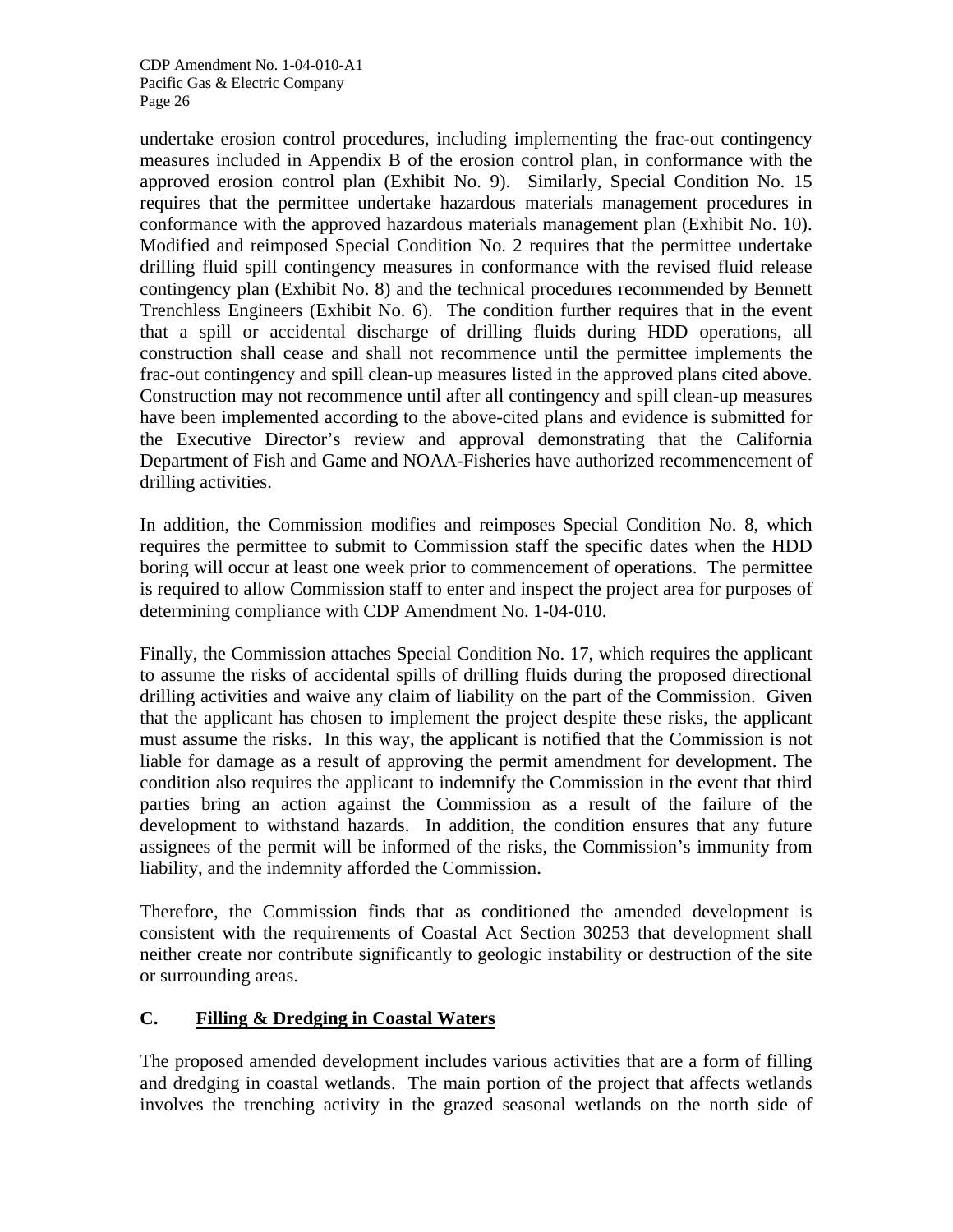Freshwater Slough to tie in the segment of pipeline to be installed under the slough (using horizontal directional drilling) with the existing gasline. Because the pipeline will be buried under pasturelands or installed under the slough using HDD, there is no permanent above ground wetland fill associated with the project. However, the project would temporarily disturb approximately 2.75 acres of grazed seasonal wetlands north of the slough and approximately 0.23-acre of ungrazed seasonal wetlands on the south side of the slough during construction. The affected areas on the north side of the slough, all of which occur within grazed seasonal wetlands (diked former tidelands) include a 6-ft x 12 ft x 8-ft-deep exit bore pit, a 12-inch-wide x 380-ft-long x 5-ft-deep open cut trenching area north of the HDD exit bore pit, and a 100-foot-wide x 1,200-ft-long construction corridor/staging area where soil compaction may occur from use of the area by tracked backhoes, bulldozers, trucks, etc. See Exhibit No. 3 for more details.

Coastal Act Section 30233 allows filling and dredging in wetlands only where there is no feasible less environmentally damaging alternative, where feasible mitigation measures have been provided to minimize adverse environmental effects, and where the project is limited to one of seven specified uses. Additionally, Coastal Act Sections 30230 and 30231 address protection of the biological productivity and water quality of the marine environment from the impacts of development.

#### Coastal Act Policies:

Coastal Act Section 30233 states the following, in applicable part:

- *(a) The diking, filling, or dredging of open coastal waters, wetlands, estuaries, and lakes shall be permitted in accordance with other applicable provisions of this division, where there is no feasible less environmentally damaging alternative, and where feasible mitigation measures have been provided to minimize adverse environmental effects, and shall be limited to the following:* 
	- *(4) Incidental public service purposes, including but not limited to, burying cables and pipes or inspection of piers and maintenance of existing intake and outfall lines.*

Coastal Act Section 30230 states the following, in applicable part:

 *…* 

*Marine resources shall be maintained, enhanced, and where feasible, restored. Special protection shall be given to areas and species of special biological or economic significance. Uses of the marine environment shall be carried out in a manner that will sustain the biological productivity of coastal waters and that will maintain healthy populations of all species of marine organisms adequate for long-term commercial, recreational, scientific, and educational purposes.* 

Coastal Act Section 30231 addresses the protection of coastal water quality and marine resources in conjunction with development and other land use activities. Section 30231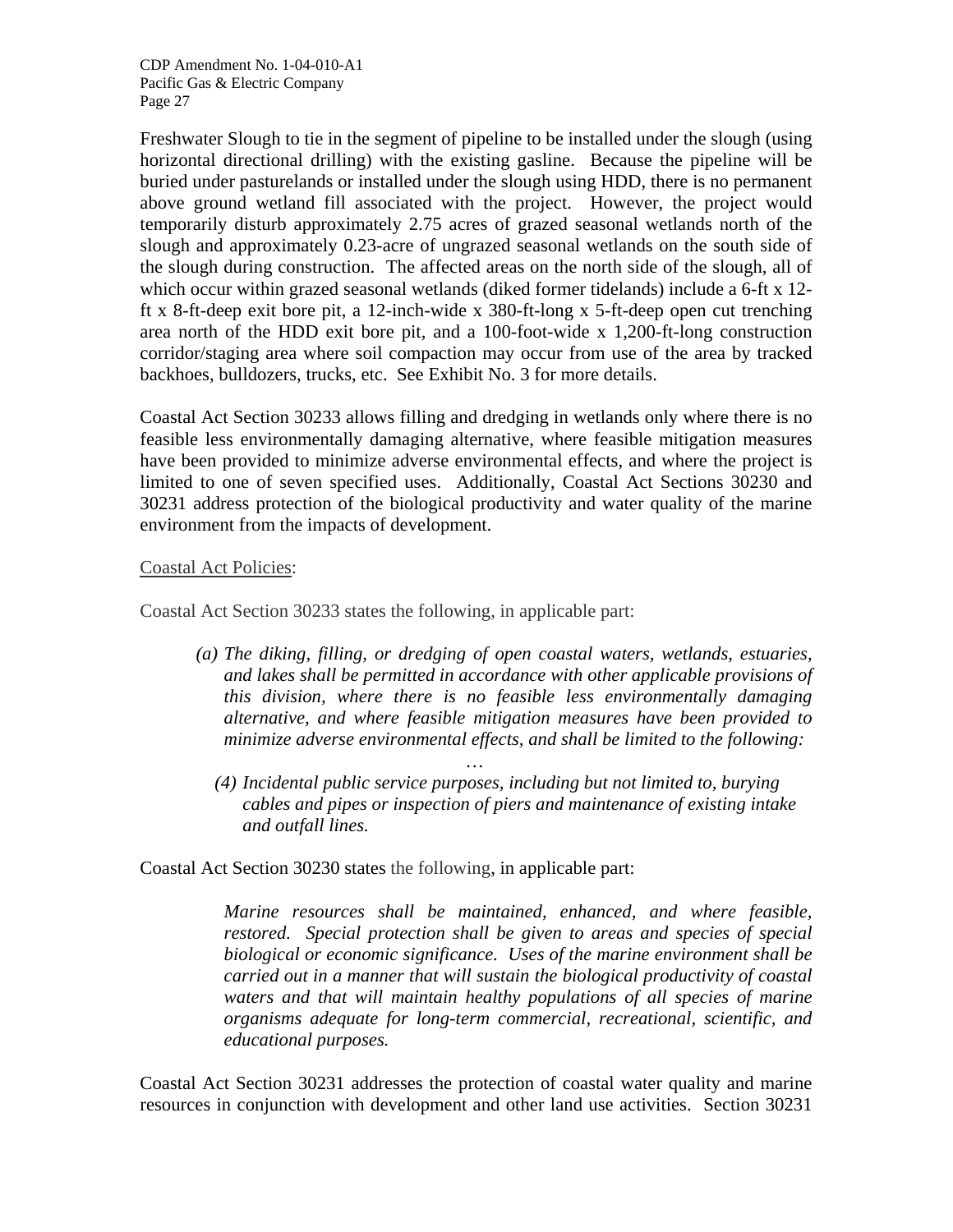#### states the following:

*The biological productivity and the quality of coastal waters, streams, wetlands, estuaries, and lakes appropriate to maintain optimum populations of marine organisms and the protection of human health shall be maintained and, where feasible, restored through, among other means, minimizing adverse effects of wastewater discharges and entrainment, controlling runoff, preventing depletion of ground water supplies and substantially interference with the surface water flow, encouraging, wastewater reclamation, maintaining natural vegetation buffer areas that protect riparian habitats, and minimizing alteration of natural streams.*  (emphasis added)

#### Consistency Analysis:

The above policies set forth a number of different limitations on what development projects may be allowed in coastal wetlands. For analysis purposes, the limitations can be grouped into four general categories or tests. These tests are as follows:

- 1. that the purpose of the filling, diking, or dredging is for one of the seven uses allowed under Section 30233;
- 2. that the project has no feasible less environmentally damaging alternative;
- 3. that feasible mitigation measures have been provided to minimize adverse environmental effects; and
- 4. that the biological productivity and functional capacity of the habitat shall be maintained and enhanced where feasible.

The conformance of the proposed amended development to each of the tests is discussed separately below.

## **1. Permissible Use for Fill**

The first test set forth above is that any proposed filling, diking or dredging in wetlands must be for an allowable purpose as specified under Section 30233 of the Coastal Act. The relevant category of use listed under Section 30233(a) that relates to the proposed amended development is subcategory (4), stated as follows:

> *(4) Incidental public service purposes, including but not limited to, burying cables and pipes or inspection of piers and maintenance of existing intake and outfall lines.*

To determine if the proposed fill/dredging is for an incidental public service purpose, the Commission must first determine that the proposed filling/dredging is for a public service purpose. The project involves the replacement of  $\sim$ 1,350 lineal feet of high pressure natural gas transmission pipeline which traverses beneath Freshwater Slough and through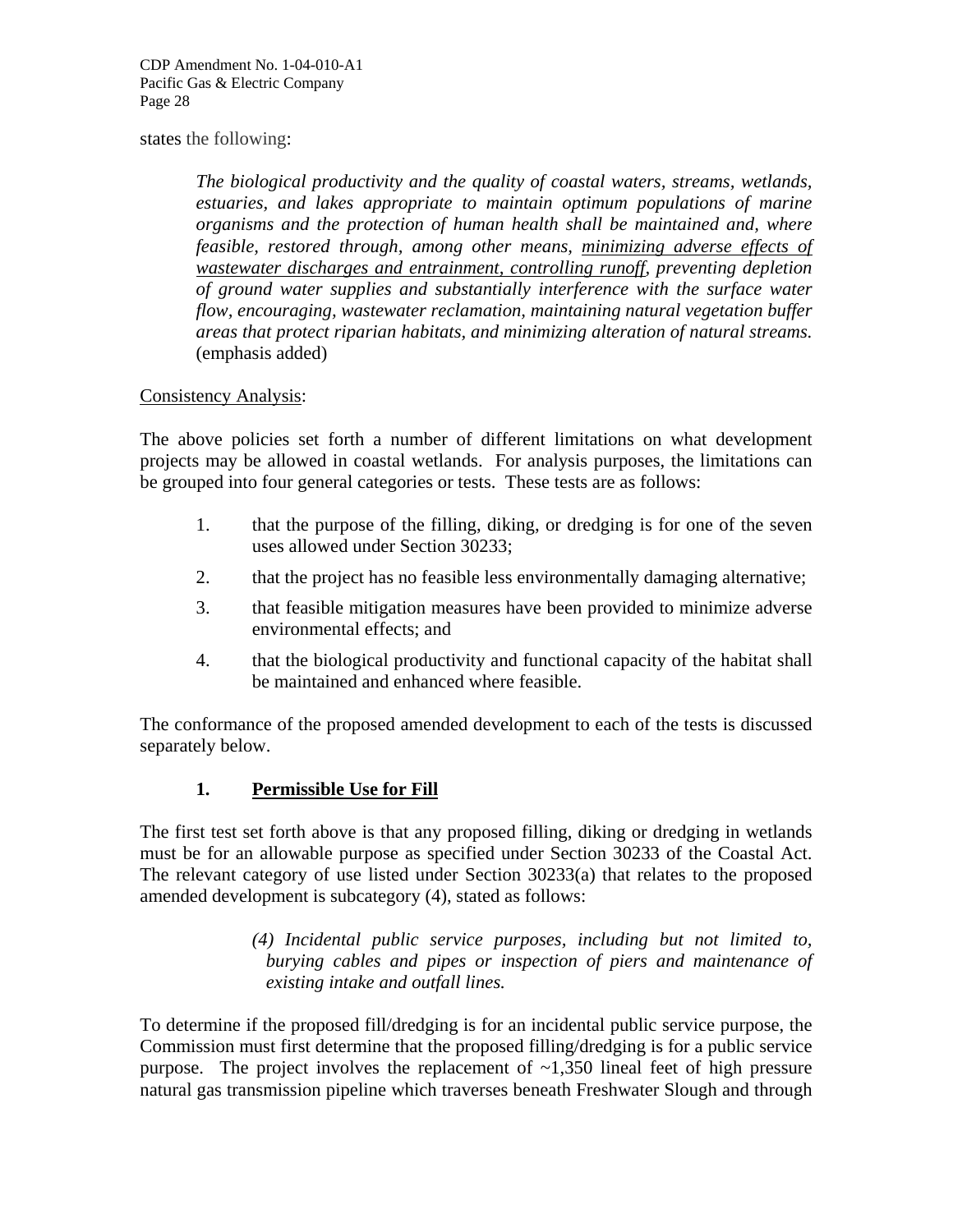grazed seasonal wetlands within an existing PG&E right of way to ensure continued delivery of natural gas for a portion of the coastal communities of Humboldt County. Therefore, since the proposed amended development would be undertaken to ensure the continued delivery of natural gas service to the public, the Commission finds that the fill/dredging to replace the high-pressure natural gas transmission pipeline expressly serves a public service purpose consistent with Section 30233(a)(4).

The Commission must next determine if the fill/dredging is for an "incidental" public service purpose. The project would replace a segment of an existing 8-inch diameter high-pressure natural gas transmission line with a new segment of 8-inch diameter line. The project would not result in an expansion of natural gas service area. Rather, the project would replace a deteriorated section of line with a new one to assure the reliability of the primary natural gas service for the region. Therefore, the Commission finds that the replacement of a segment of high-pressure natural gas transmission line is incidental to the existing natural gas transmission line, as replacement of a segment of the line will serve to improve the reliability of the existing natural gas transmission line.

Therefore, the Commission finds that for the reasons discussed above, the dredging (excavation) and filling for the proposed project is for an incidental public service purpose and thus is an allowable use pursuant to Section 30233(a)(4) of the Coastal Act.

# **2. Alternatives Analysis**

The second test set forth by the Commission's fill policies is that the proposed fill project must have no feasible less environmentally damaging alternative. Coastal Act Section 30108 defines "feasible" as follows:

> *"Feasible" means capable of being accomplished in a successful manner within a reasonable time, taking into account economic, environmental, social, and technological factors.*

Several alternatives have been evaluated to determine whether there is a feasible less environmentally damaging alternative to the proposed amended development. These alternatives are summarized in Section IV-B (Geologic Hazards) above and include (a) an Ercon mat system to support and protect the pipeline, (b) replacing the pipeline crossing using the direct burial method, and (c) building a pipeline suspension bridge. Additionally, findings for approval of the original permit also evaluated (d) reconstructing the gas line in a different alignment that might avoid wetlands, (e) boring the pipeline under the slough using the originally approved HDD trajectory, and (f) the no project alternative. The Commission finds, as discussed below, that there is no feasible less environmentally damaging alternative to the proposed amended development, as conditioned.

Placing the pipeline on the slough bottom on top of an Ercon mat system to support and protect the pipeline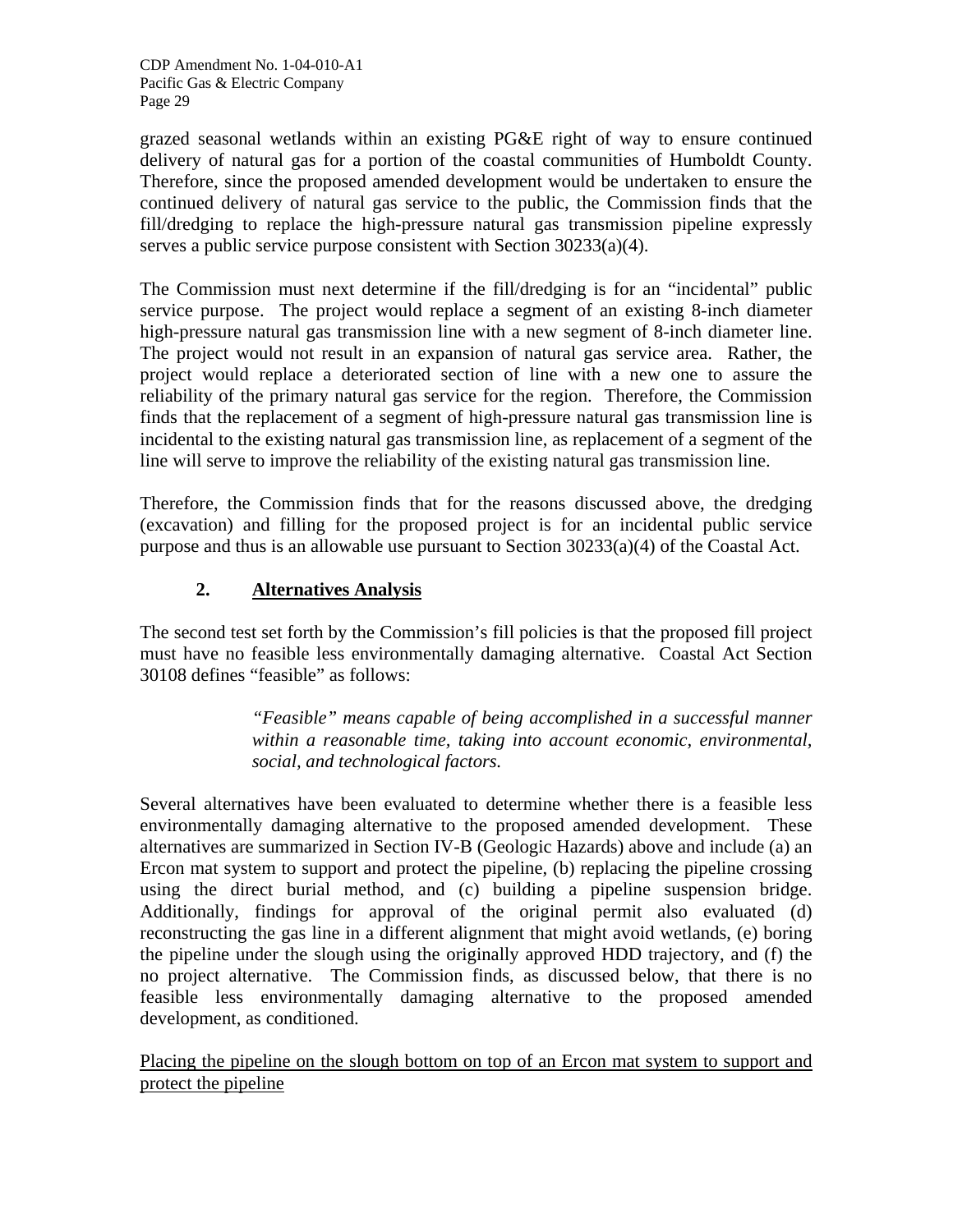This approach is not feasible, as the soils in the slough are soft and do not offer a stable foundation for the mat. Furthermore, over time the mat would settle and require repair or replacement. As the work would take place in the slough and as it would be only a temporary fix that would likely have to be replaced every 5 to 10 years, this approach is not a less environmentally damaging feasible alternative to the proposed amended development as conditioned.

## Replace the pipeline crossing using the direct burial method

Installing the new section of gasline under Freshwater Slough using a trenching technique rather than horizontal directional drilling would reduce the total area of disturbance of grazed seasonal wetlands. As proposed, the bore pit for the horizontal directional drilling on the north side of the slough would affect 72 square feet of area. In addition, a 100 foot-wide by 600-foot-long staging area is proposed to be used primarily for set up of the horizontal directional drilling process and the stringing and welding of the pipe segment to be pulled back through the horizontal directionally drilled bore. Using trenching rather than horizontal directional drilling would eliminate the need for both of these proposed project elements, reducing the total amount of disturbance within the grazed seasonal wetlands. However, trenching through Freshwater Slough would result in significant impacts to the slough environment. The channel bottom and the banks of the channel, which are vegetated with salt marsh and include at least two listed plant species would be directly affected by excavation for the trench. The trench area would have to be dewatered and the slough water diverted prior to excavation by the construction of a coffer dam or similar device, resulting in an area of channel bottom and bank disturbance much greater than just the width of the trench. Diverting the slough waters would also adversely affect threatened salmonids and other fish species passing through the channel. The proposed HDD operation avoids all of these impacts. Although use of the HDDtechnique as proposed would result in greater impacts to the grazed seasonal wetlands, these impacts to the environment would be far less significant that the impacts to the channel from a trenching operation, as the proposed project, as conditioned, avoids all significant impact to threatened plant and fish species. In addition, restoration of the grassy vegetation of the grazed seasonal wetlands is far quicker and easier to achieve than restoration of disturbed salt marsh habitat within the slough channel, which is a more diverse and complex habitat type. Therefore, the Commission finds that using trenching to bury the new section of gasline under Freshwater slough is not a feasible less environmentally damaging alternative to the proposed amended development as conditioned.

## Build a pipeline suspension bridge

This approach raises visual impact and safety issues. Creation of a new suspension bridge for securing the pipeline would itself have environmental impacts (necessary wetland fill for bridge crossing supports) and would create a visually obtrusive structure in an otherwise rural setting. Furthermore, the safety of the pipeline would be at risk, as the above-ground structure would be subject to vandalism. Therefore, the Commission finds that building a pipeline suspension bridge is not a feasible less environmentally damaging alternative to the proposed amended development as conditioned.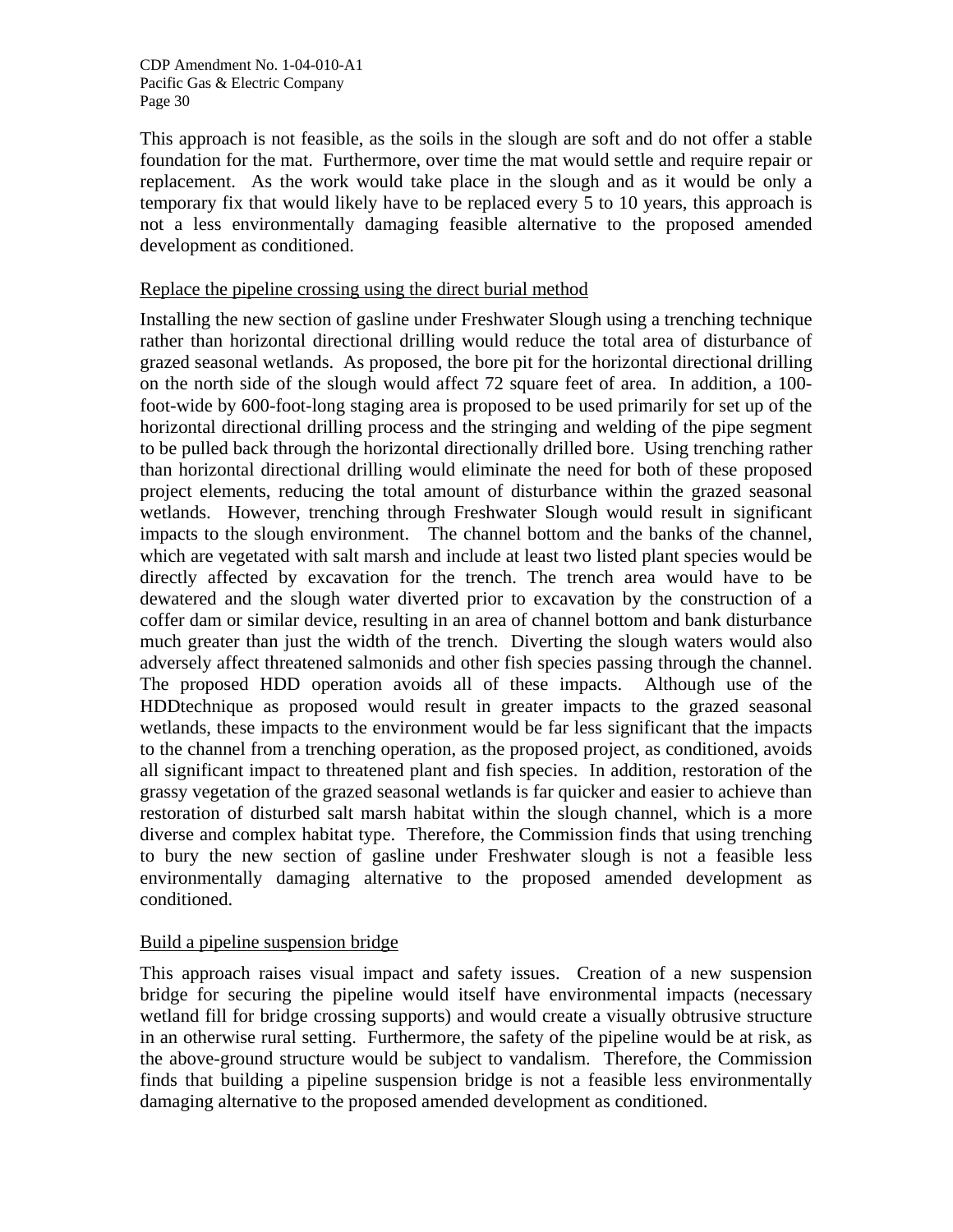## Reconstructing Gasline in an Alternative Alignment

An alternative to reconstructing the affected section of gasline in the location proposed would be to reconstruct the line in an alternative alignment where wetlands might be avoided or the amount of wetlands affected might be reduced. Such an alternative might be to relocate the line adjacent to Old Arcata Road, along the inboard edge of the grazed seasonal wetland area that extends from Arcata to Eureka. However, PG&E does not own sufficient alternative right-of-way to accommodate a new gasline anywhere in the project vicinity. Therefore, the Commission finds that reconstructing the line in an alternative alignment is not a feasible less environmentally damaging alternative the proposed amended development as conditioned.

## Boring the pipeline under the slough using the originally approved HDD trajectory

This alternative would essentially be resuming drilling under the plan approved by the original permit. This alternative is the not the least environmentally damaging feasible alternative because the risk of a frac-out is extremely high given that a frac-out did occur using this drilling trajectory and configuration during the original drilling effort in 2005.

## No Project Alternative

The "no project" alternative would not replace the 1,350-foot-long section of pressurized gas pipeline and rely on continued use of the existing segment of pressurized gas line. The project was proposed because the existing situation is hazardous and could also result in a shut down of natural gas service for a large portion of the region. A section of the previously buried existing gasline is exposed along Freshwater Slough and is in danger of rupture. Rupture of the line would increase the risk of fire and explosion and would cut off natural gas service to a large portion of the region. Thus, the no project alternative would not meet the project goals of eliminating a hazardous condition that threatens public safety and ensuring the continued delivery of a vital utility for a large portion of the region. Therefore, the Commission finds that the no project alternative is not a feasible less environmentally damaging alternative the proposed amended development as conditioned.

#### Conclusion

For all of the reasons discussed above, the Commission finds that there is no less environmentally damaging feasible alternative the proposed amended development as conditioned as required by Section 30233(a).

## **3. Feasible Mitigation Measures**

The third test set forth by Section 30233 is whether feasible mitigation measures have been provided to minimize adverse environmental impacts. The reconstruction of the 1,350-foot-long section of gasline would occur partially within grazed seasonal wetlands. The amended development would have potential adverse impacts to (1) seasonal wetland habitat, (2) sensitive plant species, and (3) water quality. The potential impacts and their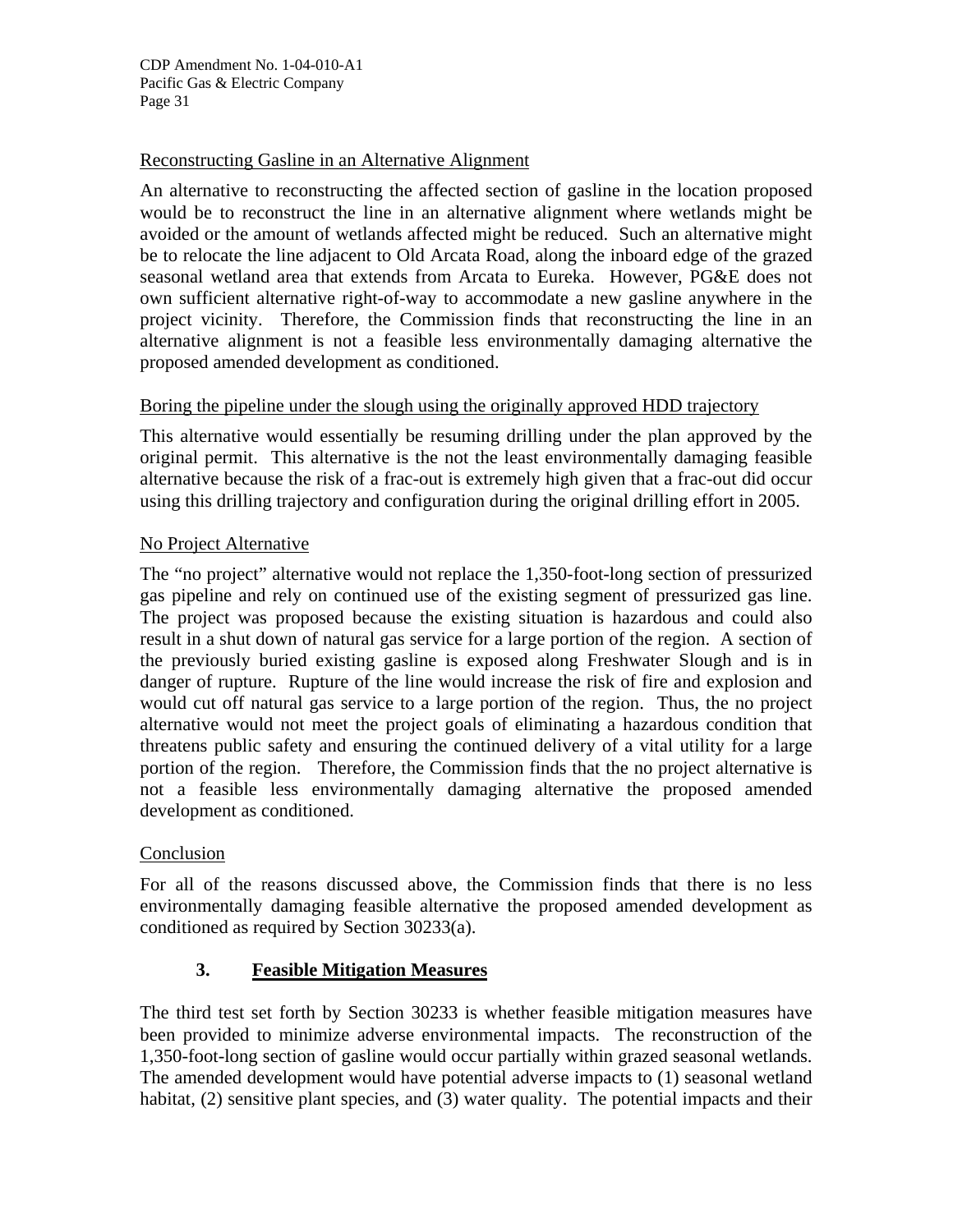mitigation are discussed in the following sections.

#### **(a) Seasonal Wetland Habitat**

As noted above, the amended development will temporarily disturb approximately 3 acres of seasonal wetlands during construction. Most of the affected area is located on the north side of the slough including a 100-foot-wide construction corridor along the approximately 600 feet of pastureland between the slough and the tie-in point with the existing pipeline where most of the activity will be concentrated, and an additional 100 foot-wide by 600-foot-long strip north of the tie-in point where activities will generally be limited to the stringing and welding of the pipe segment to be pulled back through the bore under the slough. A 0.23-acre area of seasonal wetlands would also be affected on the south side of the slough.

Most of the seasonal wetlands in the project site were originally subject to tidal action, but like much of the land around Humboldt Bay, the project site was diked off a century ago and reclaimed for agricultural use. Due to its low elevation, the project area is subject to seasonal ponding from rain and runoff and also has a high groundwater table. The wetland vegetation on the site is not particularly abundant or diverse in comparison with other wetland habitats around Humboldt Bay because of its current and historic use as pasture for cattle grazing. Nonetheless, the area does provide some wetland habitat including foraging habitat for a diversity of water-associated wildlife including waterfowl, wading birds, and shorebirds. The wetlands also function to provide a certain degree of water quality protection, as they temporarily detain rainwater runoff and allow for the removal of impurities entrained in stormwater flowing over the pasturelands.

PG&E proposes to restore all of the grazed seasonal wetlands disturbed by the amended development to pre-project conditions. The applicant prepared a wetland mitigation plan (Exhibit No. 12), which details various impact minimization and resource protection measures to be implemented such as (1) delineating all work areas and construction corridors prior to construction activities and limiting construction activities to these delineated areas, (2) implementing a pre-project worker education program for construction crews to ensure that all ground personnel are aware of work area boundaries and sensitive resources in the project area, (3) stockpiling the top 6 to 8 inches of soil separately from the underlying soils and keeping the topsoil moist until it can be replaced following pipeline replacement, (4) implementing erosion and sediment control BMPs around temporarily stockpiled spoils material and work areas, (5) recontouring disturbed areas to original grade without depressions, ridges, or mounds, (6) ripping and decompacting areas of temporary impact following construction, (7) reseeding any disturbed areas following construction, (8) maintaining a qualified biological monitor on site for the duration of construction activities, and (9) properly disposing of excess stockpiled soils and other project spoils according to the debris disposal plan (Exhibit No. 11). The Debris Disposal Plan proposes to take excess debris to the Eureka Center Hazardous Collection Facility, the Eureka and Fortuna transfer stations, or the PG&E Eureka Service Center, as appropriate.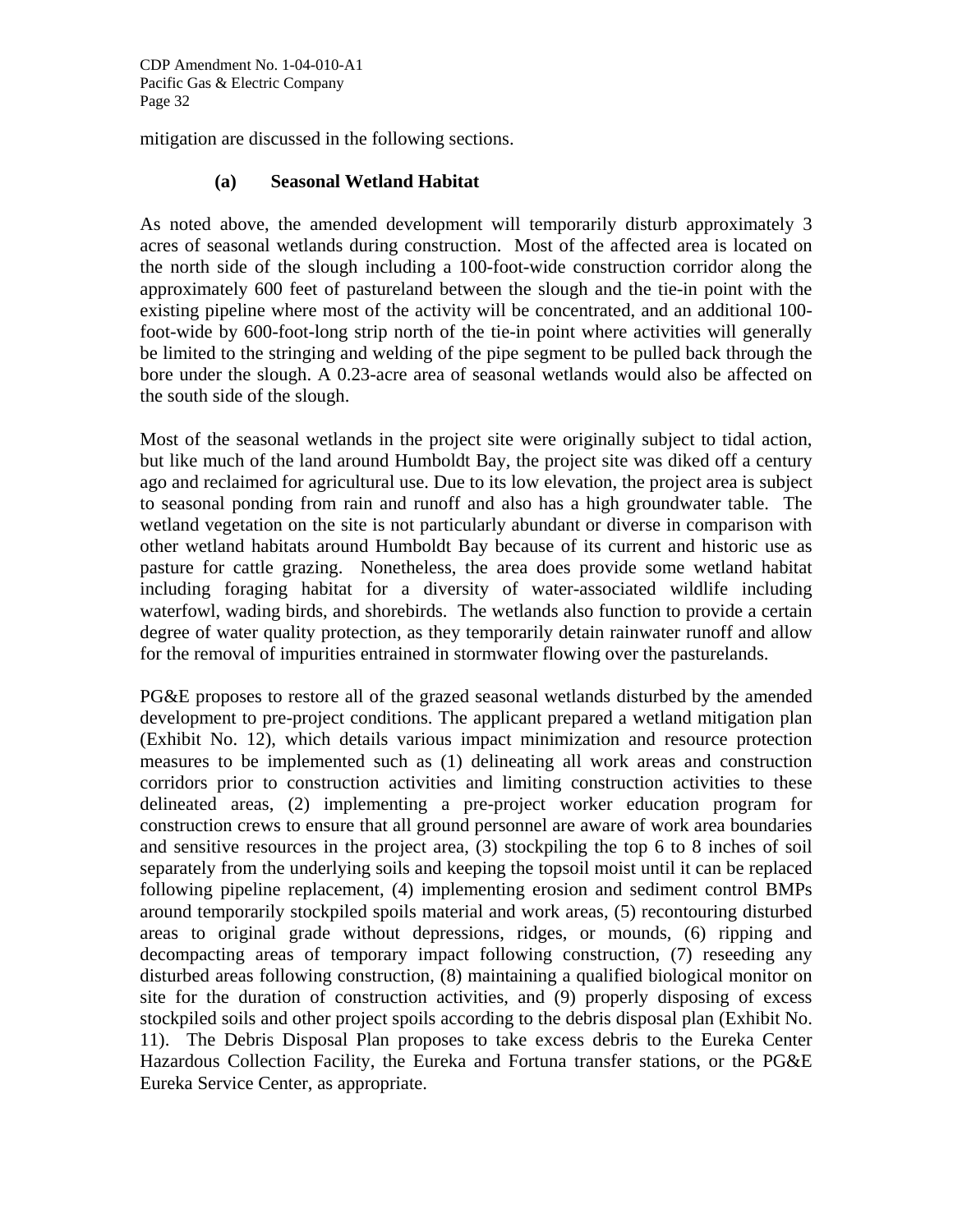To ensure that all proposed impact minimization and resource protection measures are implemented as proposed, the Commission modifies and reimposes Special Condition No. 11 and adds Special Condition No. 13. Special Condition No. 13 requires the permittee to undertake the amended development in conformance with the approved wetland mitigation plan described above (Exhibit No. 12). Special Condition No. 11 requires, among other things, that the applicant save excavated topsoil and appropriately replace the topsoil at the end of construction to ensure that the area revegetates with the same species that currently inhabit the wetland areas. The condition also requires that temporarily impacted wetland areas be decompacted through mechanical soil aeration where appropriate, that work areas are delineated prior to construction to minimize wetland impacts, and that a qualified biologist monitor the site to avoid impacts to sensitive species and habitats. Additionally, the Commission adds Special Condition No. 16 to require conformance with the approved debris disposal plan (Exhibit No. 11), which will ensure that excess construction-related debris is appropriately discarded.

To further ensure that construction disturbance to the seasonal wetlands is minimized, the Commission modifies and reimposes Special Condition No. 10. This condition requires that all staging areas and construction access routes be limited to the location and sizes specified in the site plan submitted with the permit amendment application (Exhibit No. 3). Although project construction is not proposed to occur in the heart of the rainy season, there may be areas along the gasline that may be excessively wet or soft and unable to support construction equipment. In the event that such areas are encountered during project construction, modified and reimposed Special Condition No. 10 includes a requirement that the permittee utilize temporary stabilization materials such as reinforced construction stabilization mats. The use of stabilizing materials would minimize compaction impacts to the wetlands from construction equipment. Special Condition No. 10 requires that this construction method be implemented, that access routes be the minimum width necessary to allow movement of equipment to and from the project site, and that all stabilizing materials be removed entirely following project construction.

Finally, to ensure the success of restoring temporarily disturbed wetland areas to preproject conditions, the Commission modifies and reimposes Special Condition No. 12. This condition requires the permittee to submit a monitoring report to the Executive Director within 24 months following completion of the installation of new segment of gasline, as is proposed in the wetland mitigation plan (Exhibit No. 12). The monitoring report must be prepared by a qualified biologist or botanist and must evaluate whether the objective of reestablishing vegetation in areas of project construction to a level of coverage and density equivalent to vegetation coverage and density of surrounding undisturbed areas has been achieved. If the report indicates that the revegetation of the disturbed areas following reseeding has not been successful, in part or in whole, the permittee is required to submit for the review and approval of the Executive Director a revised restoration program to achieve the objective. The revised restoration program shall require a further amendment to CDP No. 1-04-010.

Therefore, the Commission finds that the amended development, as conditioned, includes all feasible mitigation measures to minimize all significant adverse impacts to coastal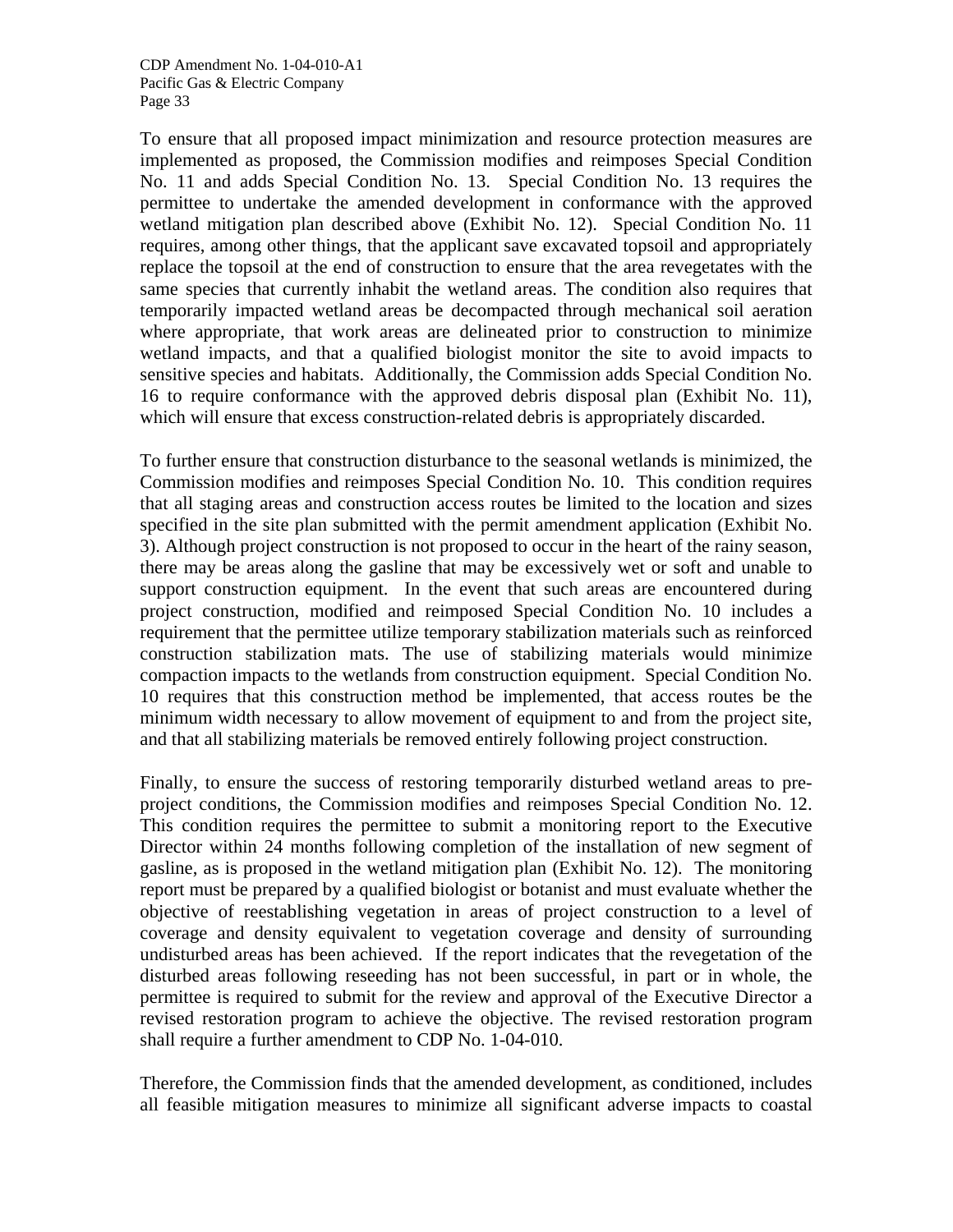wetlands consistent with Section 30233 of the Coastal Act.

#### **(b) Water Quality**

The proposed amended development is located largely within seasonal wetlands and crosses underneath Freshwater Slough. Potential adverse impacts to the water quality of the seasonal wetlands and Freshwater Slough could occur in the form of sediment disturbance and transport and from the discharge of fuels, lubricants, debris, and other materials.

The proposed amended development incorporates various construction measures to minimize the potential for sediment mobilization, which could result in significant adverse water quality impacts in the form of increased turbidity. The applicant prepared an erosion control plan for the amended development (Exhibit No. 9), which details various BMPs to be used in each specific work area and for each project activity, such as the use of fiber rolls and other sediment barriers, preserving existing vegetation to the maximum extent possible, and various other measures. As discussed above under Geologic Hazards (section IV-B), the applicant also prepared a hazardous materials management plan for the amended development, which defines hazardous materials control, containment, and spill removal procedures to reduce the risks associated with their use. Additionally, as discussed above, the applicant has submitted debris disposal plan for the amended development, which addresses the management and disposal of construction-related debris generated from the proposed amended development.

Therefore, the Commission adds Special Condition Nos. 14, 15, 16, and modifies and reimposes Special Condition No. 11 to ensure that feasible mitigation measures are implemented that will reduce adverse water quality impacts below a level of significance. Special Condition No. 14 requires the permittee to undertake the amended development in conformance with the revised erosion control plan submitted with the amendment application (Exhibit No. 9). Special Condition No. 15 requires the permittee to undertake the amended development in conformance with the revised hazardous materials management plan submitted with the amendment application (Exhibit No. 10), which incorporates "best management practices" to minimize the chances that spills from equipment fueling and rinsate from the cleaning of equipment would enter coastal waters. The plan designates specific fueling areas, ensures that oil absorbent booms and or pads will be on site at all time during construction for use during an accidental spill, and includes provisions for the handling, cleanup and disposal of any hazardous or nonhazardous materials used during the construction project. Special Condition No. 16 requires the permittee to undertake the amended development in conformance with the revised debris disposal plan submitted with the amendment application (Exhibit No. 11). As discussed above (Seasonal Wetland Habitat), the debris disposal plan addresses how excess construction related debris, including excess soil from the HDD and trenching operations, would be removed from the site and identifies disposal sites that are in upland areas where materials may be lawfully disposed. Finally, Special Condition No. 11 imposes certain construction responsibilities on the permittee that relate to the protection of water quality including requirements that all trash and waste items be contained, the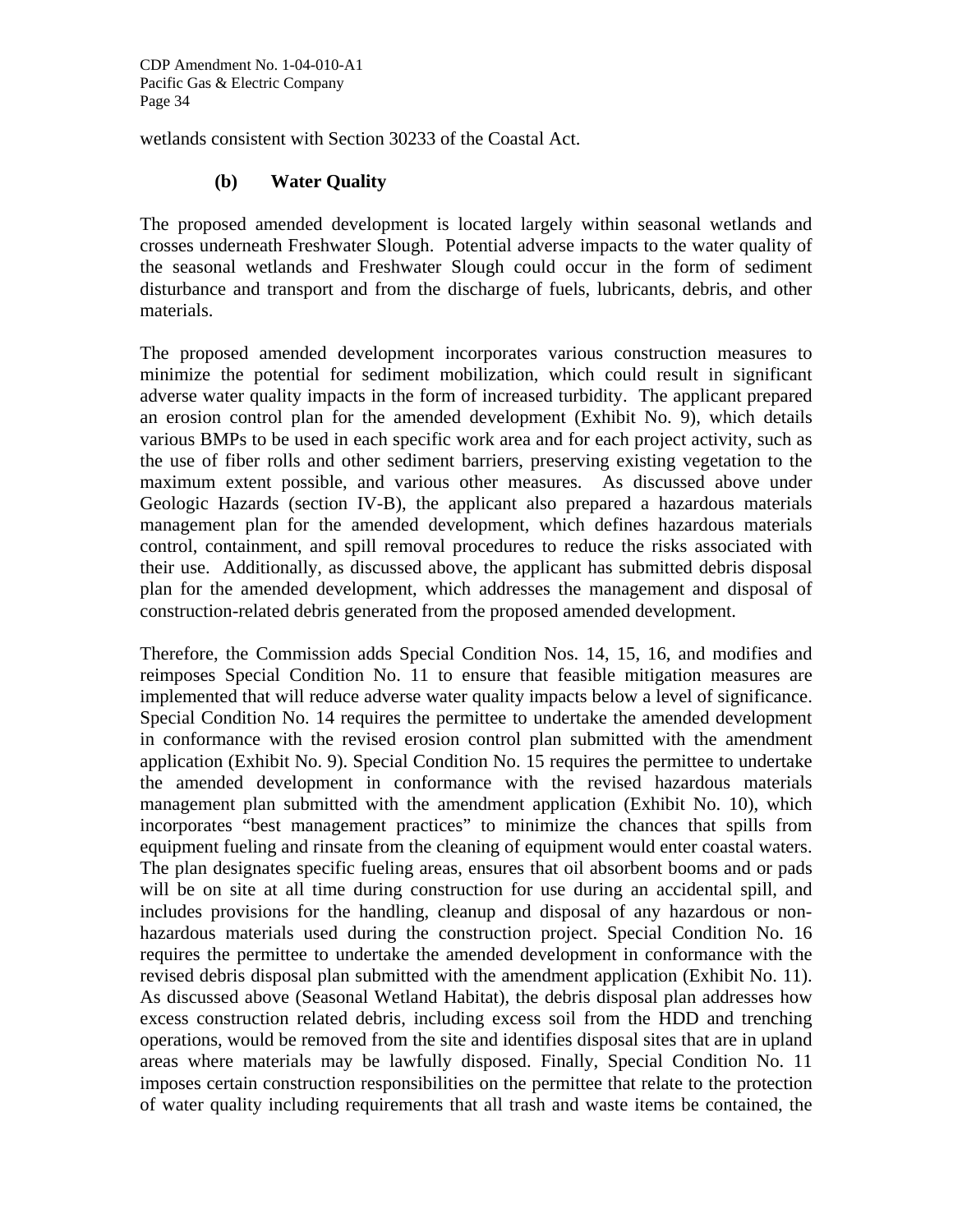use of erosion control techniques around stockpiles, and that construction workers be educated about these limitations on construction prior to the commencement of construction.

Therefore, the Commission finds that the amended development, as conditioned, includes all feasible mitigation measures to minimize all significant adverse impacts on water quality consistent with Sections 30233 and 30231 of the Coastal Act.

## **(c) Sensitive Plant Species**

Botanical surveys have been conducted for the project site each year since 2003. Two sensitive plant species occur within the project area, specifically within the coastal salt marsh habitat on the south bank of the slough. These include Humboldt Bay owl's clover *(Castilleja ambigua* ssp. *humboldtiensis*) and western sand spurrey *(Spergularia canadensis* var*. occidentalis).*

Humboldt Bay owl's-clover is a hemiparasitic annual species of coastal salt marsh habitats listed by the California Native Plant Society as 1B.2, which indicates plants that are rare, threatened, or endangered in California and elsewhere. Plants typically bloom between May and July. Humboldt Bay owl's-clover is well established in relatively high coastal salt marsh habitat along Eureka Slough and its tributaries, including Freshwater Slough at the project site.

Western sand spurrey is also an annual species found within coastal salt marsh habitats. The species is listed by the California Native Plant Society as 2.1, meaning its distribution is highly restricted in California and it is seriously endangered in California, but it is more or less widespread outside of the state. In California, it is known only from coastal salt or brackish marsh habitats around Humboldt Bay. Western sand spurrey typically blooms in July. Like the Humboldt Bay owl's clover, western sand spurrey is established in remnant salt marshes along Eureka Slough and its tributaries, including Freshwater Slough at the project site.

Unless a frac-out occurs in the salt marsh habitat, as happened in 2005, the use of horizontal directional drilling as part of the construction process would avoid the Humboldt Bay owl's clover and western sand spurrey and their associated salt marsh habitat by installing the new pipeline segment within a bore underneath the habitat. Furthermore, the work is proposed to take place after the plants have set seed for the season. Additionally, the amended development includes certain other mitigation measures to avoid impacts to the species including delineating and restricting access to all areas containing the plants, using qualified biological monitors to ensure that no disturbance to the rare plants occurs during construction, and, in the event of a frac-out, installing plywood over the marsh to reduce depressions and soil compaction from foot traffic during clean-up activities.

Following the frac-out that occurred during HDD boring operations in 2005, the permittee was required, pursuant to Special Condition No. 2 of the original permit, to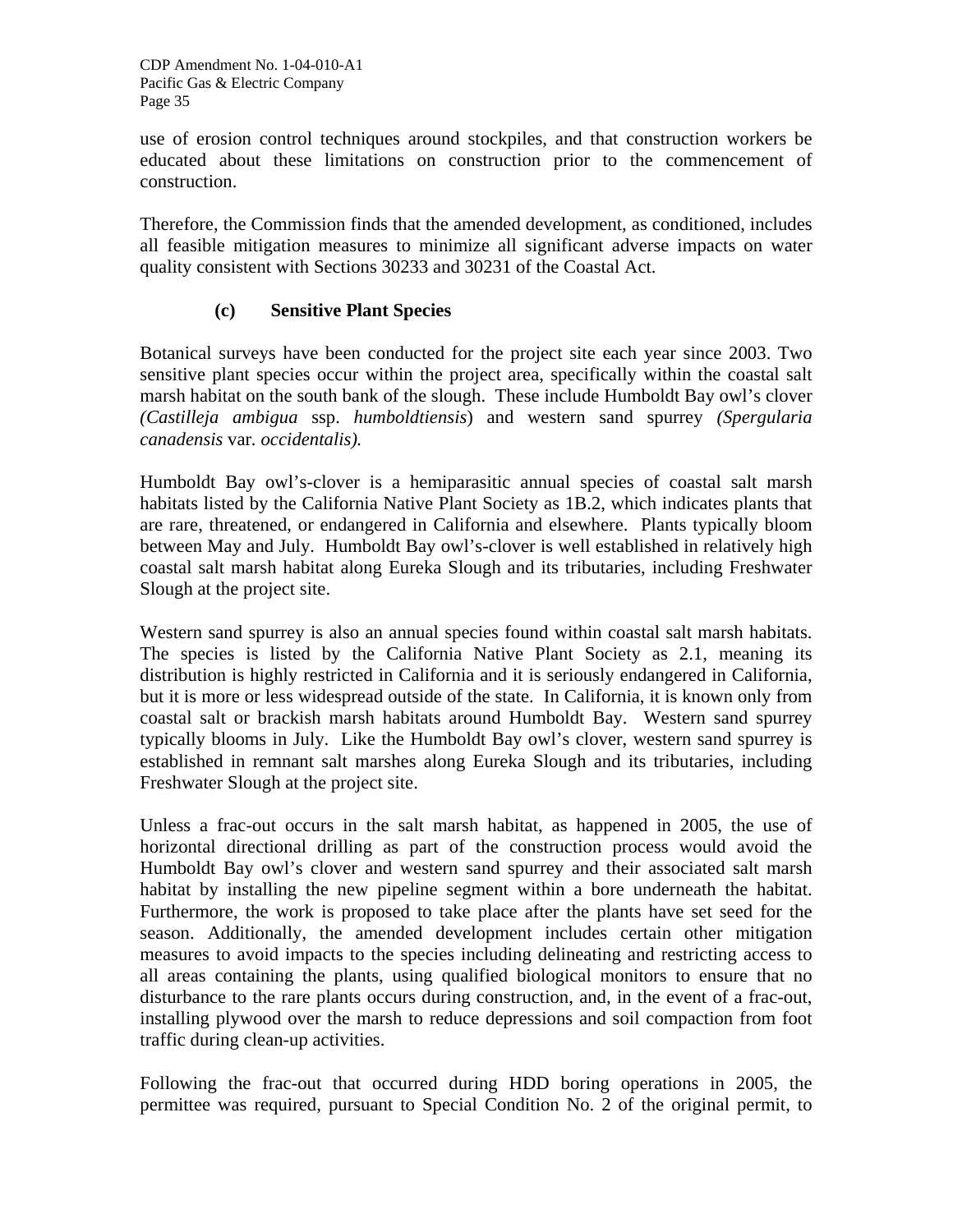submit a restoration plan for the area affected by the spill or discharge to pre-project conditions. The frac-out and subsequent clean-up activities affected roughly half of the coastal salt marsh peninsula containing the two sensitive plant species (see Environmental Setting above). Impacts included direct spillage of drilling mud onto salt marsh vegetation (including Humboldt Bay owl's-clover and western sand spurrey) as well as heavy trampling of vegetation by foot traffic, sand bags, and other clean-up materials. The applicant prepared the required wetland restoration plan for the affected salt marsh habitat (Exhibit No. 7), which includes recommendations developed in consultation with the California Department of Fish and Game to monitor the site for up to five years if necessary to achieve population numbers for the two rare species comparable to the number of plants surveyed during the three blooming seasons prior to the frac-out (summers of 2003, 2004, and 2005). The restoration plan recommends submitting annual monitoring reports, which document the status of the plant species on the affected habitat including number of rare plant individuals present (relative to documented numbers for 2003-2005), recovery of trampled salt marsh vegetation, status of the invasive dense-flowered cordgrass (*Spartina densiflora*) in the affected area and whether or not the weed has increased its percent cover in the area since the disturbance, and other information. If the monitoring results indicate that the natural recolonization of the site is not successful, the restoration plan calls for remedial actions to be implemented including distributing seeds of the two sensitive plant species to the area to increase population numbers and hand removal of the invasive dense-flowered cordgrass to reduce competition and allow the native vegetation, including the two sensitive species, the opportunity to flourish.

The monitoring reports of the frac-out area for 2006 and 2007 (Exhibit No. 7) show that the salt marsh vegetation impacted by the frac-out appears to have recovered from being coated with drilling mud and the trampling associated with the clean-up efforts. Additionally, the region identified as the "mixed marsh community" where the two sensitive plant species occur appears to have expanded its aerial cover (into what previously was classified as *Spartina* marsh dominated by the invasive dense-flowered cordgrass), and the two rare plant populations are apparently vigorous. The 2007 monitoring report recommends that there is no need to monitor these rare plant populations again.

To ensure that the sensitive plant species and their associated salt marsh habitat are adequately protected from the amended development as proposed, the Commission modifies and reimposes Special Condition Nos. 2, 7, and 11. Special Condition Nos. 2 and 7 require the applicant to implement proposed drilling changes that will minimize the chances of another frac-out and list the major measures or changes such as drilling deeper, adaptive management of the drilling process to reduce drilling speeds and pressures if there are indications of possible frac-outs, etc. In addition, Special Condition No. 2 requires the submittal of a new restoration plan for the review and approval of the Executive Director in the event of another frac-out that will address how the habitat affected will be restored. Special Condition No. 2 requires that the permittee implement the previously approved restoration plan for the frac-out that occurred in 2005. As described above, the restoration plan provides for restoring the marsh habitat affected by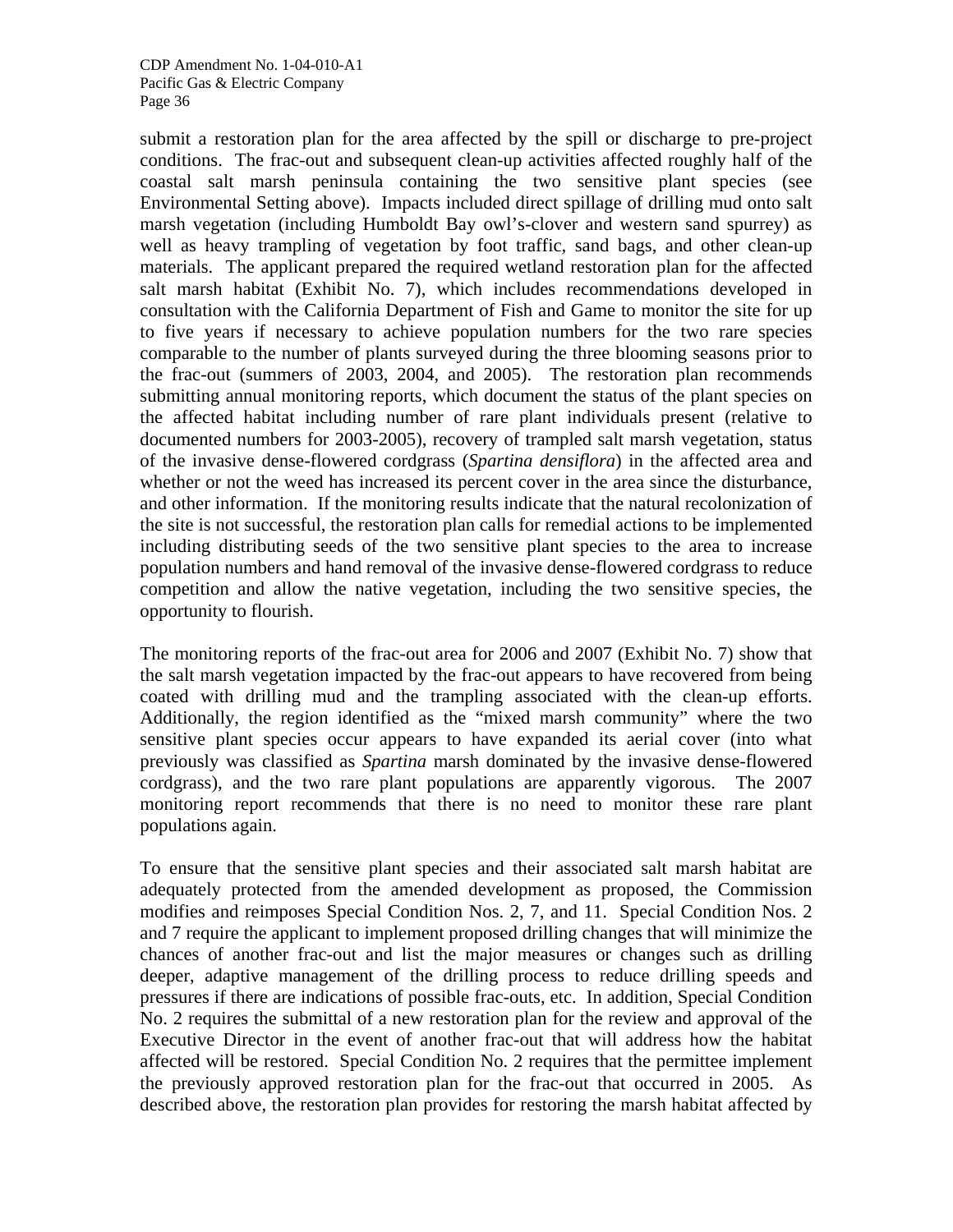the 2005 frac out to pre-project conditions, which apparently has been satisfied. Special Condition No. 11 requires that the mitigation measures for protecting the sensitive salt marsh habitat and species discussed above be implemented and that the construction workers be educated about the extent and need for these limitations on construction. Furthermore, the Commission attaches Special Condition No. 13, which requires the permittee to undertake the amended development in conformance with the approved wetland mitigation plan (discussed above under Seasonal Wetland Habitat). This plan requires the delineation of all work areas and construction corridors prior to commencement of construction to ensure that construction activities do not occur in the sensitive salt marsh habitat.

Therefore, the Commission finds that the project as conditioned, includes all feasible mitigation measures to minimize all significant adverse impacts to sensitive plant species consistent with Section 30233 of the Coastal Act.

# **D. Maintenance and Enhancement of Marine Habitat Values**

The fourth general limitation set by Sections 30233 and 30231 is that any proposed dredging or filling in coastal wetlands must maintain and enhance the biological productivity and functional capacity of the habitat, where feasible.

As discussed above in the section of this finding on least environmentally damaging feasible alternatives and mitigation, the conditions of the permit amendment will ensure that the amended development will not have significant adverse impacts on the water quality of various watercourses within the project area and will ensure that the construction of the replacement gasline will not adversely affect the biological productivity and functional capacity of the wetland environments through which the replacement line will be constructed. Therefore, the Commission finds that the amended development, as conditioned, will maintain the biological productivity and functional capacity of the habitat consistent with the requirements of Sections 30233, 30230, and 30231 of the Coastal Act.

## **E. Conclusion**

The Commission thus finds that the proposed amended development is an allowable use under Section 30233(a) of the Coastal Act, that there is no feasible less environmentally damaging alternative, that feasible mitigation is required to minimize all significant adverse impacts associated with the dredging and filling of coastal wetlands, and that wetland habitat values will be maintained or enhanced. Therefore, the Commission finds that the amended development, as conditioned, is consistent with Sections 30233, 30230 and 30231 of the Coastal Act.

## **D. Public Access**

This proposed amended development is partially located between the first through public road and a tidal slough, an inlet to the sea (see Exhibit Nos. 1-2). Section 30604(c) of the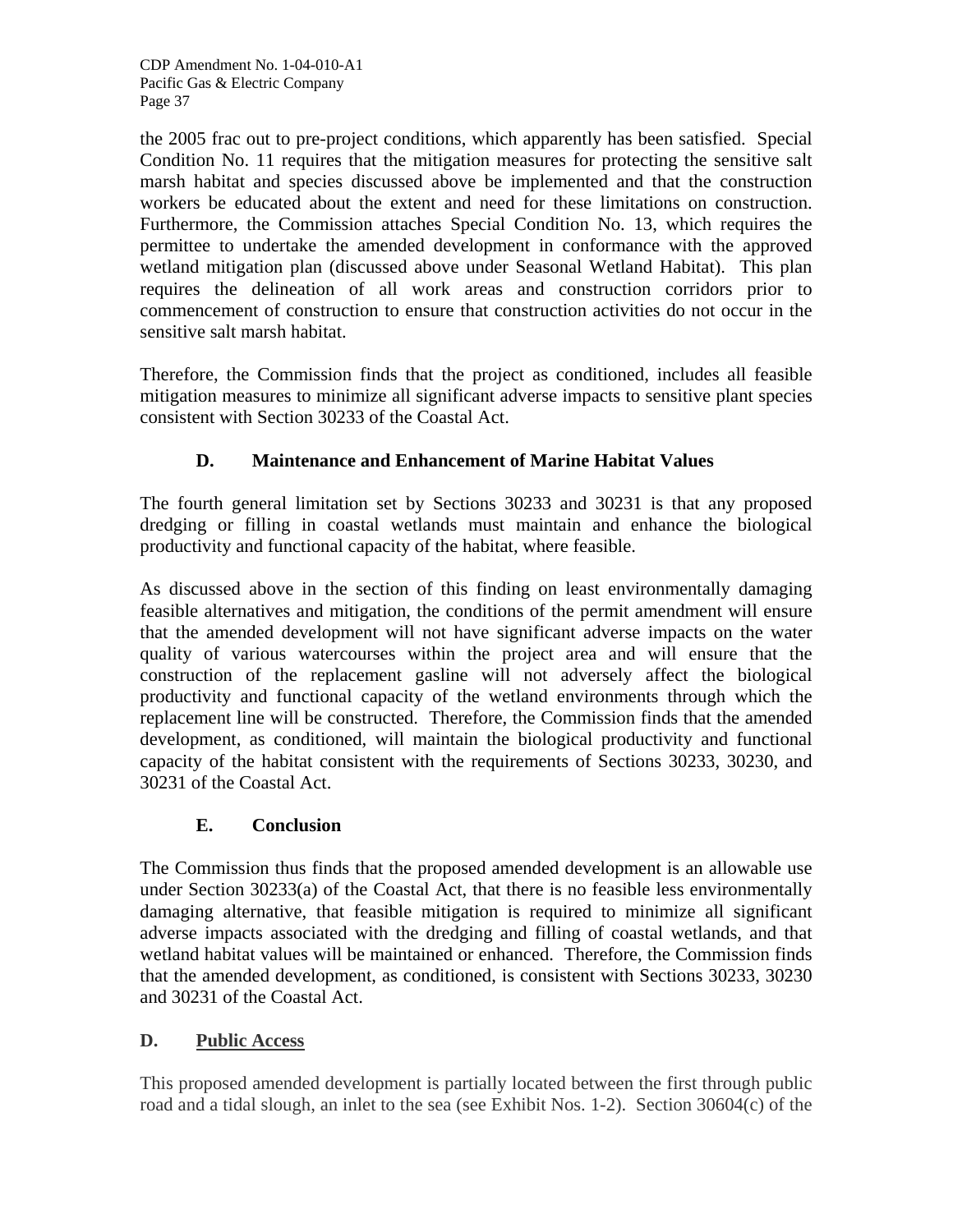Coastal Act requires that every coastal development permit issued for development between the first public road and the sea *"shall include a specific finding that the development is in conformity with the public access and public recreation policies of Chapter 3 (commencing with Section 30200)."*

## Summary of Coastal Act Policies:

Section 30210 of the Coastal Act requires that maximum public access shall be provided consistent with public safety needs and the need to protect natural resource areas from overuse. Section 30212 of the Coastal Act requires that access from the nearest public roadway to the shoreline be provided in new development projects except where it is inconsistent with public safety, military security, or protection of fragile coastal resources, or adequate access exists nearby. Section 30211 requires that development not interfere with the public's right to access gained by use or legislative authorization. Section 30214 of the Coastal Act provides that the public access policies of the Coastal Act shall be implemented in a manner that takes into account the capacity of the site and the fragility of natural resources in the area. In applying Sections 30210, 30211, 30212, and 30214 of the Coastal Act, the Commission is also limited by the need to show that any denial of a permit application based on these sections, or any decision to grant a permit subject to special conditions requiring public access, is necessary to avoid or offset a project's adverse impact on public access.

#### Consistency Analysis:

Although the proposed amended development is partially located between the first public road and a tidal slough, an inlet of the sea, it would not adversely affect public access. The project site is within a rural, agricultural area used primarily for cattle grazing. There are no trails or other public roads that provide shoreline access within the vicinity of the project that would be affected by the project. Furthermore, the proposed project would not create any new demand for public access or otherwise create any additional burdens on public access.

Therefore, the Commission finds that the proposed amended development does not have any significant adverse effect on public access, and that the amended development as proposed without new public access is consistent with the requirements of Coastal Act Sections 30210, 30211, 30212, and 30214.

## **E. California Environmental Quality Act (CEQA)**

Section 13096 of the California Code of Regulations requires that a specific finding be made in conjunction with coastal development permit applications showing the application to be consistent with any applicable requirements of CEQA. Section  $21080.5(d)(2)(A)$  of CEQA prohibits a proposed development from being approved if there are feasible alternatives or feasible mitigation measures available which would substantially lessen any significant adverse effect which the activity may have on the environment.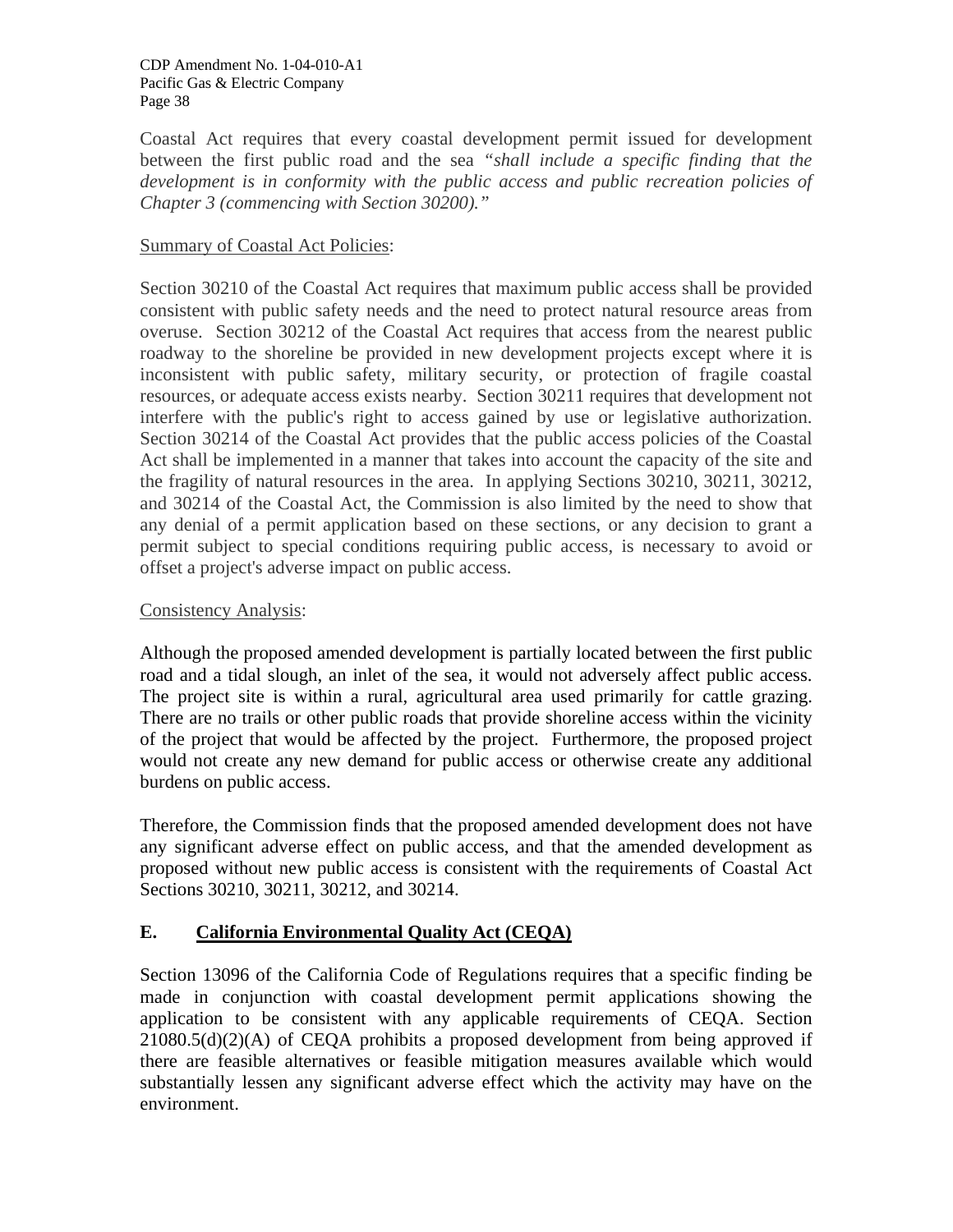The Commission incorporates its findings on Coastal Act consistency at this point as if set forth in full, including all associated environmental review documentation and related technical evaluations incorporated-by-reference into this staff report. Those findings address and respond to all public comments regarding potential significant adverse environmental effects of the amended development that were received prior to preparation of the staff report. As discussed above, the amended development has been conditioned to be consistent with the policies of the Coastal Act. As specifically discussed in these above findings, which are hereby incorporated by reference, mitigation measures that will minimize or avoid all significant adverse environmental impacts have been required. As conditioned, there are no other feasible alternatives or feasible mitigation measures available that would substantially lessen any significant adverse impacts that the activity may have on the environment. Therefore, the Commission finds that the amended development, as conditioned to mitigate the identified impacts, can be found consistent with the requirements of the Coastal Act and to conform to CEQA.

# **[V. EXHIBITS](http://documents.coastal.ca.gov/reports/2008/7/F10a-7-2008-a1.pdf)**

Click on the link at left to go to the exhibits.

- 1) Regional Location Map
- 2) Vicinity Maps
- 3) Site Plan and Wetland Impacts for Amended Development
- 4) Revised Project Description
- 5) Revised HDD Boring Plans
- 6) Geotechnical Recommendations
- 7) Restoration Plan and Monitoring Reports for Area Affected by 2005 Frac-out
- 8) Frac-out Contingency Plan
- 9) Erosion Control Plan
- 10) Hazardous Materials Management Plan
- 11) Debris Disposal Plan
- 12) Wetland Mitigation Plan
- 13) Adopted Findings for CDP No. 1-04-010